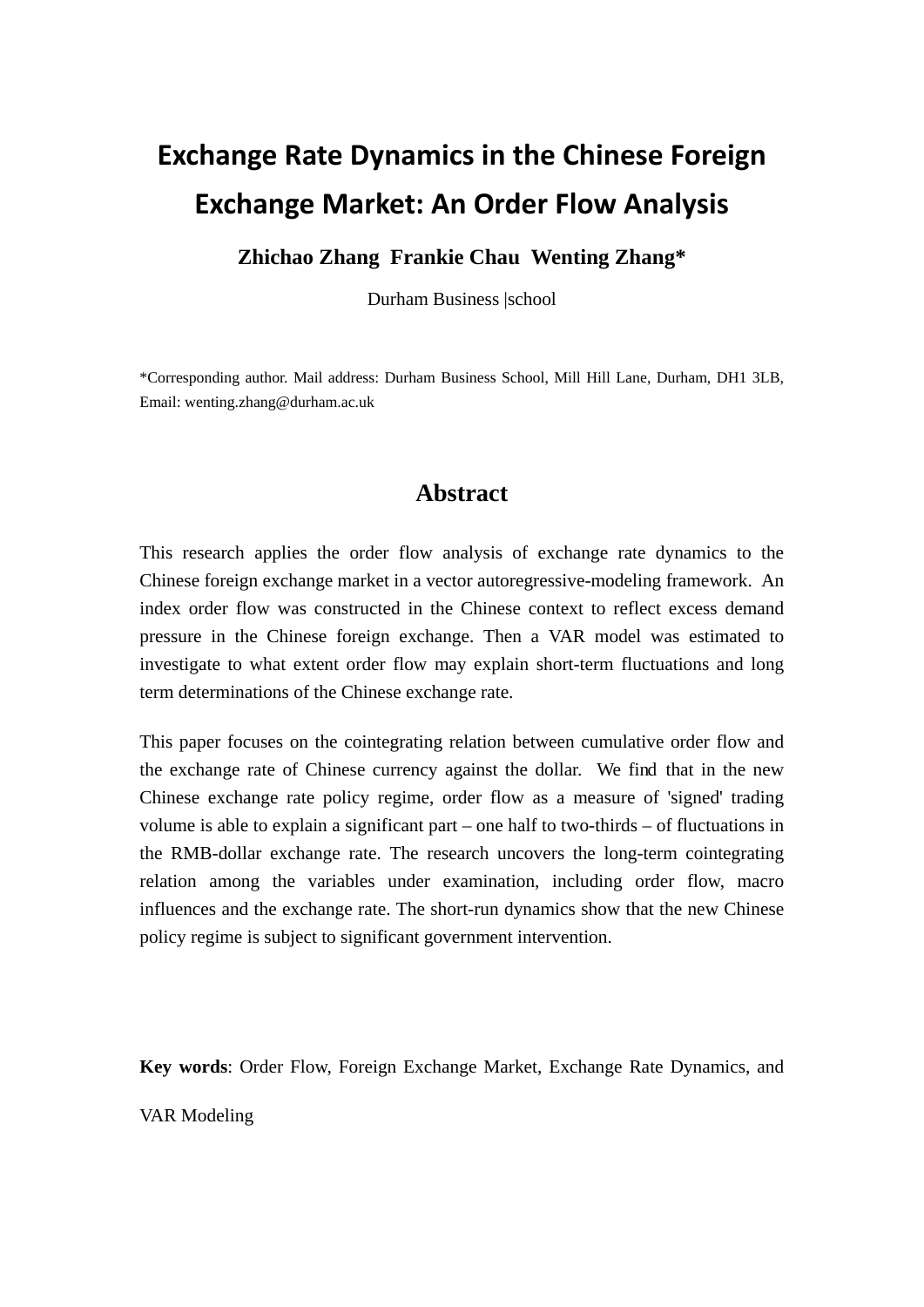## **Table of Contents**

| II.                                                         |
|-------------------------------------------------------------|
|                                                             |
|                                                             |
|                                                             |
| 2.2.2 Cointegration between Order Flow and Exchange Rate 14 |
|                                                             |
|                                                             |
|                                                             |
|                                                             |
|                                                             |
|                                                             |
|                                                             |
|                                                             |
|                                                             |
|                                                             |
|                                                             |
|                                                             |
|                                                             |
|                                                             |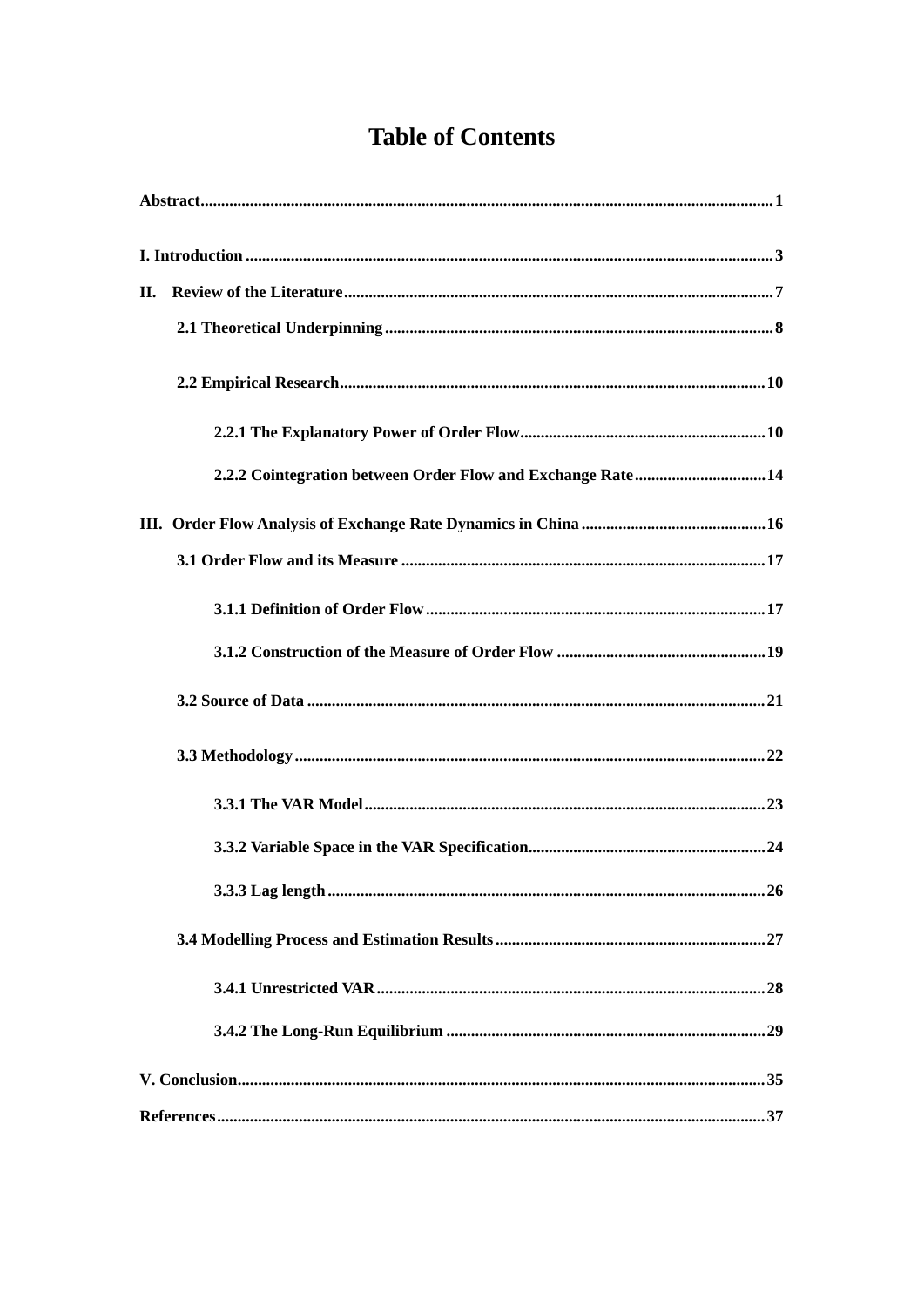# I. **Introduction**

<span id="page-2-0"></span>Since the early 1980s, empirical research has cast serious doubt on the validity of macroeconomic models of exchange rates in explaining the behavior of exchange rates, especially its short-run dynamics. Meese and Rogoff (1983) demonstrated that macroeconomic models have poor explanatory performance in capturing foreign exchange rate movements. These models claim that the equilibrium exchange rate is exclusively determined by macro fundamentals and will change immediately on the impact of changes in fundamentals. Key assumptions of these models include homogeneity of investors, perfect information, no-cost of transaction and irrelevance of the transaction process to exchange rate determination. They typically deploy low frequency data (e.g. quarterly or yearly) for variables of macroeconomic fundamentals to estimate determinant of exchange rate movements. However, almost invariantly these models meet little success in capturing short-run dynamics and long run trend. Frankel and Rose (1994) show that traditional methods would get wrong signed coefficients or values not significantly different from zero. To modify the traditional models, efforts such as Mark (1995) and Taylor and McDonald (1995) were carried out to apply the cointegration technique to their analysis. But again, the performance has been poor.

In response, there has emerged a new approach to the exchange rate that features its focus on the microstructure of the foreign exchange market. It relaxes major assumptions of conventional models by assuming that (1) information structure on the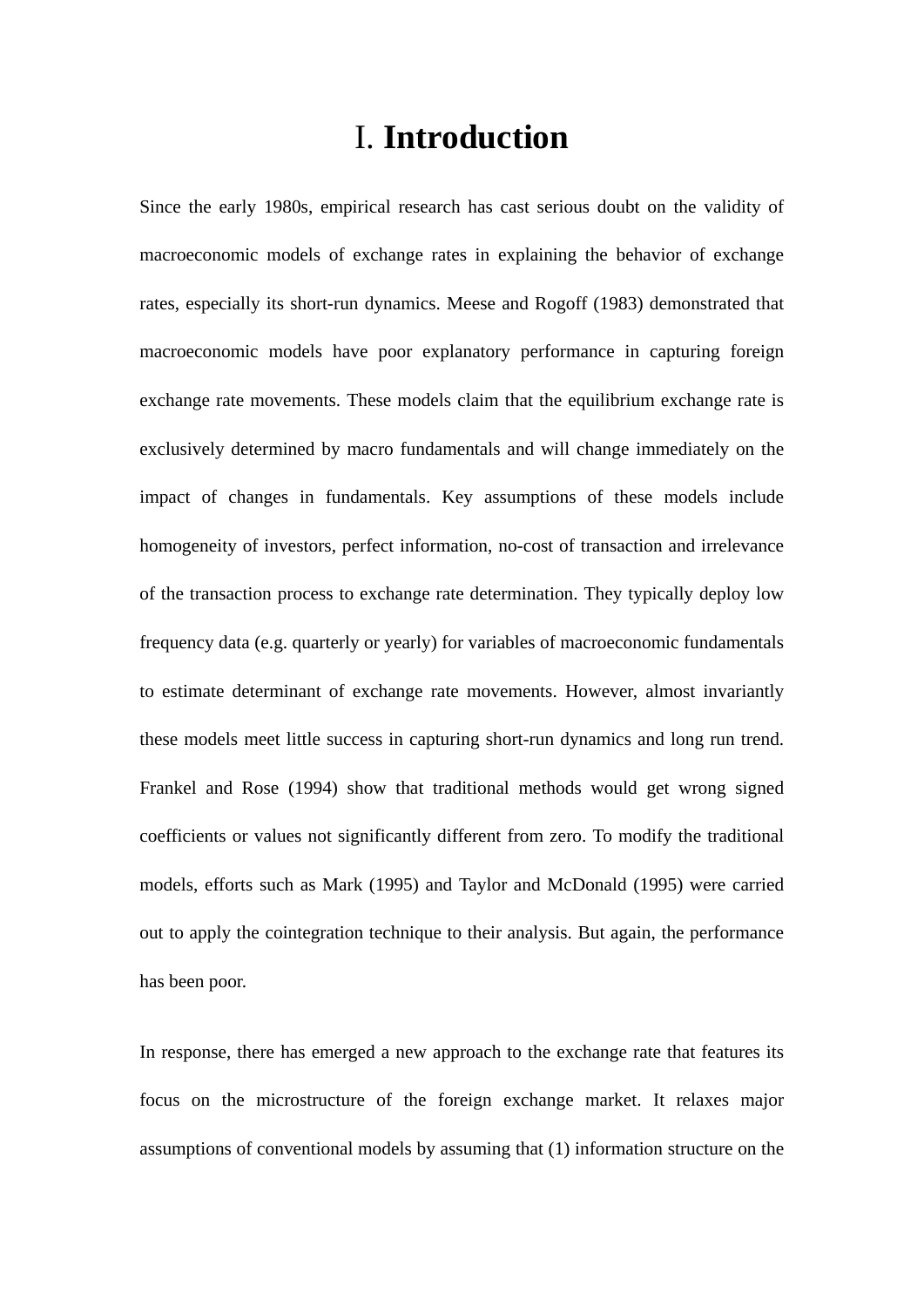foreign exchange market is not perfect and asymmetrical so existence of private information is possible; (2) market participants are heterogeneous; (3) different trading mechanisms are allowed (Lyons, 2001, p. 8). This approach proves to be capable explain a significant portion of exchange rate changes and so has been widely adopted for analyzing foreign exchange rate determination in the recent years.

In the microstructure approach to the exchange rate, order flow plays a pivotal role. Testing for its capability of transmitting information on price formation, recent empirical work has confirmed the explanatory power of order flow. Evans and Lyons (2002a) illustrate that order flow can explain about 60% and 40% of exchange rate changes in the exchange rates of DEM/USD and JPY/USD, respectively. However, prior studies are, mainly concerned with key international currency pairs. As China is the top reserve holder in the world, researchers have started to pay particular attention to the Chinese foreign exchange market. How to explain the trend of changes in the Chinese foreign exchange rate becomes a critical question.

The goal of this paper is to apply the VAR model to the China exchange rate by estimating the relation between order flow and the exchange rate in the short term and long term. In a VAR modelling framework, we try to answer the following questions:

1) Does order flow have explanatory power in the Chinese foreign exchange market?

2) To what extent does order flow capture the behaviour of the RMB exchange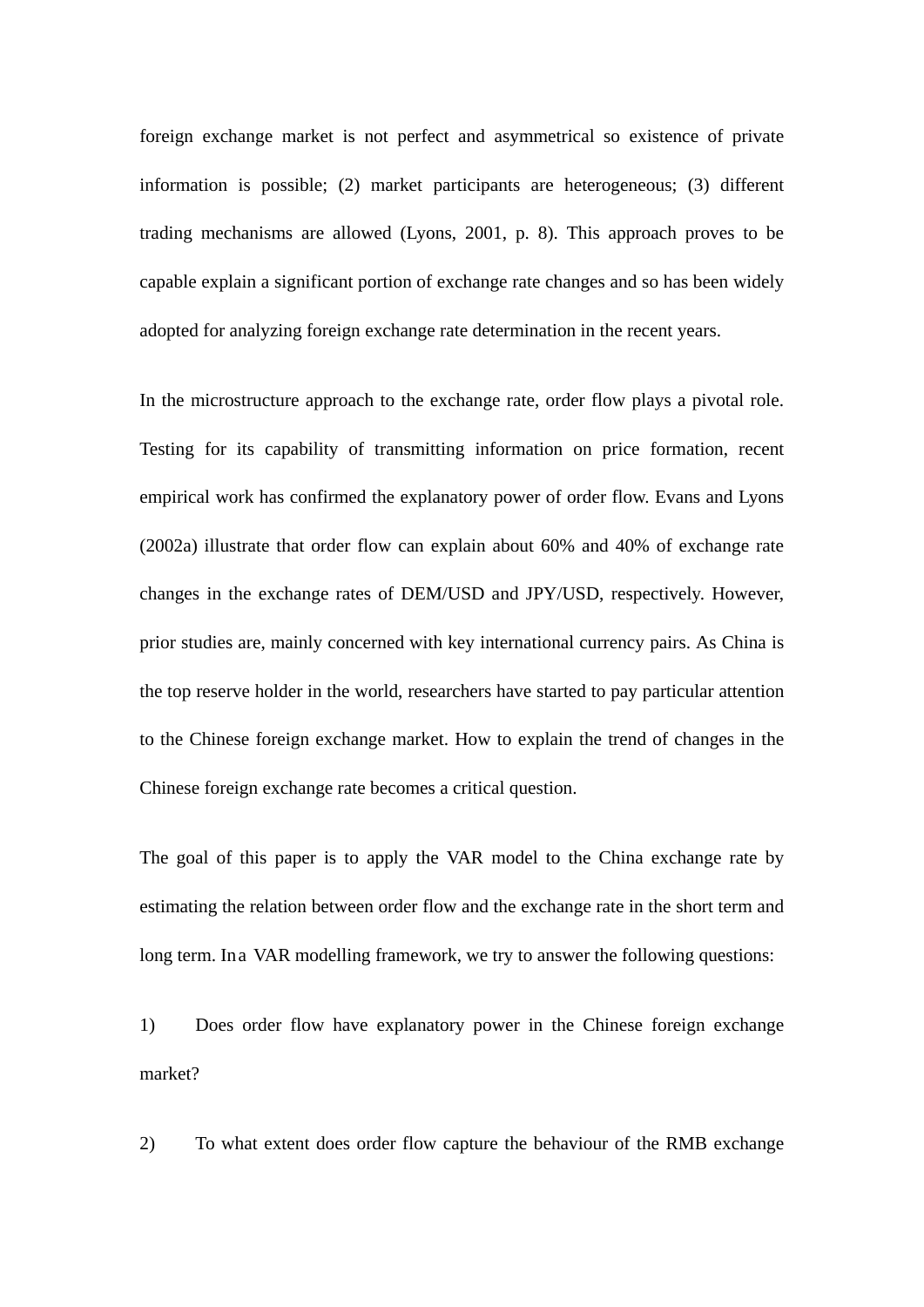rate against international currencies, particularly the US dollar?

3) To what extent can order flow analysis explain the price formation process in the Chinese foreign exchange market?

In order to explore these issues, we first construct a measure of order flow based on high frequency transaction data from the Chinese market, and compute the daily order flow. Second, we consider the trading system of the Chinese foreign exchange market. Before July 21 2005, the Chinese currency was under a fixed exchange rate regime. Since then, China has operated a managed floating exchange rate regime. Only authorized agents carry out foreign exchange transactions. Our sample covers July 1 2005 to June 30 2009, with a total of 1046 trading days.

Then, we add an additional variable, the country risk premium, which is shown to have explanatory power in prior studies. This variable is proxied by EMBI Global, which is supplied by J.P. Morgan and includes 27 countries to serve as a benchmark of investor demand for emerging markets debt.

Next, using the VAR modeling framework, we investigate into whether the cumulative order flow is cointegrated with exchange rates in the Chinese FX market.

Based on the optimal lag length of 15 using the smallest AIC, we estimate the unrestricted VAR. The results indicate that there exists unidirectional causality from order flow to exchange rate movements. The Johansen test indicates that there is one cointegrating relation in the system. Following this test, we set cointegration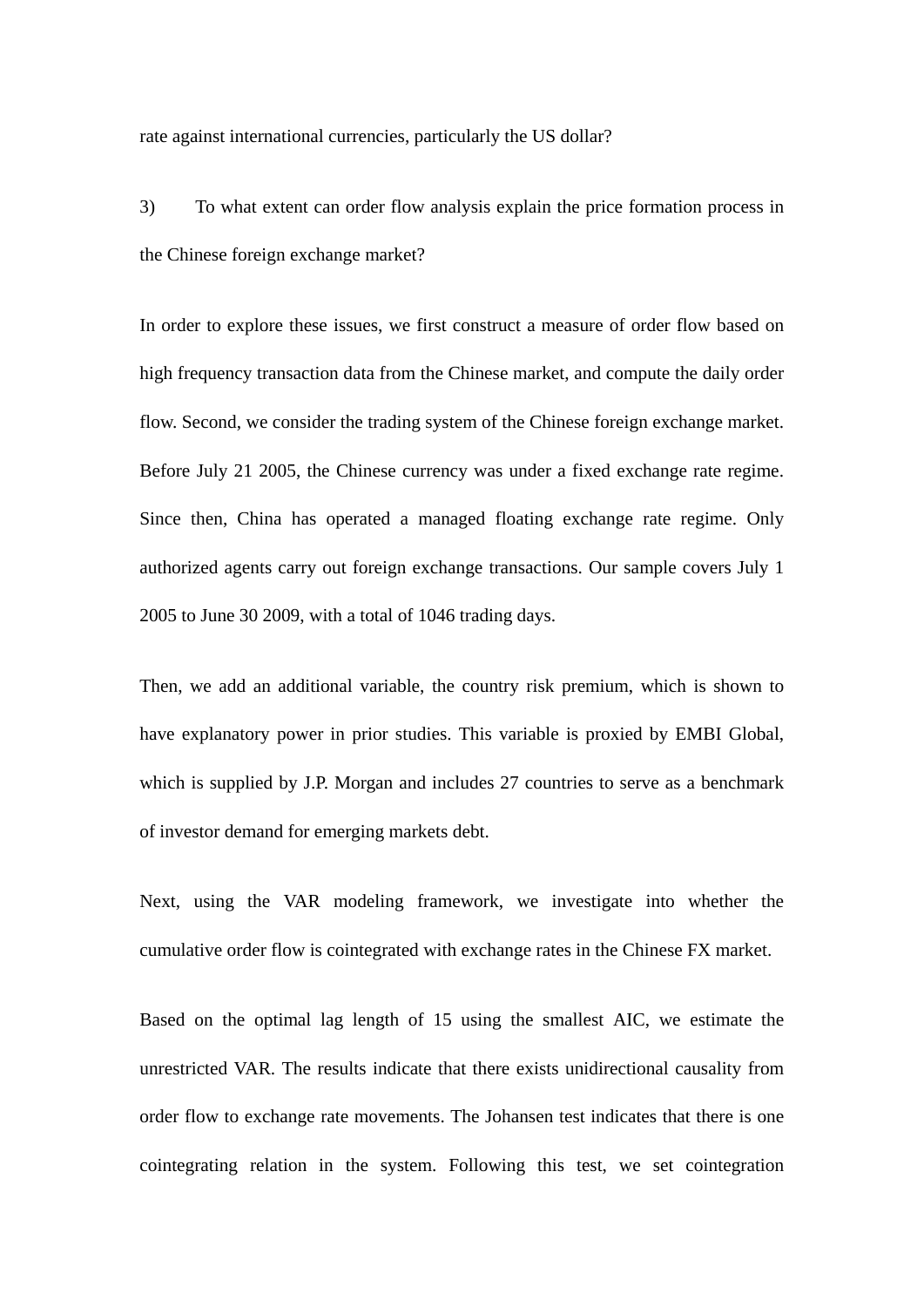restriction on the system and we determine the unique long-term cointegration coefficient and the short-term factor of loading for the dynamics. This finding enables us to construct an error correction model in the multivariate setting (Vector error correction model, VECM). The results show that order flow not only Granger-causes RMB exchange rate movements, but also is significant determinant of the RMB exchange rate in the long run. In our sample, order flow explains approximately 27% of exchange rate movement for every \$0.1m CNY/USD purchase.

This research therefore show that in the Chinese setting, order flow as a 'signed' measure of trading volume is able to explain a significant part – one half to two-thirds – of fluctuations in the RMB exchange rate against the dollar. This research uncovers the long-term cointegrating relation among the variables under examination, including order flow, the proxy for macro influences and the RMB/dollar exchange rate. The short-run dynamics show that the new Chinese policy regime is subject to significant government intervention.

The reminder of this paper is organized as follows. Section II briefly reviews previous studies on exchange rate dynamics in the microstructure approach. The review is grouped in two parts: one focused on theoretical underpinning of the approach and the other surveying the empirical research that applies the cointegration technique. In Section III, we introduce China's exchange rate policy and discuss the development of China's foreign exchange market from 1978 to 2009. Then, we examine the current Chinese foreign exchange trading system (CFETS) that is essential for the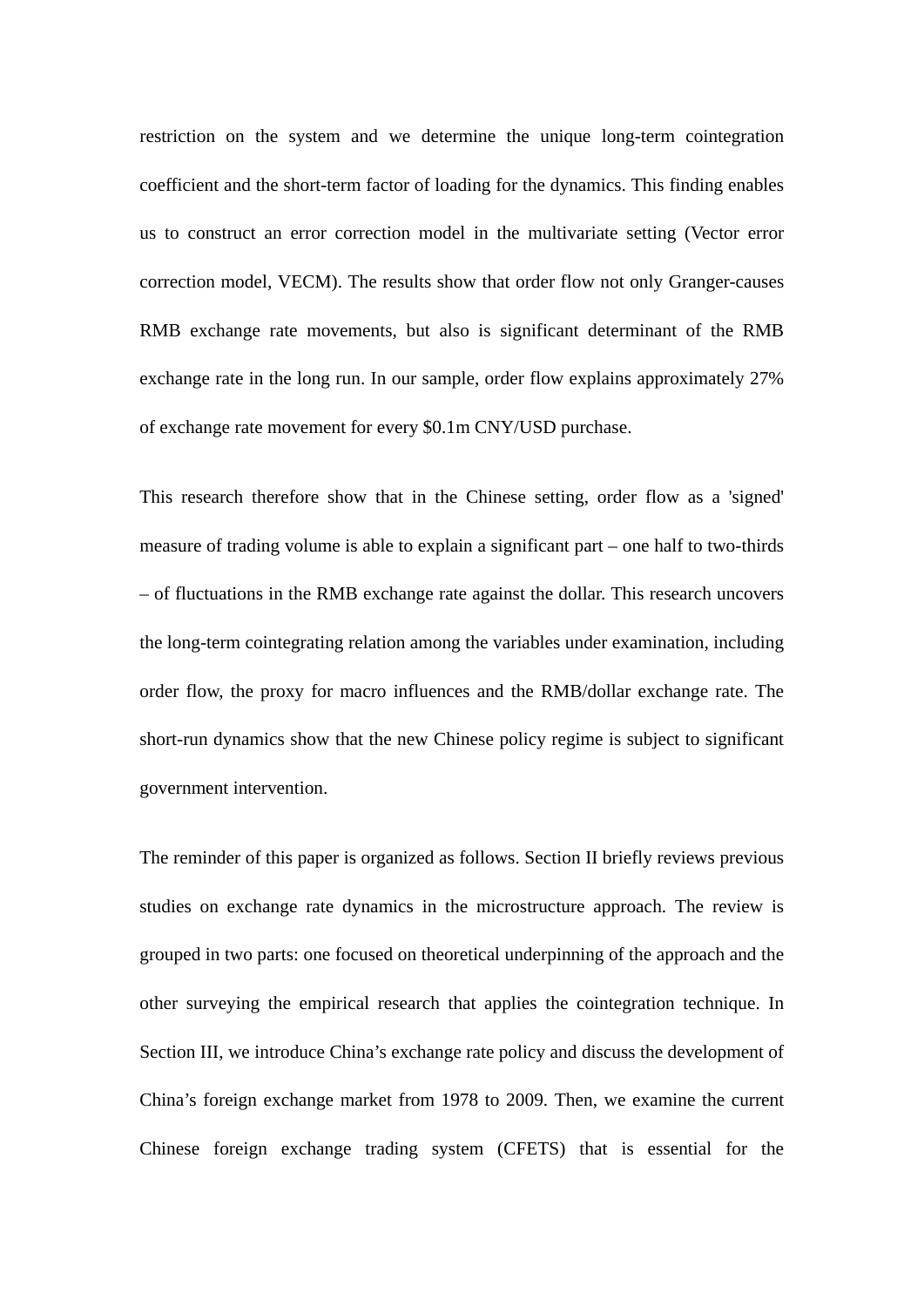understanding of China's exchange rate policy from the microstructural perspective. Section 4 focuses on the order flow of China's foreign exchange market and discusses the construction of the index of order flow in the context of China's new exchange rate policy regime. This core variable then is deployed to develop a VAR model. Estimation of the model and interpretation of the results are all included in this section. We also discuss on the data collection, variable transformation, and modeling strategies. Section 5 offers conclusion of the research and identifies challenges for further research.

# **II. Review of the Literature**

<span id="page-6-0"></span>In response to the poor explanatory performance in explaining foreign exchange rate movements by conventional macro models, the market microstructure approach, developed in research in the equity markets, has been widely used in analysis of exchange rate determination. O'Hara (1995, p.1) defines market microstructure as "the process and outcomes of exchanging assets under explicit trading rules". In security markets, trading has been considered a very important signal in the process of price formation. O'Hara (1995) and Madhavan (2000) identify three agents for this process: brokers, dealers and customers and the microstructure theory mainly examine dealers' behaviour. Two main strands of theories have emerged in this field, i.e. the inventory based models and the information based models.

This section reviews the microstructure literature on exchange rates along the line of these two strands. In what follows, we first examine theoretical underpinning of the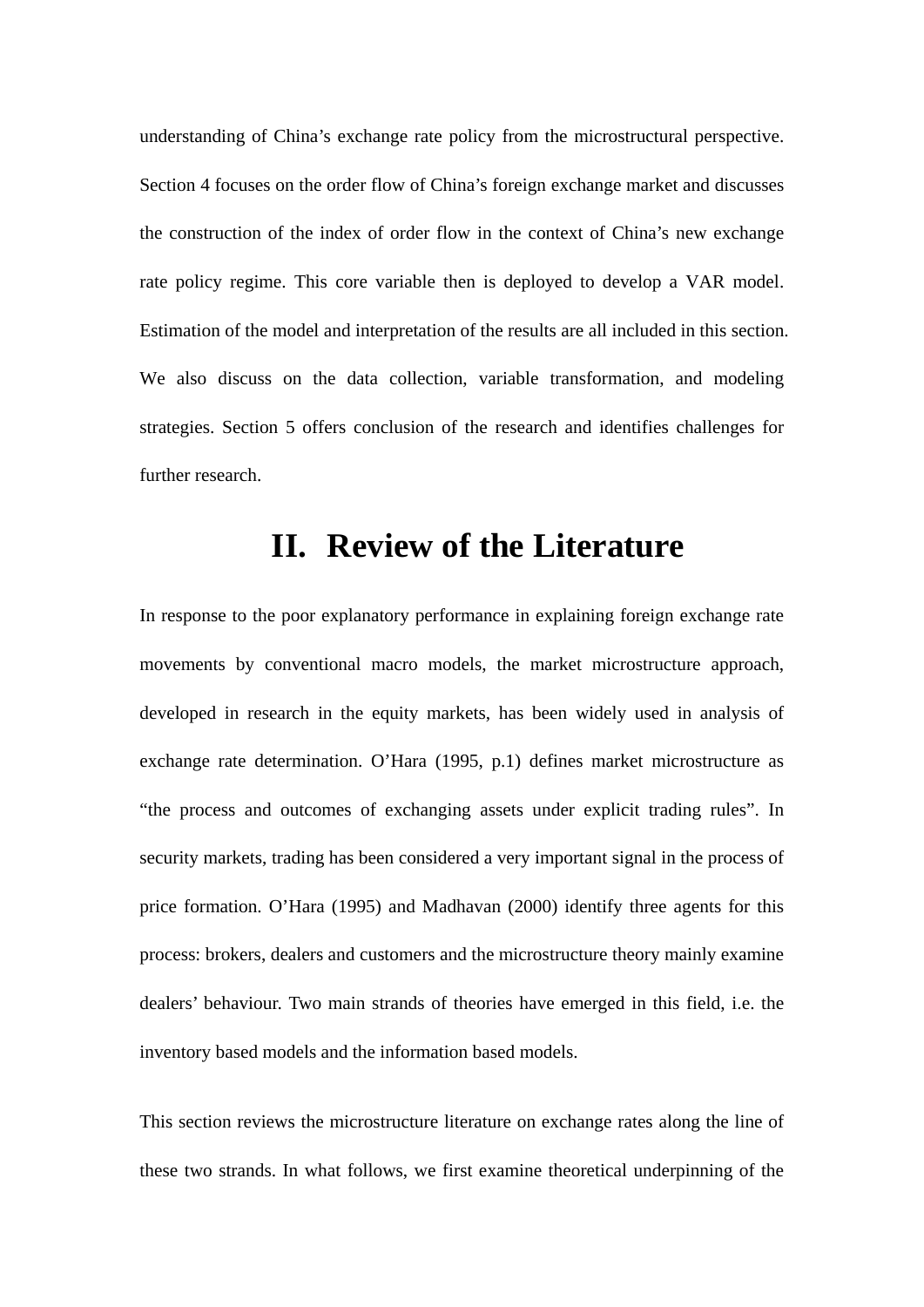microstructure model and then review the empirical research which uses cointegration analysis. Gaps in the literature will finally be discussed to guide our own research.

## <span id="page-7-0"></span>**2.1 Theoretical Underpinning**

One critical element of the microstructure literature is its foundation on observations of key agents' behavior (Copeland, 2008). Demsetz (1968) develops a model for the security market bid-ask spread, measured as the difference between ask and bid prices. The study was among the first to highlight the importance of dealers' behavior while introducing transaction cost and regulation into securities' price formation. This emphasis on dealers' behavior has been followed by subsequent microstructure research including that in foreign exchange market.

In the currency market agents can be divided into three classes: brokers, customers and dealers. Copeland (2008) provides a graphic presentation of the general structure of currency markets:



(Source: *Foreign Exchange and International Finance*, Copeland 2008).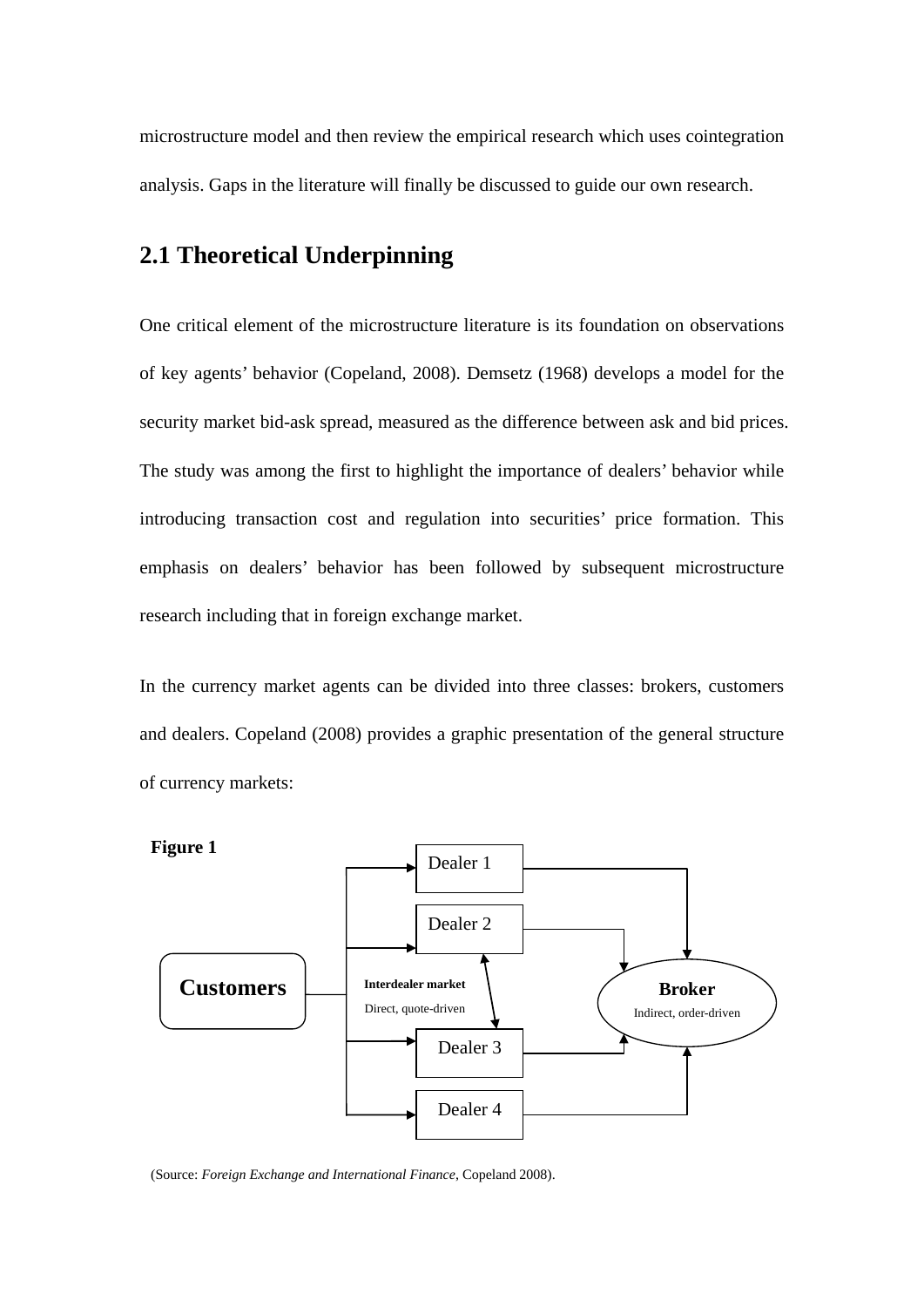The figure 1 show the foreign exchange market is two-tier market, a market between customers and dealers and a market between dealers (through brokers). Dealers are the major players in this structure. Transactions in the currency market start with customers contacting the dealers to gain the buy or sell information, followed by dealers organizing different customers' price information to quote the price at which they are willing to buy or sell. Quoting of a competitive price is based on the notion that higher prices can attract market agents to sell the currency while a lower price can induce agents to buy, and dealers get their profit from the gap between the two, i.e. the bid-ask spread. On the basis of these quotes, customers then place their buy or sell orders with the dealers who in turn trade with other dealers through brokers. The market is therefore quote-driven and orders from the customers and between dealers play a pivotal role in the whole process.

Order flow is the critical variable missed out by macro models of exchange rates. Evans and Lyons (1999, 2002a, 2002b) show that order has significant and strong explanatory power for capturing exchange rate changes. It is order flow that makes distinguishes the microstructure models from macro ones.

However, the explanatory power of the order flow models however largely depends on the factors that drive the orders. In this regard, there are many empirical researches in the literature focus on order flow aggregates information and hence acts as medium linking fundamentals and exchange rate dynamics.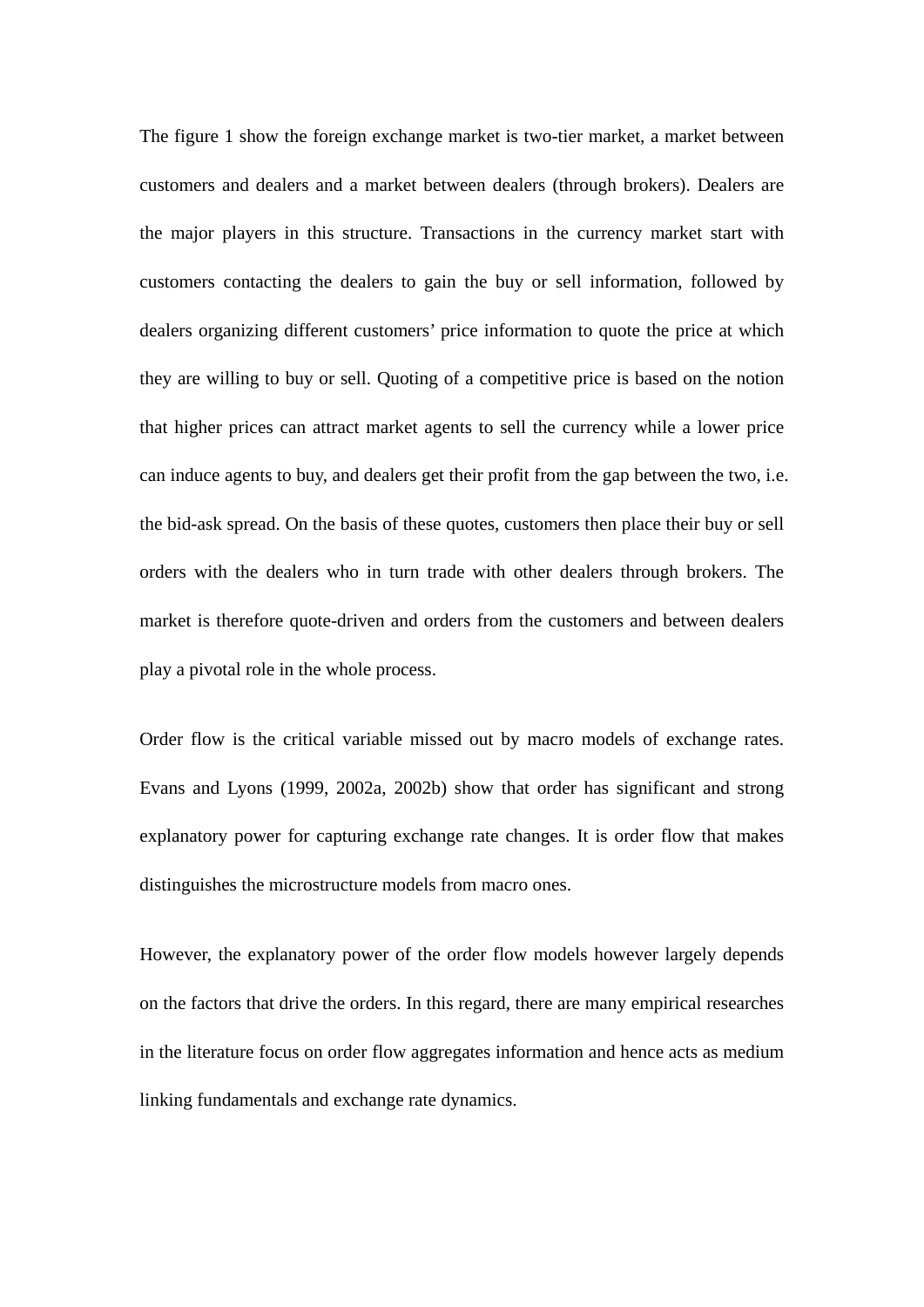## <span id="page-9-0"></span>**2.2 Empirical Research**

In empirical specification, order flow is a major variable linking price changes and dispersed information. Seminal research by Evans and Lyons (1999, 2002a) makes a radical departure from the conventional macro models. In what follows, we first examine the empirical research on explanatory power of order flow and then review the empirical research which uses cointegration analysis. Gaps in the literature will finally be discussed to guide our own research.

## <span id="page-9-1"></span>**2.2.1 The Explanatory Power of Order Flow**

In empirical specification, order flow is a major variable linking price changes and dispersed information. It is different from transaction volume in that it is signed (Lyons, 2001). Where the initiator of the transaction is on the sell side, the order flow takes a negative sign and the order flow takes on a positive sign while the initiator is on the buyer side. Order flow can be measured as the sum of the signed seller-initiated and buyer-initiated orders. A negative sum indicates net selling pressure over the period. Evans and Lyons (2002a, 2002b) regard order flow as the net balance of buyer-initiated and seller-initiated foreign exchange market transactions. Given this nature, order flow can be considered as an indicator of buying and selling pressure on a given currency that will affect its spot exchange rate.

Seminal research by Evans and Lyons (1999, 2002a) makes a radical departure from the conventional macro models. They develop a hybrid model that contains both a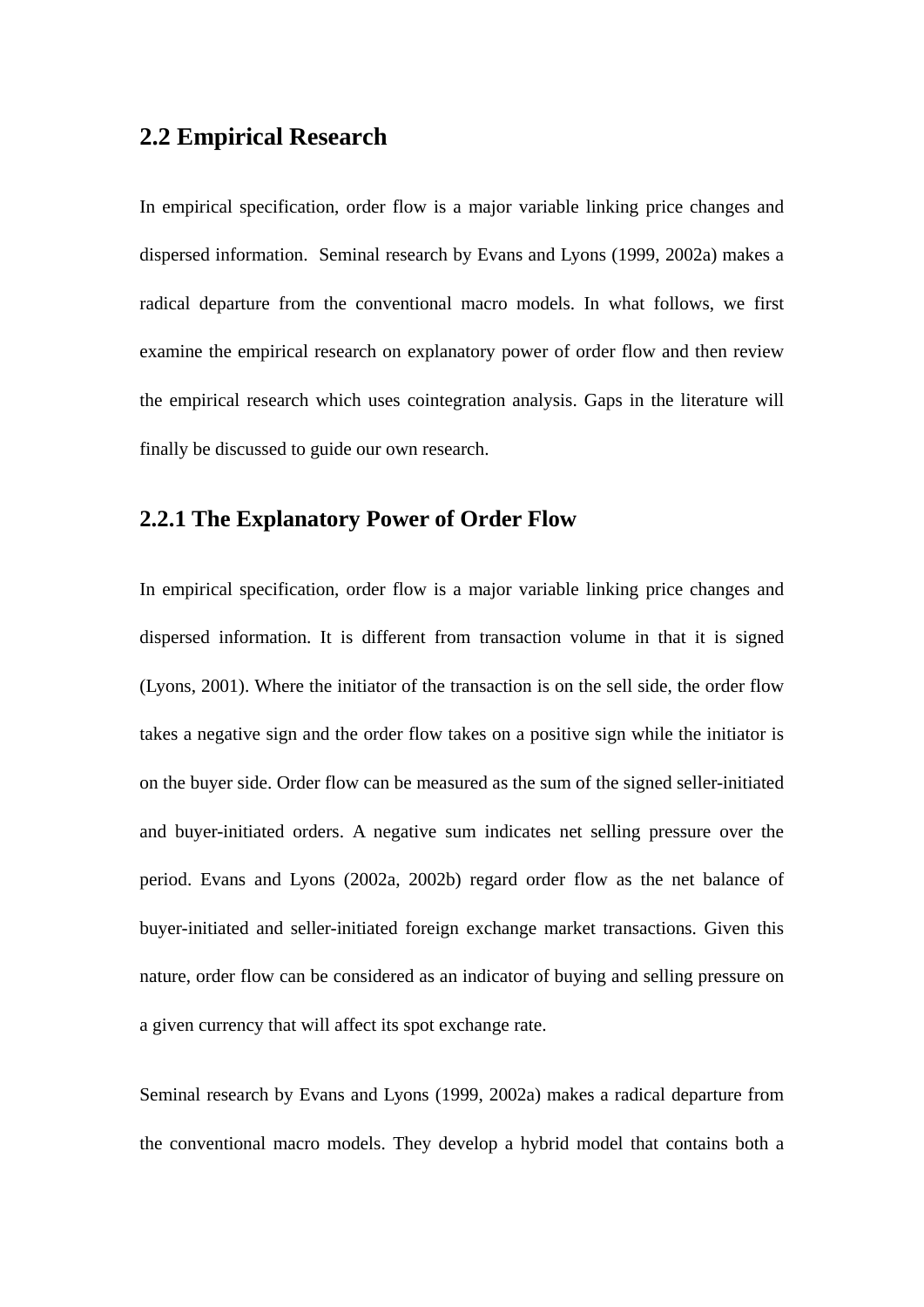macro variable (interest differential) and a microstructure variable (order flow). Thus,

$$
\Delta p_t = \beta_1 \Delta (i_t - i_t^*) + \beta_2 \Delta x_t + \eta_t
$$

Where  $\Delta p_t$  is the change in the log spot rate from the end of day t-1 to the end of day t,  $\Delta(i_t - i_t^*)$  is the change on the interest differential, and the  $\Delta x_t$  is the order flow.

The datasets constructed are based on the four-month data of the Dutch mark and Japanese yen against the US dollar from Reuters D2000-1, respectively. They find that over 60% of USD/DEM daily changes, and 40% of USD/JPY daily changes can be explained by order flow. Evans and Lyons (2002b) extend their data set to seven currency pairs: the US dollar against the pound sterling, Belgian, French and Swiss francs, Swedish Krona, Italian lira and Dutch guilder. They find that order flow may generate  $R^2$  up to 78% on daily rates.

The explanatory role of order flow in exchange rate models has been the focal point of empirical studies in the market microstructure approach. In this regard, empirical research may be grouped in terms of those using data of customer order flow and those using interdealer order flow.

For the research into the effect of customer order flow, Mende and Menkhoff (2003) use tick data from a German bank that involve the exchange rate of the euro against US dollar from July to November 2001. The data set covers customer order flow data for 87 trading days and they find a Granger-causal relationship between customer order flow and exchange rate returns.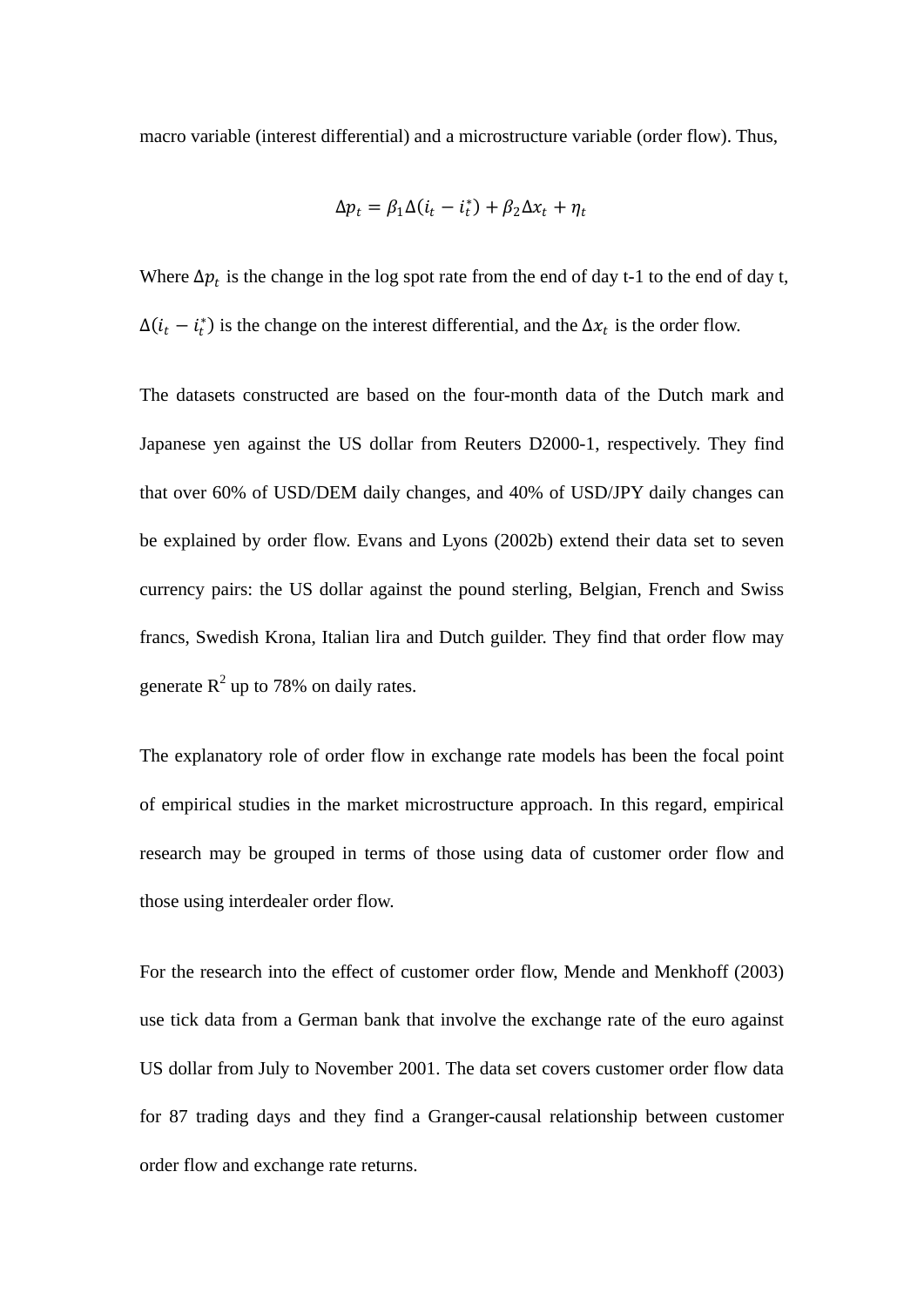Employing the Citibank customer order flow data (reflecting about 10% of daily customer order flow), Fan and Lyons (2003) find that real money flows can predict exchange rate trends. Evans and Lyons (2005) also use the customer order flow data of Citibank, and obtain similar results to those of Fan and Lyons (2003). Their paper additionally examines the order flow forecasting power in the exchange rate. Later, Evans and Lyons (2007) separate the Citibank customer order flow data into two frequencies, daily and weekly, and used cointegration analysis to find the relationship between the cumulative customer order flow and exchange rate movements. Marsh and O'Rourke (2005) use customer data from the Royal Bank of Scotland (one of the largest dealing banks) to analyze the relationship between daily customer order flow and exchange rate returns. Bjonnes et al. (2005) deploy further in their research, while Osler et al. (2007) analyze a single dealer reaction.

In their study of whether private information presents in the Tokyo foreign exchange market, Ito et al. (1998) find that private information is a plausible source of the changing pattern of return volatility. They also conclude that the informed order flow can predict the exchange rate of JPY/USD over short time period. Later, Danielsson and Payne (2002) examined a different data set, but obtain similar results. Bjonnes et al. (2005) utilize Norges Bank and Sveriges Riksbank trading volume data, and find that the instigating institution has the dominant role in the relationship between exchange rate and order flow. They conclude that more than 33% of volatility can be explained by the informed order flow, while the uninformed order flow can explain 20% of volatility. Osler (2002, 2003) also argues that the exchange rate can be impacted by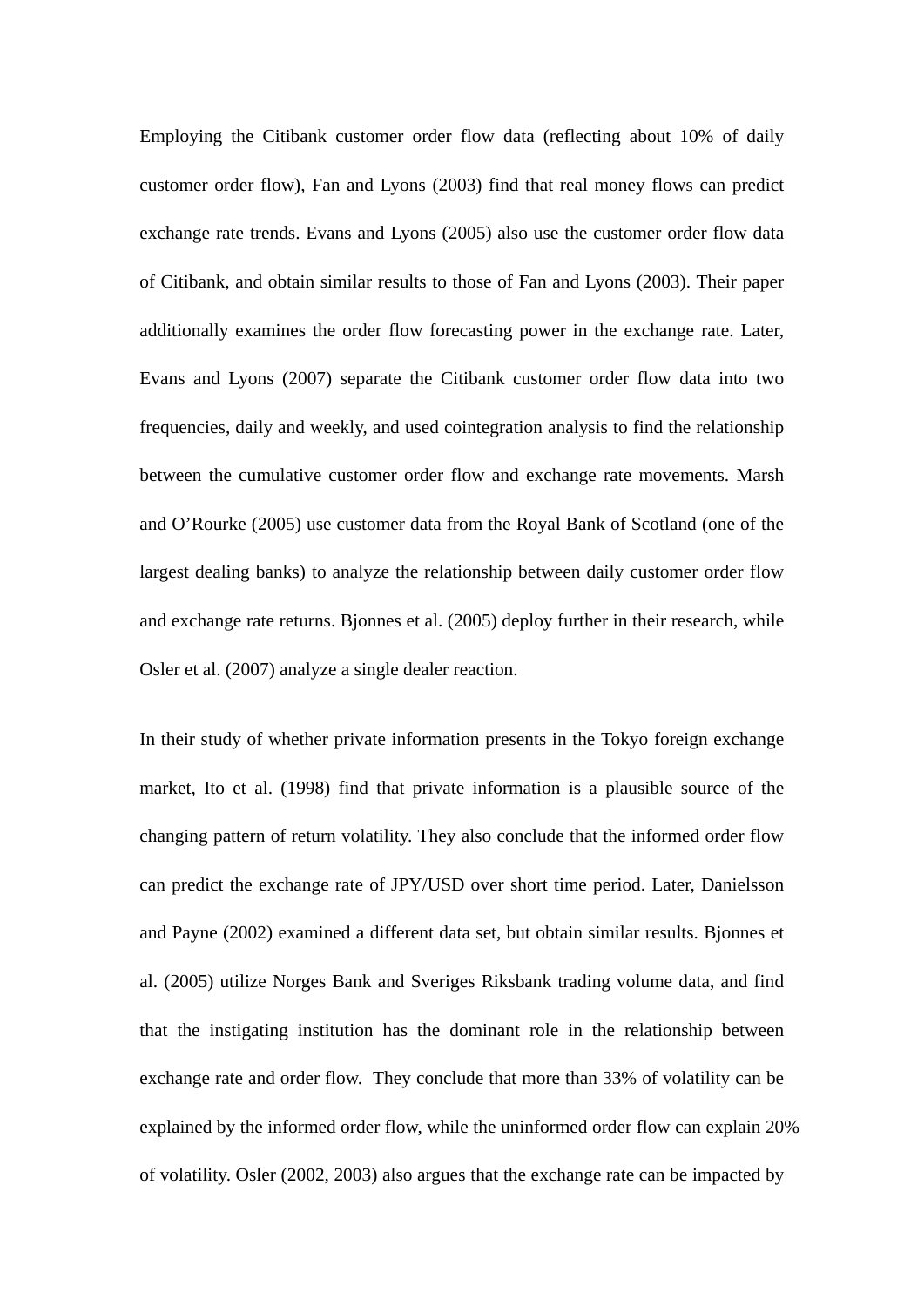uninformed order flow. Bates et al. (2003), in their study of HSBC data, reach a similar conclusion.

Market conditions are another factor to be considered. Lyons (1996) and Payne (2000) have touched upon this area in their previous studies. Danielsson, Payne and Luo (2002) demonstrate a non-linear relationship between order flow and exchange rate movements. Using a sample of data from Reuters D2000-2 and the time period from September 1999 to July 2000, Danielsson, Payne and Luo (2002) finds that the sensitivity of the result depends on the different measures of market conditions. Osler (2002) presents significant evidence that under different hypotheses the limit order has different impacts on the New York morning trading and London afternoon trading sessions.

Studies of interdealer order flow and exchange rate movements can be found in for example Danielsson et al. (2002). They investigate into ten-month order flow data from the Reuters D2000-2 data platform, and find that order flow Granger-cause exchange rate returns. Fisher and Hillman (2003) follow Evans and Lyons (2002a, 2002b), but get lower  $R^2$  statistics results. Actually, the feedback effects make the OLS estimate of the coefficient  $\beta$  biased. Therefore, the feedback trading effect of the exchange rate on order flow which displayed by Evans and Lyons will misleading and spurious.

Microstructure models have been estimated by a variety of methods, including those of OLS, GMM, GARCH and VAR. To take feedback effect of exchange rate on order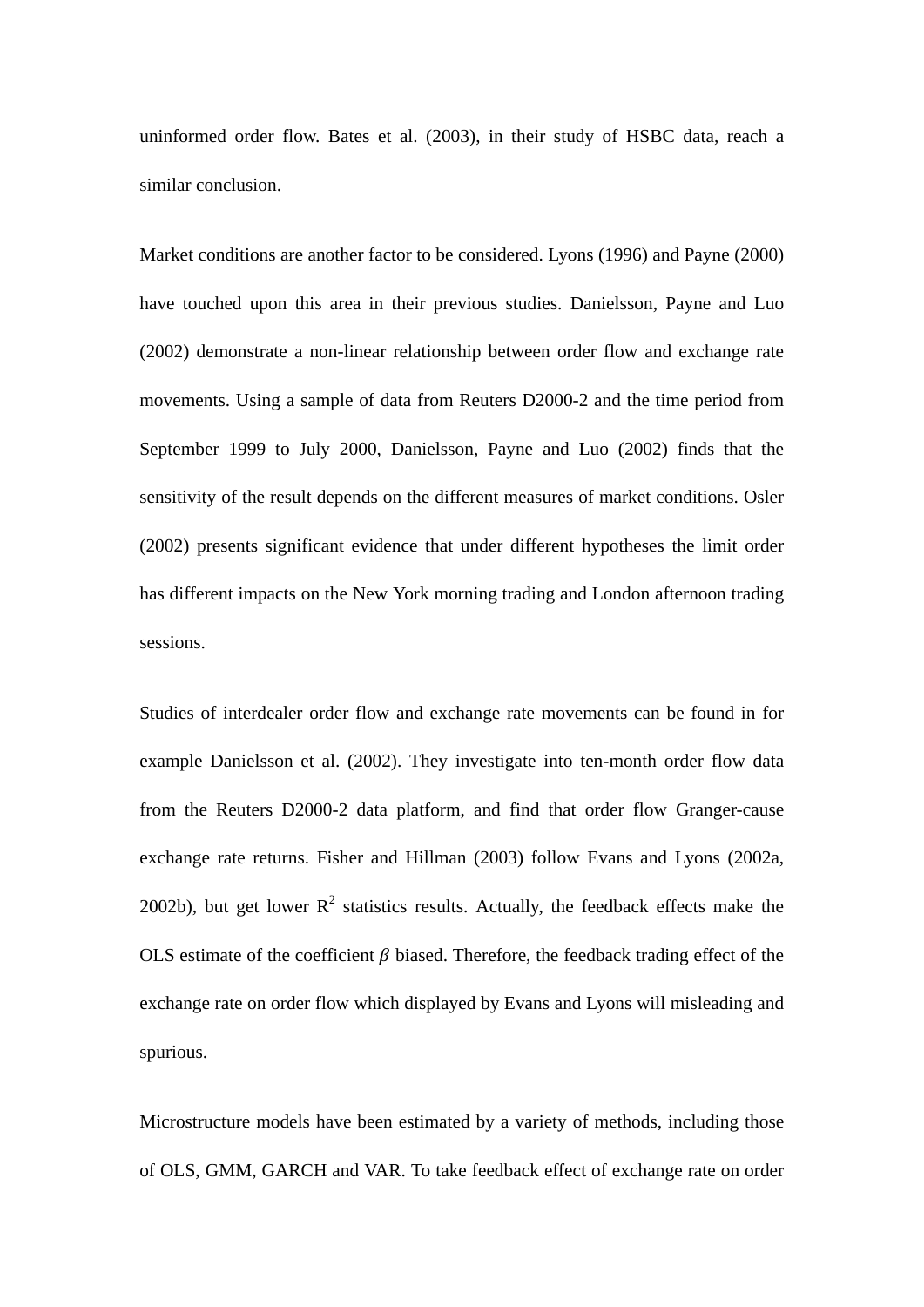flow in consideration, the VAR modelling seems to be a preferred strategy in the literature.

## <span id="page-13-0"></span>**2.2.2 Cointegration between Order Flow and Exchange Rate**

In an early study of the NYSE, Hasbrouck (1991) develops a simple linear VAR model for the microstructure study. Payne (2003) borrowed this modelling strategy to analyzing the foreign exchange market. He draws on the one week exchange rate of USD/DEM from Reuters D2000-2, and the time period 6 October to 10 October 1997. Results show that 60% of variation can be explained by the private information. Payne concludes that an informed order flow has explanatory power for exchange rate returns.

Froot and Ramadorai (2005) set up a VAR model to analyse order flow as a major medium of that affect exchange rate movements along with fundamentals. Froot and Ramadorai (2005) divide the exchange rate returns into permanent and transitory shocks, and study the interactions between them. They illustrated that order flow is related to short-term currency returns while fundamentals better explain long-term returns. This highlights the importance of research into the role of order flow in shortterm dynamics and long-term determination of the exchange rate.

For cointegration analysis, while Rime (2001) deploys single equation residual-based tests for cointegration, Bjonnes and Rime's (2005) cointegration analysis applies the Johansen technique that is system based. Killen et. al (2006) make use of both the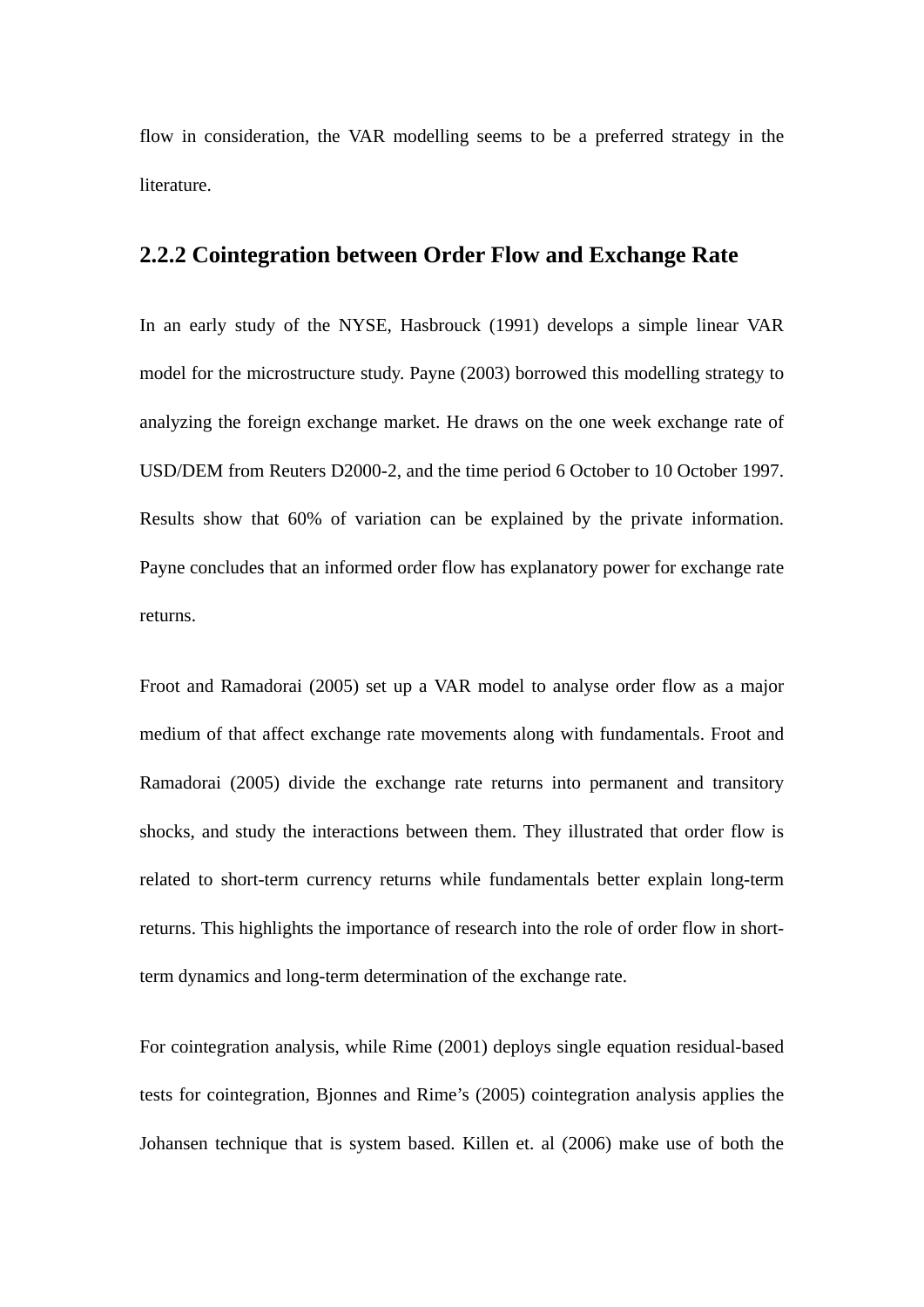single equation and system method.

Rime et al. (2010) argue that order flow of other currencies should be included in the model specification as they can greatly increase the explanatory power of interdealer order flow. In an earlier study, Rime (2001) use five major currency pairs: DEM/USD, GBP/USD, CHF/USD CAD/USD and JPY/USD from July 1995 to September 1999. The result of cointegration tests show that the exchange rates for DEM/USD, GBP/USD and CHF/USD have a cointegrating relationship with order flow, but the exchange rates for CAD/USD and JPY/USD do not. Rime (2001) concludes that the lagged order flow has explanatory power in exchange rate movements.

The information based models implies that order flow should permanently affect market prices hence exchange rates should be cointegrated with cumulative order flow. Recent research has uncovered evidence for such a stable long-term relationship for several currency pairs (Rime, 2001, Bjonnes and Rime, 2005, and Killen et al. 2006). Bjonnes and Rime (2005) use two methods in their paper. They use a major Scandinavian bank's tick by tick data with four dealers and covering March 2-6, 1998. Applied the Johansen approach, they find there is no evidence of inventory control via dealer's price but private information is confirmed. They show that the order flow and exchange rate price are cointegrated. That means the order flow and exchange rate price have long-time relationship.

Recently, Killeen et al. (2006) deploy the Electronic Broking System (EBS) daily data, and find similar results from the cointegrating vector tests. They use the FRF/DEM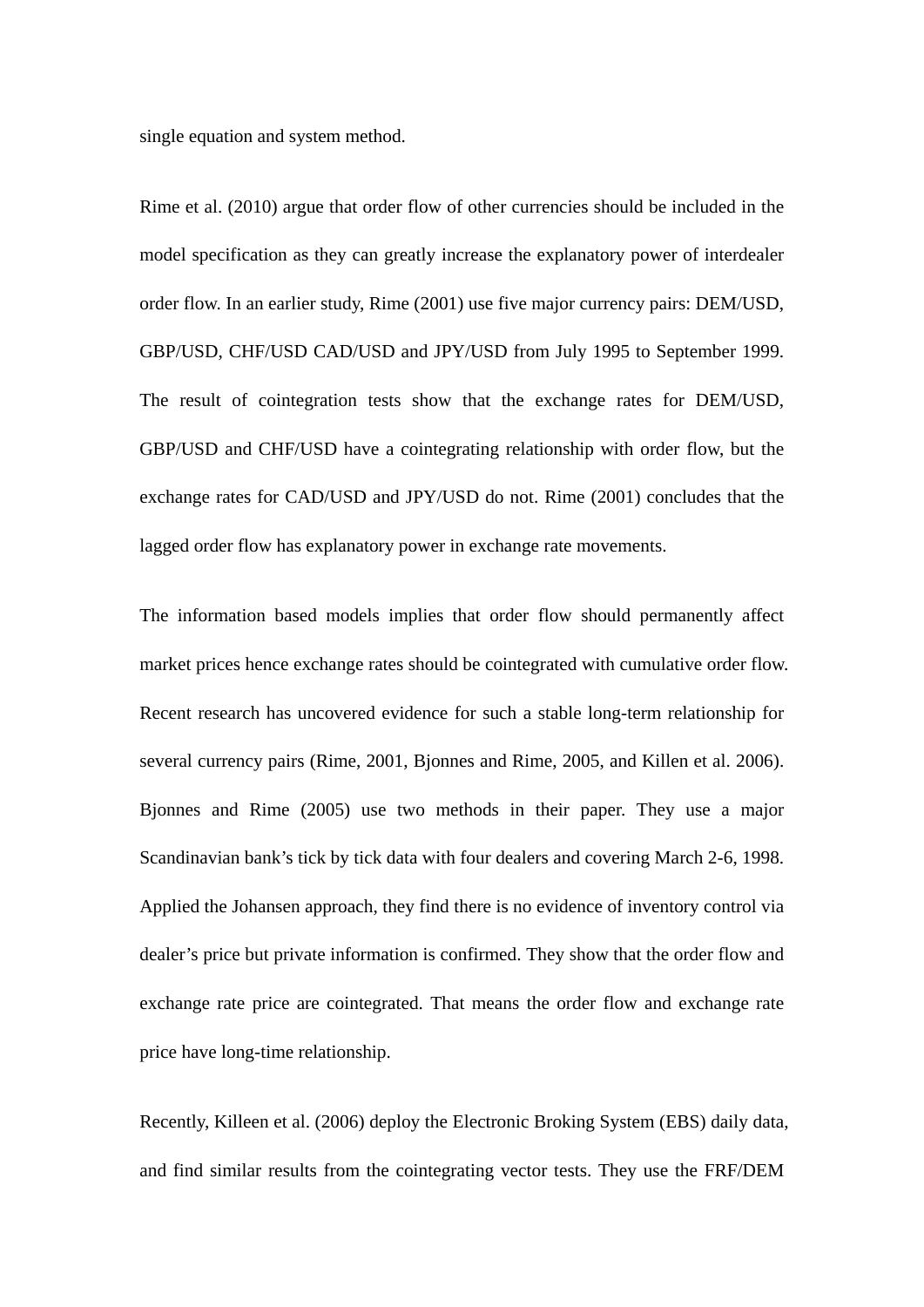data covering four month data in the interdealer market from EBS. They find the significant evidence of cointegration that order flow have permanent effect on exchange rate price.

Boyer and van Norden (2006) however call for caution believing that their results are selective, sometime statistically weak and suffer from small sample bias. They perform cointegration tests on a dataset of Evans and Lyons (2002a, 2002b), which is commonly used in other research. They claimed that some researchers use the selective evidence to presents their cointegration result and some are also weak. And other researchers are using small samples to presents cointegration. These small samples will increase the number of variables and the number of lags as well. This will affect the covariance matrix of the residuals. However, under the no cointegration null hypothesis, it can be use the bootstrap or other methods to find the proper distribution. Strikingly, they do not find evidence of cointegration between order flow and exchange rates.

Of these, in this paper using the VAR modelling framework, we investigate into whether the cumulative order flow is cointegrated with exchange rates in the Chinese FX market.

# <span id="page-15-0"></span>**III. Order Flow Analysis of Exchange Rate Dynamics in China**

To better our understanding of the Chinese exchange rate policy, we follow the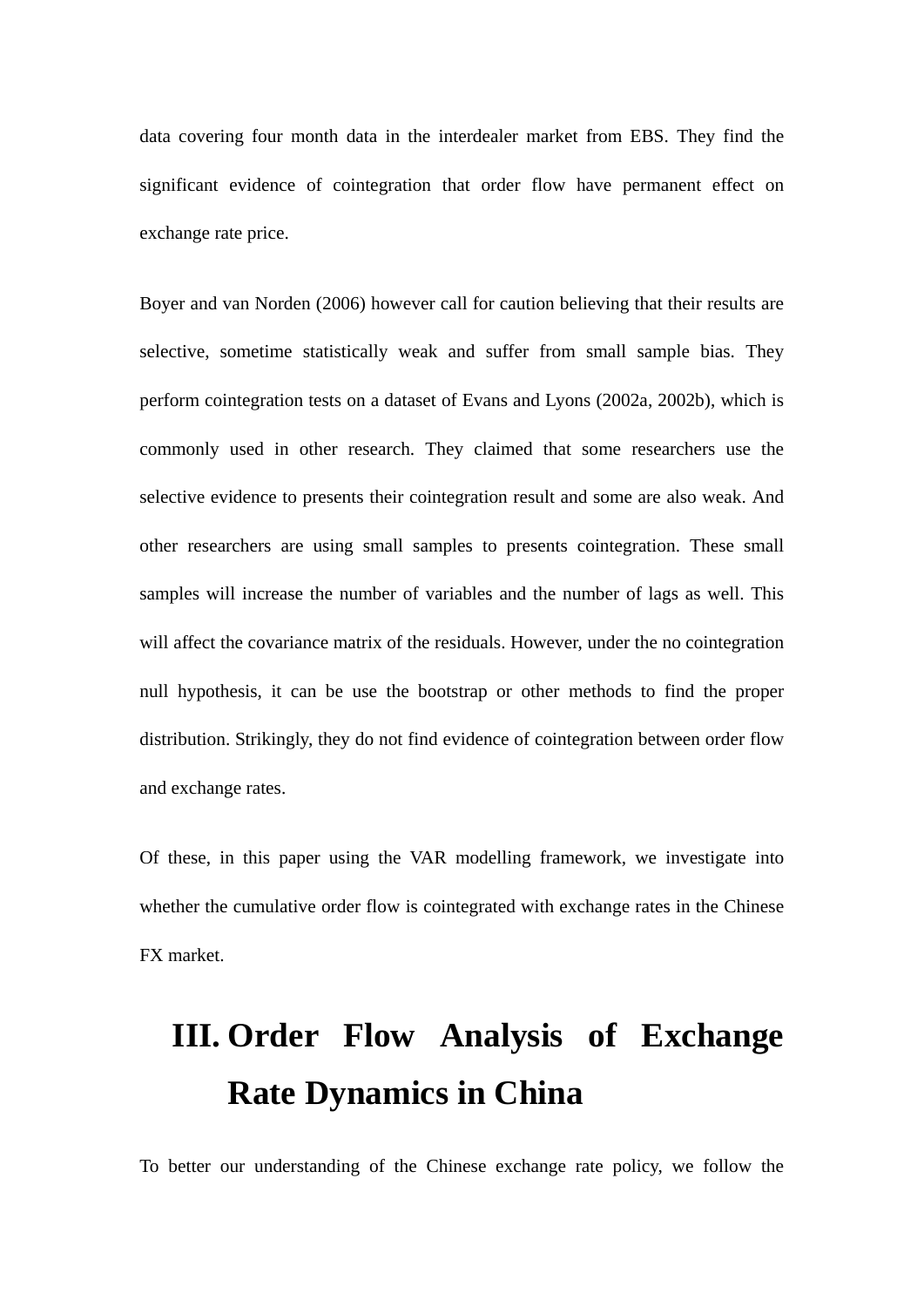microstructure approach to analyzing exchange rate dynamics in the Chinese foreign exchange market, as opposed to traditional macro models. At the core of this approach is the variable of order flow, which we will first construct a new index as its proxy reflecting excess demand pressure in the Chinese foreign exchange. In a VAR modeling framework, we try to answer the following questions:

1) Does order flow have explanatory power in the Chinese foreign exchange market?

2) To what extent does order flow capture the behavior of the RMB exchange rate against international currencies, particularly the US dollar?

3) To what extent can order flow analysis explain the price formation process in the Chinese foreign exchange market?

## <span id="page-16-0"></span>**3.1 Order Flow and its Measure**

Lyons (2001) points out that order flow and bid-ask spread is the core microstructure variables to transmit and reflect private information. These microstructure attributes define, respectively, the volume and price of foreign exchange transactions. In particular, order flow, as the aggregator of dispersed information regarding macro fundamentals, is the medium between macroeconomic fundamentals and exchange rates hence is the critical driving force behind exchange rate dynamics. However, this variable is not directly observable, so we need to construct a measure of order flow as our first step in the order flow analysis of the Chinese foreign exchange market.

#### <span id="page-16-1"></span>**3.1.1 Definition of Order Flow**

O'Hara (1995, p.1) defines market microstructure as "the process and outcomes of exchanging assets under explicit trading rules". This definition broadly explains the microstructure approach that looks at participants in the market and their constraints in the trading process. The application of this approach to foreign exchange market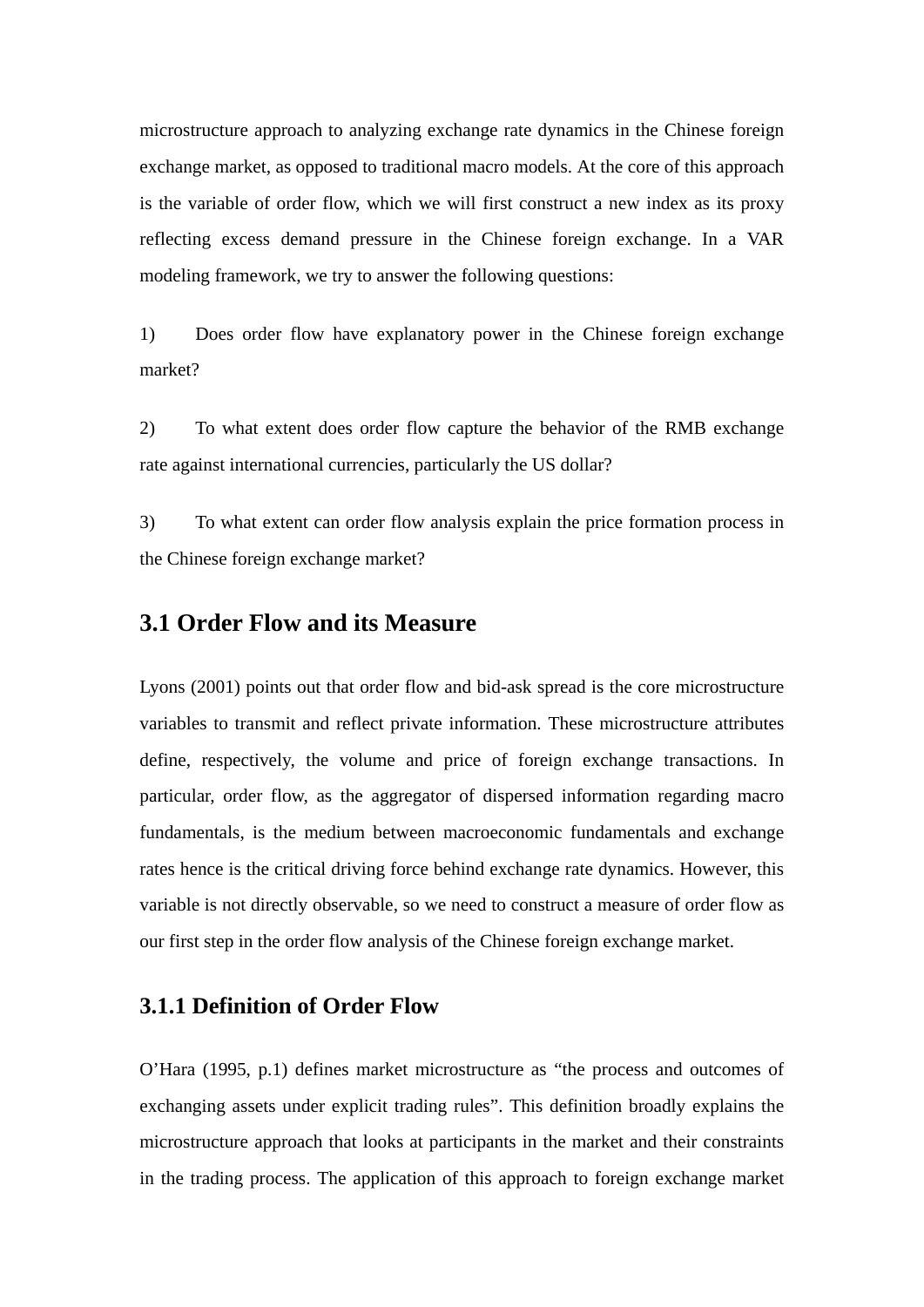has produced some promising results in explaining exchange rate changes. Central to this progress is the application of the order flow analysis.

Order flows are a variable that may reveal the 'motive' of the participant initiating the transaction in foreign exchange. Evans and Lyons (2002) show that order flows provide information about the necessary risk premiums required to clear the market. They can also reflect return-relevant information that is dispersed among market participants (Evans and Lyons, 2003). Given that macro statistics are an aggregate of an array of micro information and are usually announced with a lag, it is also possible such micro information may be released to the market through customer order flows. Consequently, order flows may reflect dispersed micro elements of information that will be aggregated and published as macro fundamentals. By observing order flows, market-makers who determine the exchange rate can collect such information from traders, and therefore can aggregate information, which they previously did not have, into the exchange rate (Rime, 2006). Empirical analysis shows that order flows are able to explain a significant part – one half to two-thirds – of the exchange rate fluctuations (Evans, 2002). The following figure shows the information processing stages.

**Figure 1**



(Source: Lyons 2001, *The Microstructure Approach to Exchange Rates*).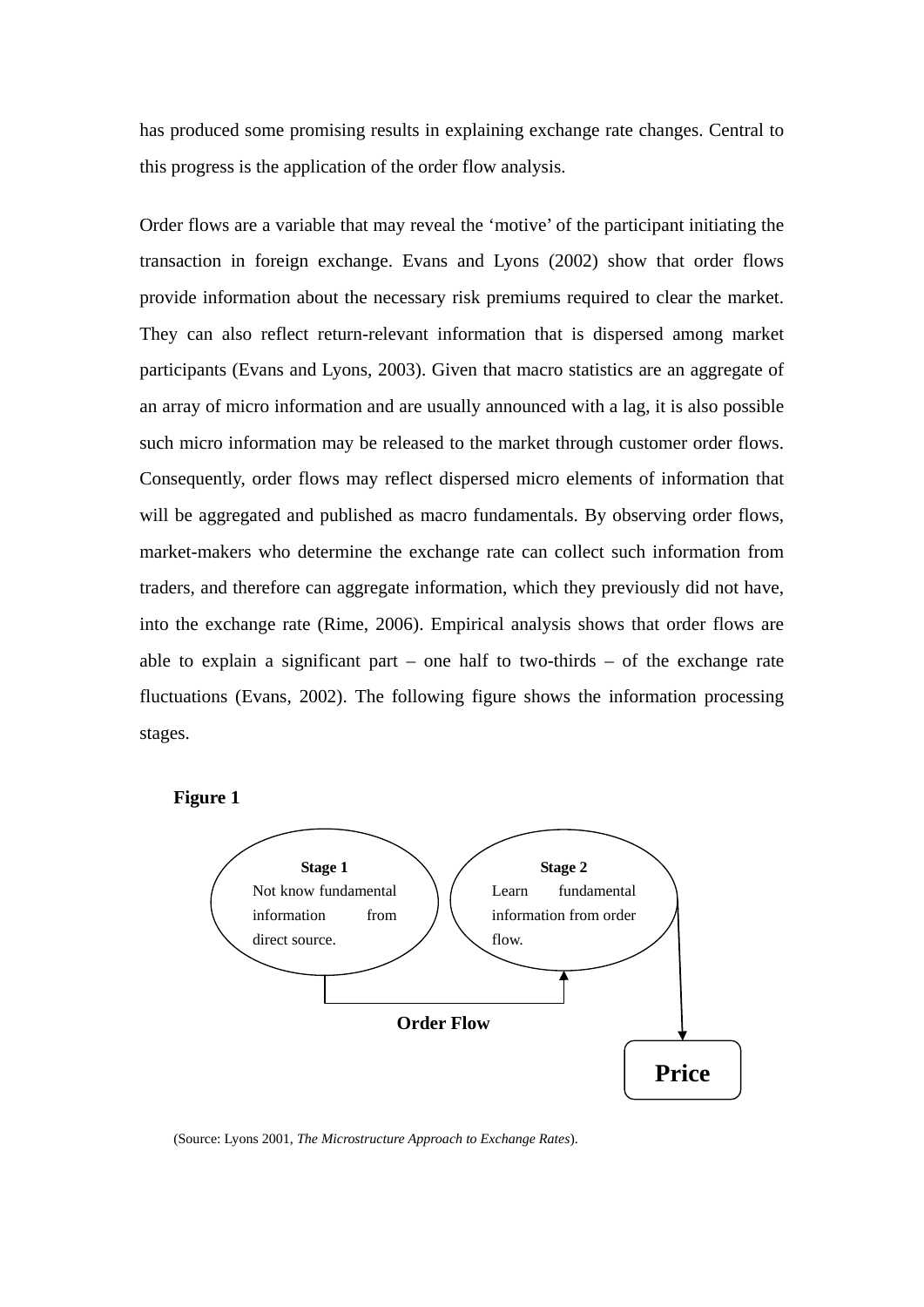Order flow is different from transaction volume in that it is signed (Lyons, 2001). Where the initiator of the transaction is on the sell side, the order flow takes a negative sign and the order flow takes on a positive sign while the initiator is on the buyer side. Then order flow can be measured as the sum of the signed seller-initiated and buyer-initiated orders. A negative sum indicates net selling pressure over the period. Evans and Lyons (2002a, 2002b) therefore regard order flow as the net balance of buyer-initiated and seller-initiated foreign exchange market transactions. Given its nature, order flow can be considered as an indicator of buying and selling pressure on a given currency that will affect its spot exchange rate.

## <span id="page-18-0"></span>**3.1.2 Construction of the Measure of Order Flow**

Order flows are not directly observable. One way to capture the order flow is from the transaction records (Lyons, 2001). However, in the real world, confidentiality means that complete transaction records are not available to researchers. In this situation, there are two proposed methods for computing order flow. One is to estimate one period and the next period end-user currency holdings from portfolio holdings. The other is to compare two sequential time periods, quoting price from transaction price (Evans, 2010). In this section we follow the latter method to construct measures of order flow without details of every transaction.

Order flow is transaction volume that is signed. So in order to obtain the order flow, it is necessary to get the transaction volume. In the foreign exchange market, there are two major electronic trading platforms: Thomson Reuters and the Electronic Brokerage System (EBS). Reuters generally provides data only on the number, not the volume, of trades. However, since, as shown in Bjonnes and Rime (2005) and Killen et al. (2006), analyses based on trade size and number of trades are not qualitatively different, our not having the trade volume should not influence the empirical analysis and results.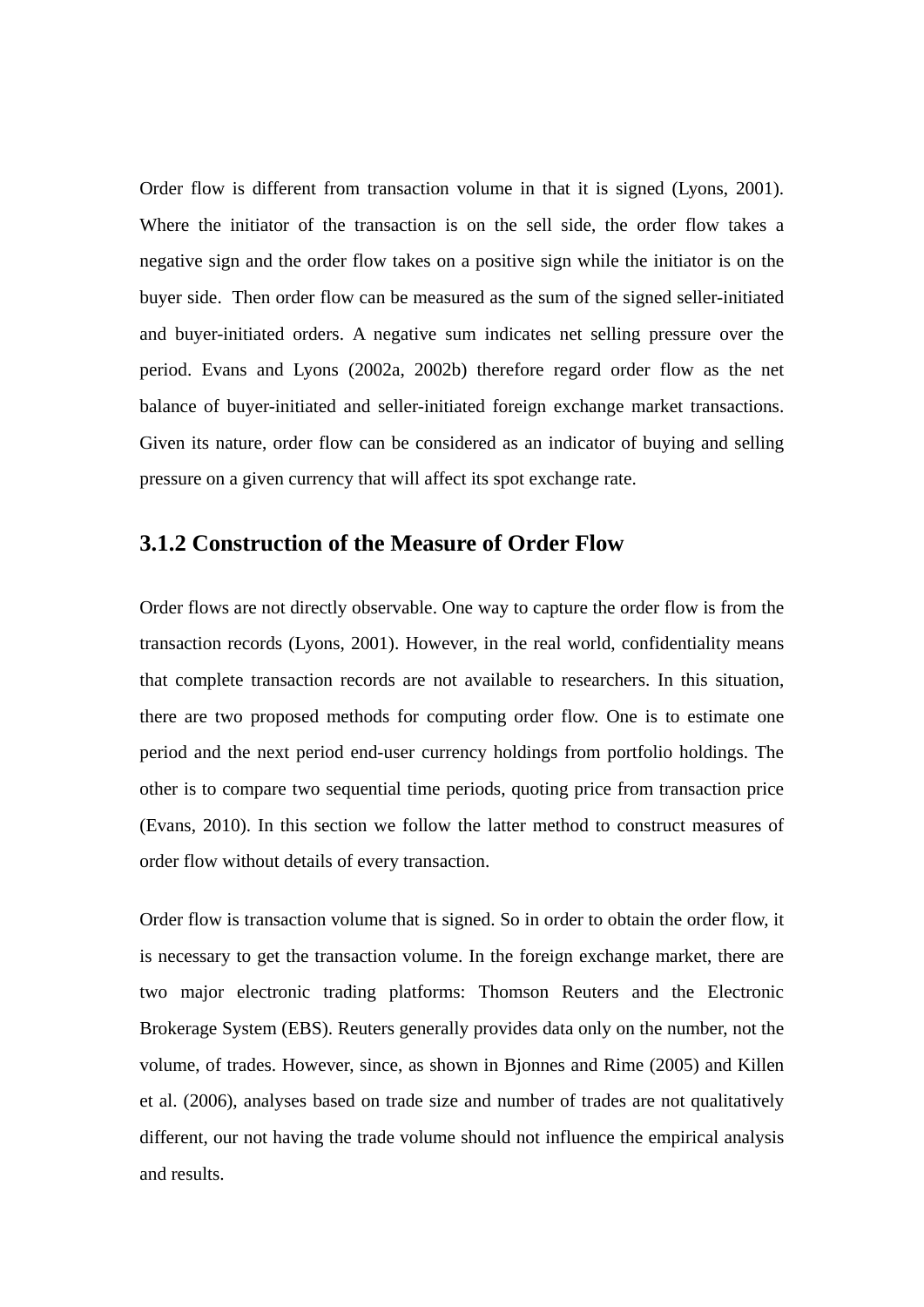On the other hand, in order to figure out the order flow we need to identify whether the trade is buyer or seller initiated, and most data do not supply the trade direction. We now first tackle this problem by finding different methods to infer trade direction from adjacent prices and quotes.

To understand how these algorithms work, Let  $S<sup>B</sup><sub>t</sub>$  and  $S<sup>A</sup><sub>t</sub>$  denote the most recent bid and ask quotes for FX before a trade takes place at time t with a transaction price of  $S_t$ . There are two major methods of inferring trade direction, as follows:

(1) Tick test, which use changes in trade prices to infer direction. For this test we compare the previous trade price and current trade price. If the trade occurs at a higher price than the previous trade (an uptick), it is classified as a buy. If the trade occurs at a lower price than the previous trade (a downtick) it is classified as a sell. When the price change between trades is zero (a zero tick), the trade is classified using the last price that differs from the current price. Lyons (1995) and Sias and Starks (1997) have used the tick test. The rules used to identify whether the trade is initiated by the buyer or seller of FX are laid out in the following table.

| lable |  |
|-------|--|
|-------|--|

|                  | Algorithm | Condition       | Inference for trade at t |  |
|------------------|-----------|-----------------|--------------------------|--|
| <b>Tick Test</b> |           | $S_t > S_{t-1}$ | Buyer-Initiated          |  |
|                  |           | $S_t < S_{t-1}$ | Seller-Initiated         |  |
|                  |           |                 |                          |  |

The reverse tick test is similar, but uses the next trade price to classify the current trade. If the next trade occurs on an uptick or zero uptick, the current trade is classified as a sell. If the next trade occurs on a downtick or zero downtick, the current trade is classified as a buy.

(2) The Lee and Ready Method. Lee and Ready (1991) extend the tick test to infer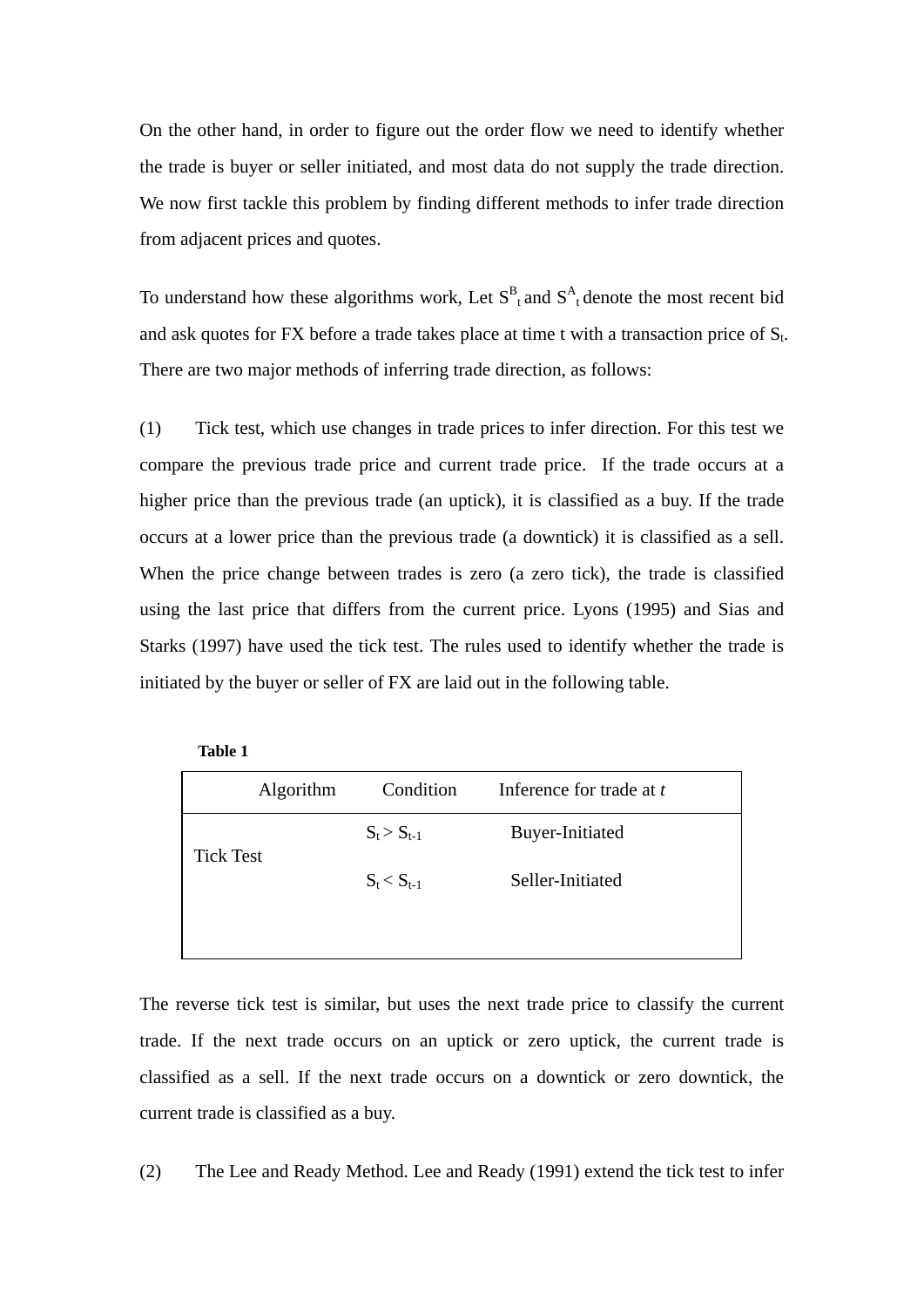trade direction by comparing trade prices to quotes. For this test we need the bid-ask price and account the midpoint price data. Trades above or below the midpoint are classified as buys or sells. Here the current transaction price,  $S_t$ , is first compared against the midpoint of the prevailing quotes,  $1/2(S^A_t + S^B_t)$ . If this comparison fails to identify the initiator because  $S_t = 1/2(S^A_t + S^B_t)$ , the trade is then classified using the tick test. The rules used to identify whether the trade is initiated by the buyer or seller of FX are displayed in the following table.

**Table 2**

| Algorithm | Condition                                                    | Inference for trade at t                                                                                                                                                                        |  |
|-----------|--------------------------------------------------------------|-------------------------------------------------------------------------------------------------------------------------------------------------------------------------------------------------|--|
|           | $S_t > 1/2(S^A_t + S^B_t)$<br>$S_t < 1/2(S_{t}^A + S_{t}^B)$ | Buyer-Initiated<br>Seller-Initiated<br>Lee and Ready (1991)<br>$S_t = 1/2(S^A_t + S^B_t)$ and $S_t > S_{t-1}$ Buyer-Initiated<br>$S_t = 1/2(S^A_t + S^B_t)$ and $S_t < S_{t-1}$ Buyer-Initiated |  |

For our research, the original foreign exchange quote data are from Olsen Data. However, they only supply the bid, ask and mid quote data for every tick. We contribute to the literature by identifying how to use the bid and ask quote in construct the index of order flow in this setting. In this paper, we use the quote test which is a combination of the tick test and the midquote test. For example, if the current trade price is closer to the last ask quote that it can be classified as buyer initiated and signed +1. If the current trade price is closer to the last bid quote that it can be classified as seller initiated and signed -1. We use the direction of the last price change to determine when the current price is equal to the midquote.

## <span id="page-20-0"></span>**3.2 Source of Data**

Of the two major electronic trading platforms in the foreign exchange market, Reuters generally provides data only on the number, not the volume, of trades. For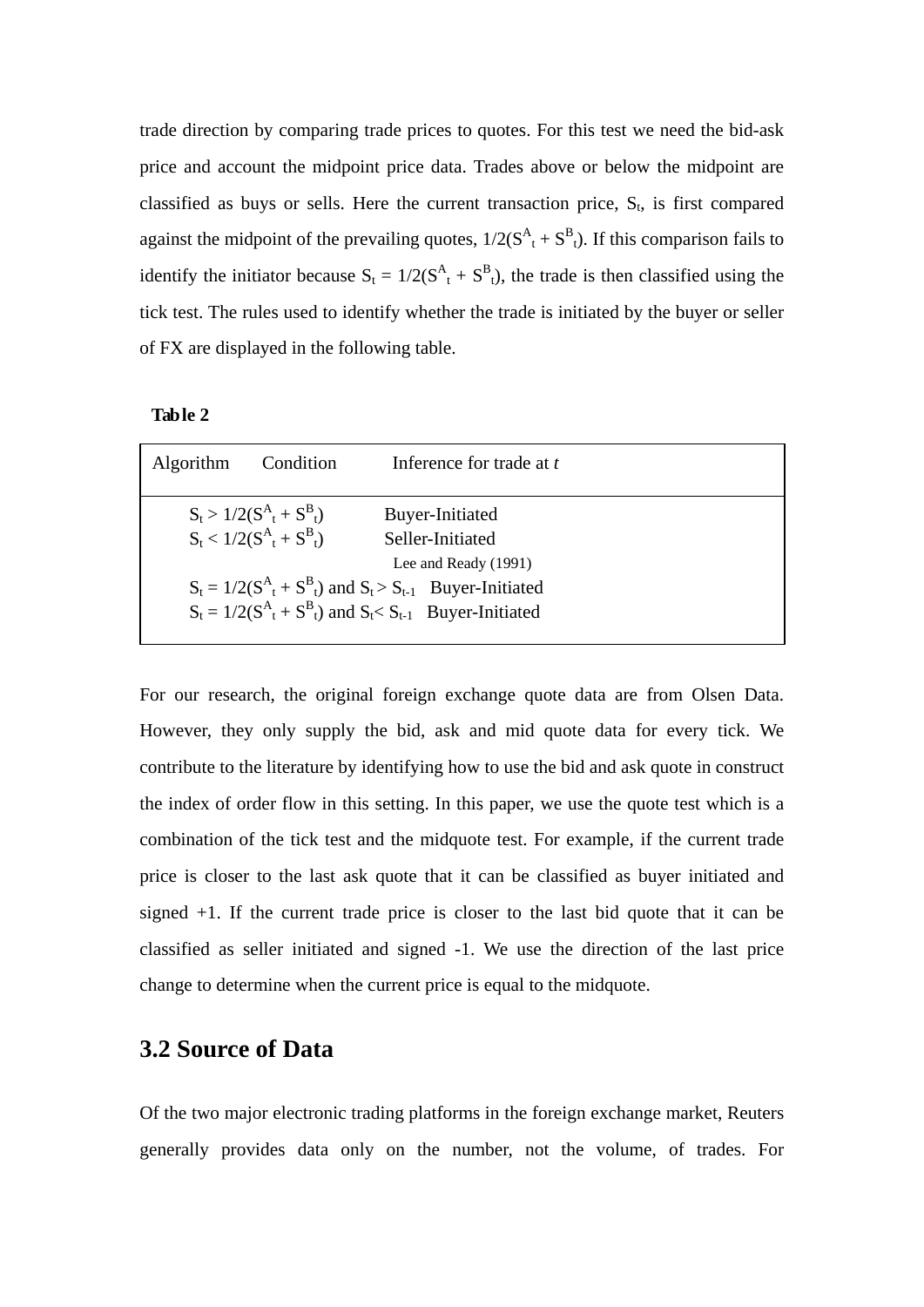confidentiality reasons, the complete transaction records are not available to researchers. The original foreign exchange rate transaction data for this paper come from Olsen Data. Olsen Financial Technologies is one of the world's largest database providers. They supply tick-by-tick prices for researchers and financial institutions, including the high-frequency data for foreign exchange, futures, interest rates and other markets.

The dataset of this research comprises foreign exchange transactions data of Chinese renminbi (RMB) against the US dollar between July  $1<sup>st</sup>$  2005 and June 30<sup>th</sup> 2009, covering 1046 trading days. Trades are recorded 24 hours a day, in Beijing Time  $(GMT+8)$ . To construct a spot order flow, a value of  $+1$  is assigned to each buy trade and -1 to each sell trade. One-day spot order flow is then equal to the sum of the trade signs over a 24-hour period. The daily order flow is the difference between the buyerinitiated and seller-initiated of the whole day.

Measurements of three further variables, the spot rate, interest rate differentials and country risk premiums, are as follow. The spot rate change (RMB/USD) is the first difference of log exchange rate transaction price. This data set excludes Chinese holidays. If day t is Monday then day t-1 should be the Friday of the previous week. The interest rate differential is the daily overnight interest rate of RMB (Shibor) minus the daily overnight interest rate of the dollar (Federal Reserve); the source is DataStream. These interest rate data are on an annual basis and for the time period 0 to 24 pm. Finally, we introduce an additional variable, the country risk premium. The daily country risk premium data cover a 24 hour period; they are equal to the Emerging Market Bond Index Global (EMBI Global) calculated by JP Morgan; the source is DataStream. Further data details will be given in the section on VAR specifications.

## <span id="page-21-0"></span>**3.3 Methodology**

The empirical methodology of microstructure theory has two major parts: a statistical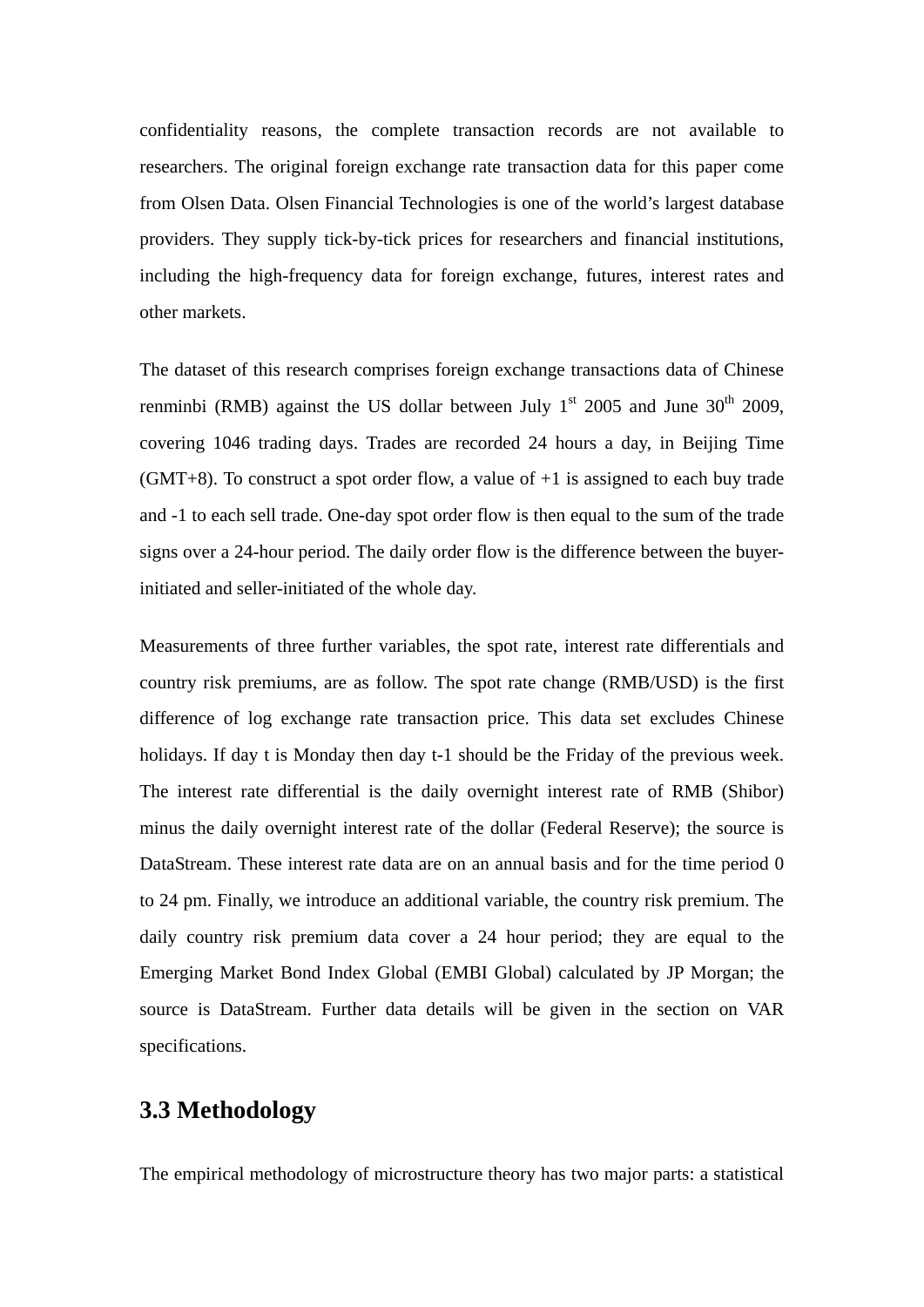model and a structural model (Lyons, 2001). Both types of model are suitable for market maker markets, especially the foreign exchange market. There are two typical statistical models: Vector Autoregression (VAR) and Trade-Indicator. The main structural model is the Dealer-Problem approach. This paper tests the empirical implications of the Portfolio Shift model (Evans and Lyons, 2002a) and uses the VAR framework to estimate the explanatory power of order flow for exchange rate movement in China's foreign exchange market.

The VAR model was introduced by Sims (1980), and was applied by Hasbrouck (1991) for microstructure theory in the securities market. In recent literature, this tool has been commonly used for currencies (see such as Evans, 2002; Payne, 2003; Froot and Ramadorai, 2005; Danielsson and Love, 2006).

#### <span id="page-22-0"></span>**3.3.1 The VAR Model**

Before estimating the VAR approach, we consider the assumptions of the model. The VAR model in this empirical work is based on the following behavioural assumptions:

- 1. The public information immediately reflects the quotes, and
- 2. The informed traders exploit their profit through using their market orders.

Let  $Y_t$  represent a vector of transaction characteristics and  $Z_t$  be the lag of each transaction characteristic, where *t* is an event-time observation counter. The VAR model used in this empirical work is as follows:

$$
Y_t = BZ_t + E_t \qquad (1)
$$

And,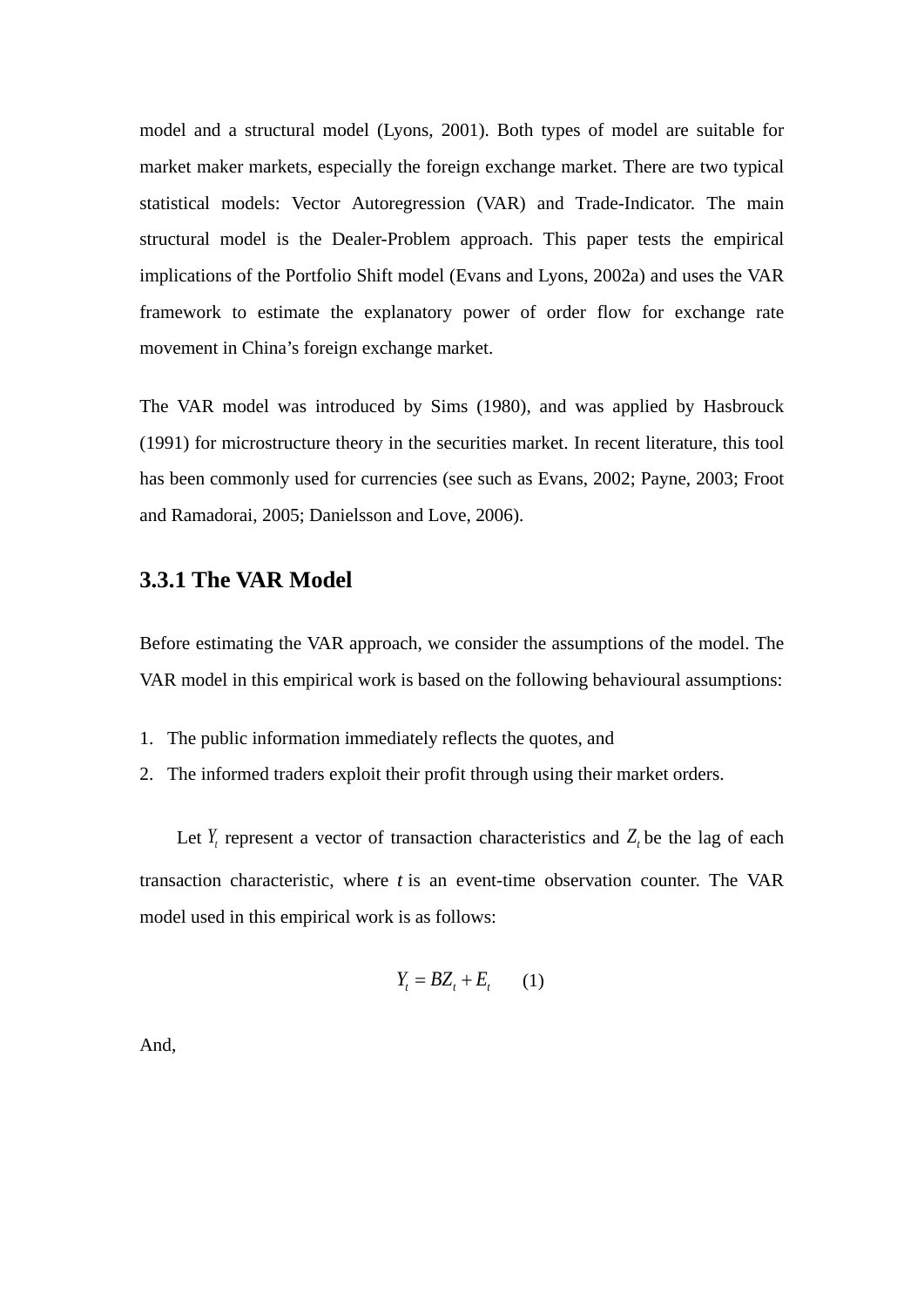$$
Y_{t} = \begin{pmatrix} P_{t} \\ X_{t} \\ (i - i^{*})_{t} \\ R_{t} \end{pmatrix}_{4 \times 1} ; B = \begin{bmatrix} \beta_{1,1} & \dots & \beta_{1,4r} \\ \vdots & \ddots & \vdots \\ \beta_{4,1} & \dots & \beta_{4,4r} \end{bmatrix}_{4 \times 4r} ;
$$

$$
Z_{t} = \begin{pmatrix} P_{t-1} \\ \vdots \\ P_{t-r} \end{pmatrix}_{4 \times 1} ; E_{t} = \begin{pmatrix} \varepsilon_{1} \\ \varepsilon_{2} \\ \varepsilon_{3} \\ \varepsilon_{4} \end{pmatrix}_{4 \times 1} .
$$

Where,

 $P_t$  is the change of exchange rate;

 $X_t$  is the accumulated order flow;

 $(i - i*)$ <sub>t</sub> is the interest rate differential;

 $R_t$  is the country risk premium.

The VAR equations are estimated by OLS and are reported with heteroskedasticity robust standard errors.

## <span id="page-23-0"></span>**3.3.2 Variable Space in the VAR Specification**

The specifications of the VAR model built to test for exchange rate changes are demonstrated in the following equation:

$$
Y_t = \Gamma Y_{t-1} + \varepsilon_t \qquad (2)
$$

Where,

$$
Y_t = [P_t X_t (i - i*)_t R_t]
$$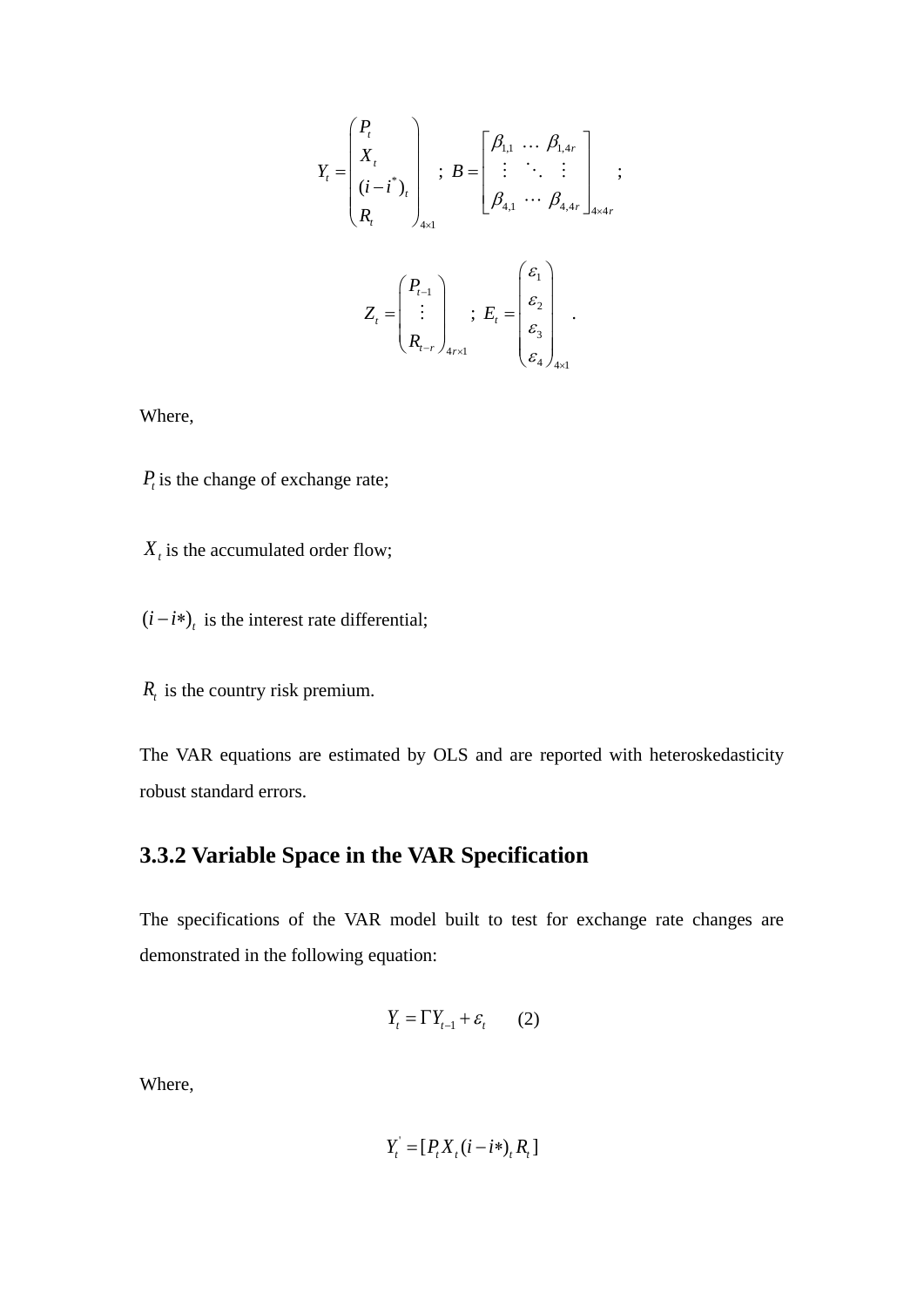$P_t$  stands for the change of exchange rate;  $X_t$  stands for the accumulated order flow;  $(i - i*)$ <sub>t</sub> stands for the interest rate differential;  $R_t$  stands for the country risk premium.

We include another variable in the variable space when investigating the explanatory power of order flow for the RMB/USD exchange rate. This additional variable represents the country risk premium. The variable  $P_t$  and the companion matrix  $\Gamma$  are allowed for a general number of lags and are constant across currencies.  $E[\varepsilon_i \varepsilon_i] = \Sigma$  is the covariance matrix; it allows residuals across currencies for contemporaneous correlation.

Theoretically, the cost of credit represents a marginal loan for country *i* during the year *t*. However, in practice, the cost of credit is difficult to measure. Berganza et al. (2004) claim that the best available proxy to measure country risk premium, and the most widely used in the literature, is the Emerging Markets Bonds Indices (EMBI). The EMBI Global includes 27 countries, and serves as a benchmark of investor demand for emerging markets debt. According to J.P. Morgan (1999): "The country risk premium equals returns for US dollar-denominated Brady bonds, loans, Eurobonds, and US dollar-denominated local markets instruments for emerging markets minus total returns for US Treasury bonds with similar maturity (the stripped yields of the EMBI for each country)." In this paper we download the EMBI daily data of China from DataStream. The descriptive statistics for the variables are recorded in Table 3.

#### **Table 3**

| Daily Frequency | <b>Exchange Rate</b> | Order Flow  | <b>Interest Rate</b> | <b>Country Risk Premium</b> |
|-----------------|----------------------|-------------|----------------------|-----------------------------|
| Obs.            | 1043                 | 1043        | 1043                 | 1043                        |
| Mean            | 2.012771             | $-101.8523$ | 0.016226             | 5.636288                    |
| Median          | 2.029923             | $-16$       | 0.024                | 5.62293                     |
| Maximum         | 2.11342              | 2927        | 0.0393               | 5.789648                    |

**Descriptive Statistic Summary of Estimation Variables**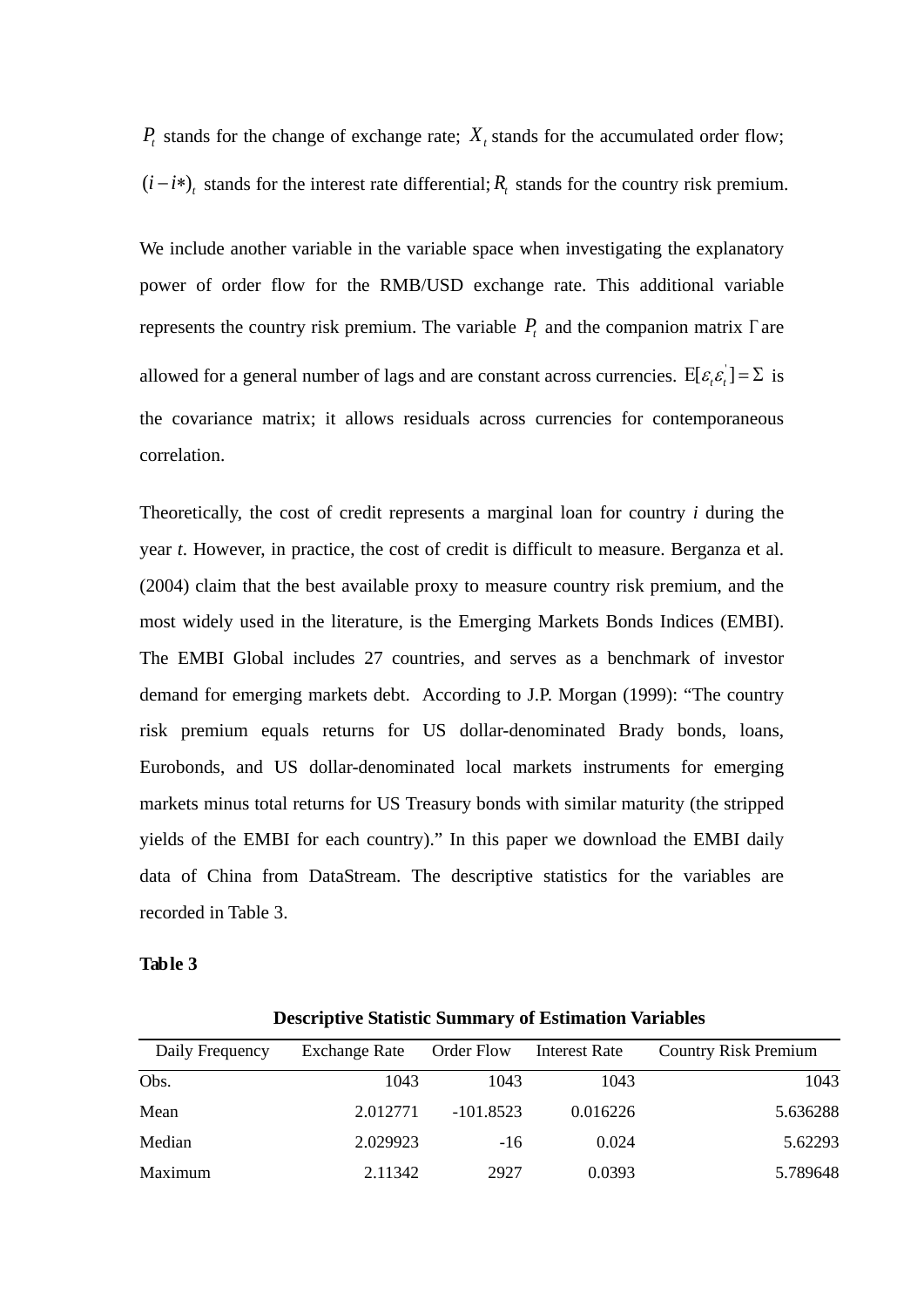| Minimum         | 1.917055    | $-5313$     | $-0.0372$  | 5.535699 |
|-----------------|-------------|-------------|------------|----------|
| <b>Skewness</b> | $-0.264437$ | $-0.676844$ | $-0.56015$ | 0.400754 |
| Kurtosis        | 1.44834     | 14.10706    | 1.757416   | 2.014375 |
| Std. Dev.       | 0.067095    | 549.2065    | 0.01781    | 0.073659 |
| Jarque-Bera     | 116.7881    | 5440.947    | 121.6437   | 70.13613 |
| Probability     | 0.0000      | 0.0000      | 0.0000     | 0.0000   |

Source: *Olsen Data and DataStream.*

## <span id="page-25-0"></span>**3.3.3 Lag length**

While the VAR as a modeling framework has its unique advantages. one of the major difficulties in deploying this framework involves how to determine the appropriate lag length for the variables in the system. Two methods for choosing the optimal VAR lag length have been suggested in the literature, the methods based on information criteria and on cross-equation restrictions. Cross-equation restriction method requires the Block F-test, which would make it intractable in the VAR setting (Brooks, 2009). We therefore use the Akaike Information Criteria method. The Information Criteria method is required where the number of independent variables is higher; it provides a balance between increase of penalty term and reduction of RSS. The multivariate information criteria can be defined by the following equation:

$$
AIC = \log \left| \hat{\Sigma} \right| + \frac{2k'}{T} \log(\log(T)) \qquad (3)
$$

Where, *T* is the total number of observations; k is the number of repressors;  $\hat{\Sigma}$  is the residuals variance-covariance.

$$
T = p^2k + p \qquad (4)
$$

This means the *k* lags of the *p* variables in the *p* equations in the VAR.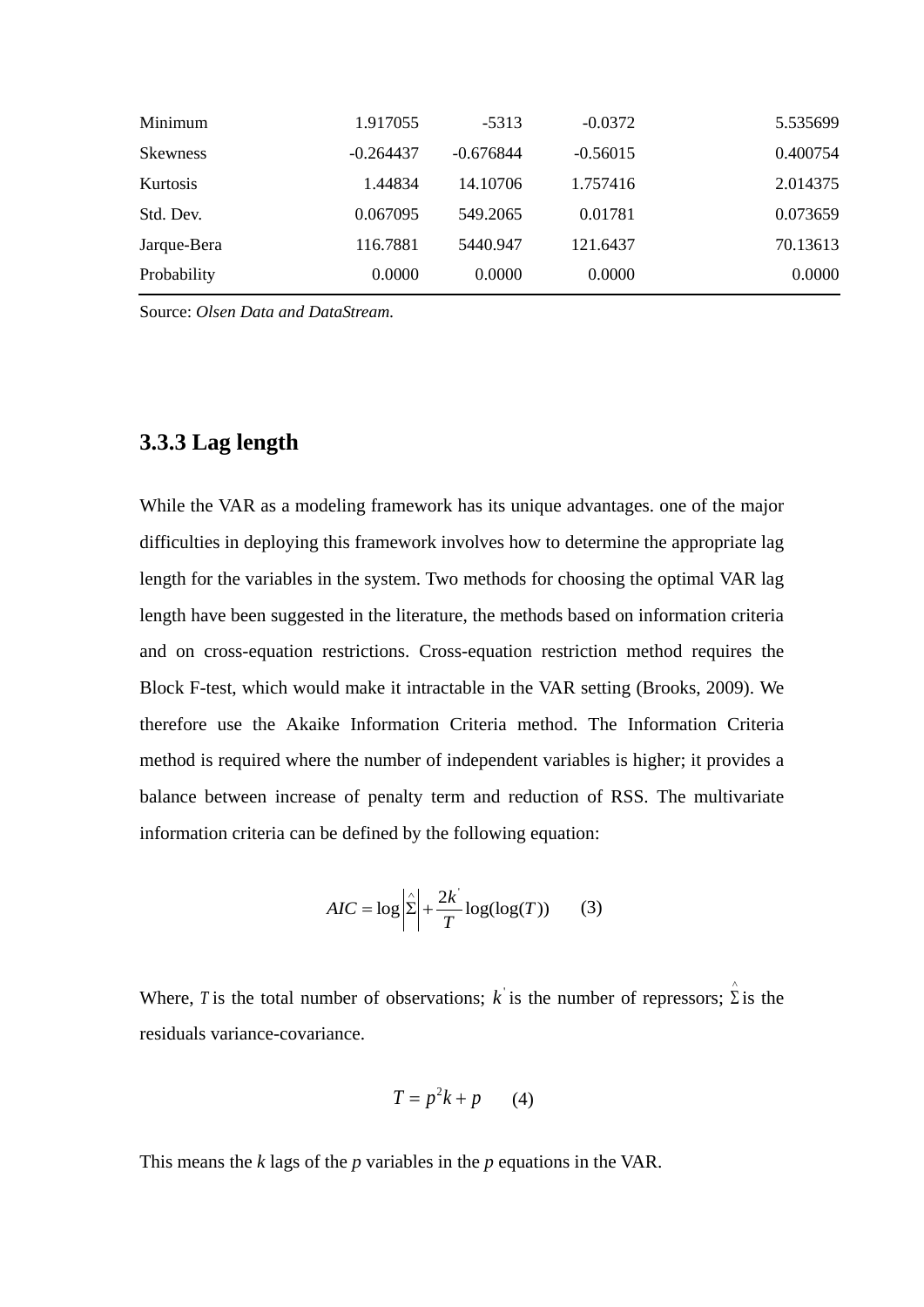We perform the ADF test and find the smallest AIC for the optimal lag length. The results are shown in Table 4.

#### **Table 4**

| Lag            | <b>AIC</b> | <b>SC</b>  | Lag | <b>AIC</b> | <b>SC</b>  |
|----------------|------------|------------|-----|------------|------------|
| 1              | $-12.3003$ | $-12.2053$ | 16  | $-12.7072$ | $-11.458$  |
| $\overline{2}$ | $-12.2908$ | $-12.1197$ | 17  | $-12.6893$ | $-11.3621$ |
| 3              | $-12.2953$ | $-12.048$  | 18  | $-12.6818$ | $-11.2767$ |
| $\overline{4}$ | $-12.2915$ | $-11.9678$ | 19  | $-12.6603$ | $-11.177$  |
| 5              | $-12.2918$ | $-11.8916$ | 20  | $-12.6497$ | $-11.0881$ |
| 6              | $-12.2858$ | $-11.809$  | 21  | $-12.6366$ | $-10.9966$ |
| $\tau$         | $-12.2657$ | $-11.7122$ | 22  | $-12.6365$ | $-10.918$  |
| 8              | $-12.2606$ | $-11.6303$ | 23  | $-12.6405$ | $-10.8434$ |
| 9              | $-12.2917$ | $-11.5845$ | 24  | $-12.6246$ | $-10.7487$ |
| 10             | $-12.2714$ | $-11.4871$ | 25  | $-12.6251$ | $-10.6704$ |
| 11             | $-12.2504$ | $-11.3889$ | 26  | $-12.6139$ | $-10.5802$ |
| 12             | $-12.238$  | $-11.2992$ | 27  | $-12.6003$ | $-10.4874$ |
| 13             | $-12.2337$ | $-11.2175$ | 28  | $-12.5944$ | $-10.4022$ |
| 14             | $-12.2366$ | $-11.1428$ | 29  | $-12.606$  | $-10.3345$ |
| 15             | $-12.7277$ | $-11.5562$ | 30  | $-12.5909$ | $-10.2399$ |

**Optimal Lag Length from AIC**

**Note:** The table shows the VAR lag order selection criteria. Optimal lag length is chosen using the Akaike information criterion, which is reported under the column head of AIC

From the table we find the smallest AIC from the lag length 15. In estimating the VAR system, we then decide a lag length of 15 for each variable in the system.

## <span id="page-26-0"></span>**3.4 Modelling Process and Estimation Results**

Before formally investigating the VAR model, we check the stationary of the variables in the system. We find that all the variables except order flow have a unit root. Table 5 shows the results of Augmented Dickey-Fuller test.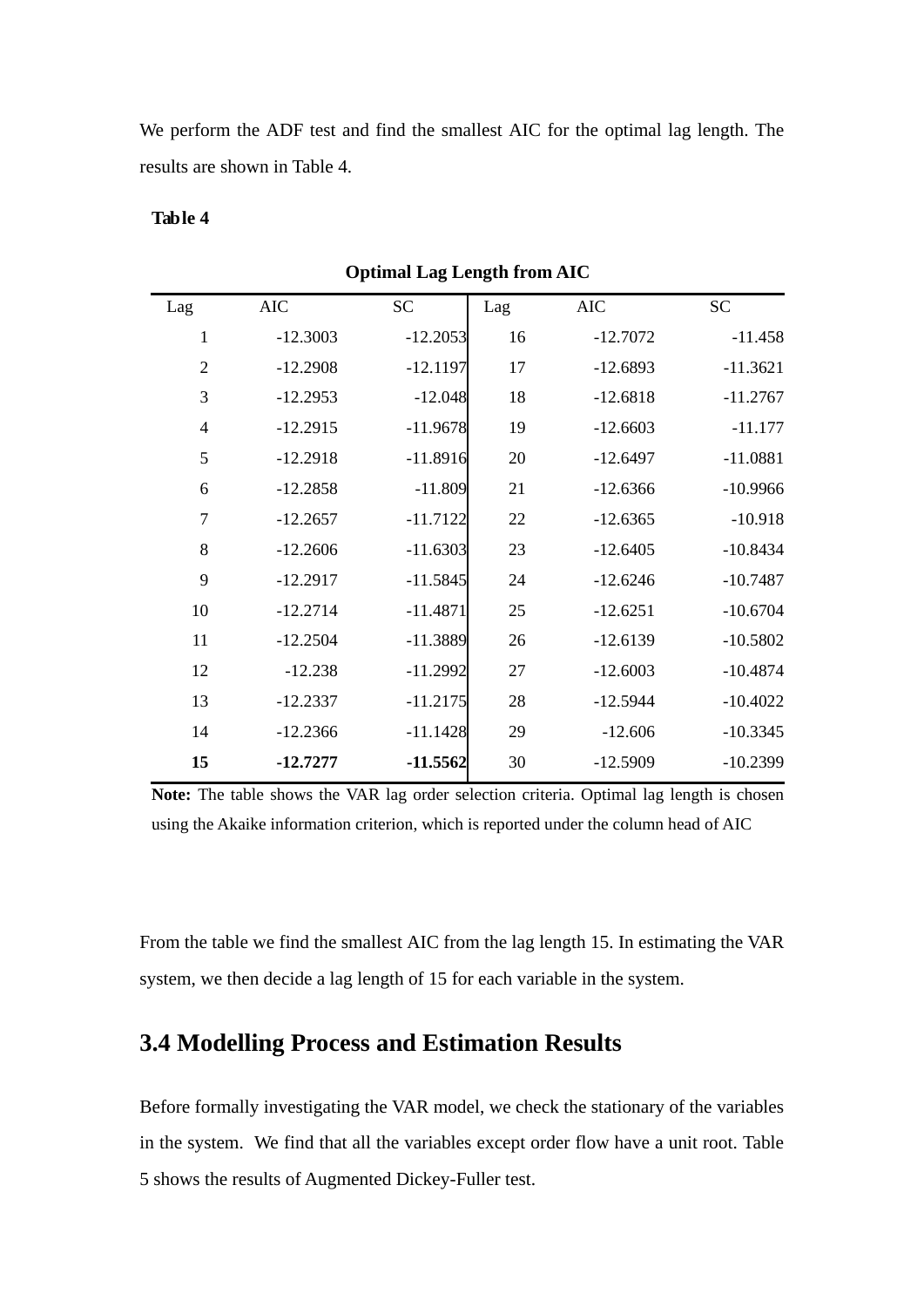#### **Table 5**

| <b>ADF</b> Test    | <b>Exchange Rate</b> Order Flow Interest Rate |                        |             | <b>Country Risk Premium</b> |
|--------------------|-----------------------------------------------|------------------------|-------------|-----------------------------|
| t-statistic        | $-0.655845$                                   | $-28.99653$            | $-1.470185$ | $-0.29206$                  |
| Prob.              | 0.8553                                        | 0.0000                 | 0.5486      | 0.9235                      |
| <b>Test Result</b> |                                               | Unit Root No Unit Root | Unit Root   | Unit Root                   |
|                    | 1% level                                      |                        | $-3.436407$ |                             |
| Critical Value     | 5% level                                      | t-statistic            | $-2.864103$ |                             |
|                    | $10\%$ level                                  |                        | $-2.568186$ |                             |

**Summary of Unit Root Results for Level Data**

**Note:** The table summarizes unit root results from level data. This test uses Augmented Dickey-Fuller Test equation is automatically based on SIC, maximum lag being 21.

We then move to estimate a unrestricted VAR with 15 lags to investigating into the long-run relation between the variables of interest. Following the modeling strategy of general to specific, we will form a vector error correction model (VECM) using the detected long-run, cointegrating relation. The VECM will then be used to estimate a structural system in the setting of a parsimonious VAR. On route, we also test for the Granger Causality in the system.

#### <span id="page-27-0"></span>**3.4.1 Unrestricted VAR**

Our first results concern the unrestricted VAR, given by equation (1) with 15 lags. Estimation results are collected in Table 6.  $\sum_i \beta_i$  is the sum of the asymmetric information coefficients from the VAR. Indicatively, the coefficient on the variable of order flow is significant and positive. The Granger Causality regression shows that order flow Granger causes exchange rate movements and that lags of order flow are significant in the equation for exchange rate movement. In other words, order flow Granger-causes exchange rate movement. Overall, this test result shows for the first time that there exists unidirectional causality from order flow to exchange rate movement.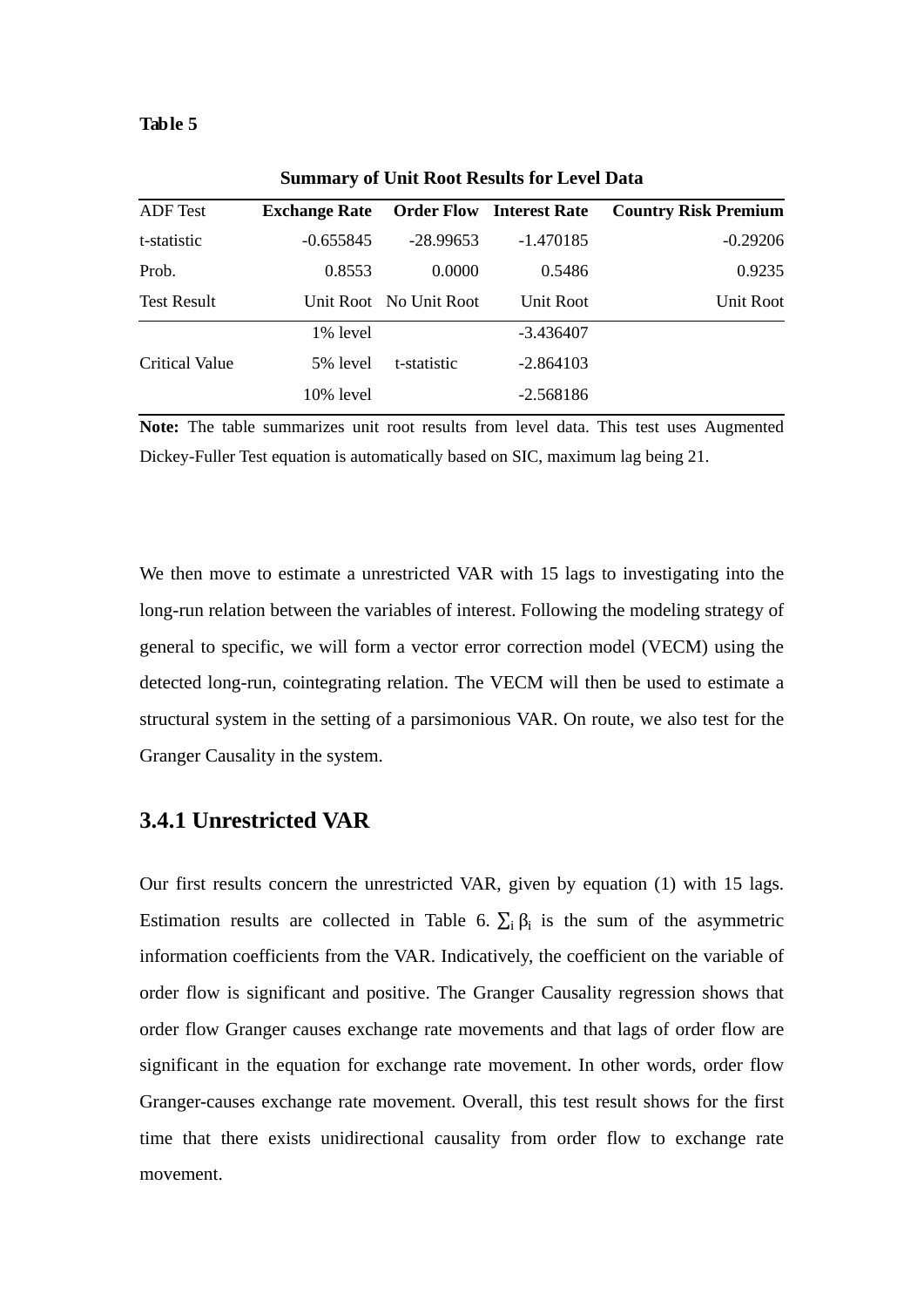#### **Table 6**

| <b>Summary of Unrestricted VAR Results</b> |             |            |              |              |  |
|--------------------------------------------|-------------|------------|--------------|--------------|--|
|                                            | $P_{t}$     | $X_{t}$    | $(i-i^*)$    | $R_{t}$      |  |
|                                            | 15          | 15         | 15           | 15           |  |
| Lag<br><b>AIC</b>                          | $-11.34269$ | 15.46647   | $-8.865285$  | -7.953966    |  |
| $\Sigma_i \beta_i$                         | 1.001218    | 2.7134E-07 | $-0.0089243$ | $-0.0006845$ |  |
| $x^2(\beta_i)$                             | Dependent   | 31.9852    | 21.7862      | 20.0074      |  |
| Prob.                                      | Variable    | (0.0065)   | (0.1135)     | (0.1717)     |  |
| $x^2(\beta_i)$                             | 16.25055    | Dependent  | 39.81971     | 10.62851     |  |
| Prob.                                      | (0.3656)    | Variable   | (0.0005)     | (0.7785)     |  |

**Notes:** The table summarizes the unrestricted VAR results for the level data. The row headed 'Lag' reports the number of lags in the VAR, chosen using the AIC which is reported in the second row. The third row is the sum of the asymmetric information coefficients from the VAR. The forth row gives a Wald test statistic for the null hypothesis that all variables are zero.

## <span id="page-28-0"></span>**3.4.2 The Long-Run Equilibrium**

We next test for cointegration ranks in the system using the Johansen systemic approach. Results are reported in Table 7. One significant cointegration rank likely exists in our model, which prompts us to set the cointegration rank =1 to restrict the system. The long-run cointegration coefficients are given by  $\beta$ , while the  $\alpha$ coefficients give the short-term adjustment speed to the deviations from the long run equilibrium. .

#### **Table 7**

|                          | <b>Summary of Johansen Cointegration Test</b> |                                     |         |             |        |  |
|--------------------------|-----------------------------------------------|-------------------------------------|---------|-------------|--------|--|
| Number of CE Eigen value |                                               | <b>Trace Statistics</b>             | 0.05 CV | Prob.       |        |  |
| None *                   | 0.04304                                       | 73.47696                            |         | 47.85613    | 0.0000 |  |
| At most 1                | 0.021165                                      | 28.2512                             |         | 29.79707    | 0.0746 |  |
| At most 2                | 0.00595                                       | 6.25958                             |         | 15.49471    | 0.6648 |  |
| At most 3                | 1.21E-04                                      | 0.124603                            |         | 3.841466    | 0.7241 |  |
|                          |                                               | Tests of cointegration restrictions |         |             |        |  |
| $B(1,1)=1$               |                                               | $X_{\tau}$                          |         | $(i-i^*)$ . | R,     |  |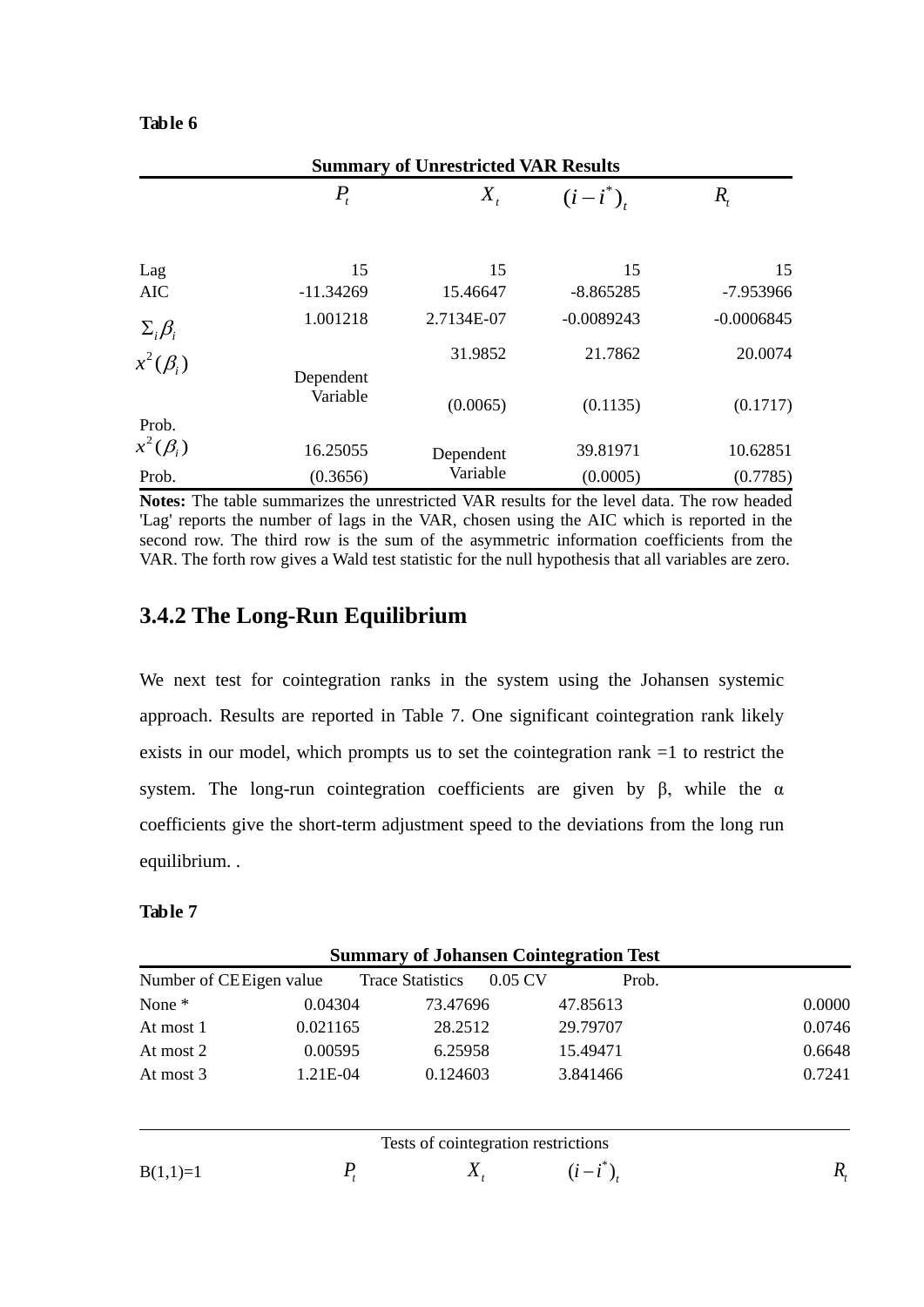| ß | 1.0000     | $-0.000228$ | $-0.251809$ | 0.74035     |
|---|------------|-------------|-------------|-------------|
|   | (0.0000)   | $(3.30E-5)$ | (0.61181)   | (0.14675)   |
|   | $-0.00155$ | 2189.118    | $-0.003109$ | $-0.004908$ |
| α | (0.00062)  | (410.744)   | (0.00215)   | (0.00337)   |
|   |            |             |             |             |

**Note:** From the table, the trace test statistic indicates 1 cointegrating relation at the 0.05 level. The system then is restricted by cointegration rank one. The cointegration coefficients and adjustment coefficients with their standard error are all shown in the table. Lags interval (in first differences) being 1 to 14.

Table 7 shows that the cointegration coefficients on order flow and the risk premium are significant at the 5% level. The long-run relationship is shown in the following equation:

$$
P_t = 0.000228 \cdot X_t + 0.251809 \cdot (i \cdot i^*)_t - 0.74035 \cdot R_t. \tag{5}
$$

From equation (5), we find that the cointegration coefficient  $\beta$  on the order flow variable  $X_t$  is correctly signed and significant. The interest differential is also correctly signed but insignificant. That the  $\beta$  coefficient on order flow variable  $X_t$  is positive implies a higher CNY price of dollars when the net buying imbalance is higher. Given a coefficient of 0.0000228 in the RMB exchange rate equation, every 10% increase in order flow will increase the RMB price of the dollar by 0.228 % within the day. The variable that captures the macro fundamental influence – the interest differential - is signed positive. This may reflect the fact that the interest differential can be considered as risk-free return of currency investment, if the interest rate of the dollar  $i_t$  is not changed while the interest rate of the RMB  $i_t^*$  increased. It is also plausible that, under uncovered interest parity, CNY/USD will increase to make room for dollar depreciation. All these mean that the long-run cointegration coefficient β on the interest differential is signed correctly. The long-run cointegration coefficient β on the country risk premium is also significant. We also present a graph which shows responses of the shocks of these variables to exchange rate movements.

Using the cointegration coefficients from Table 10, we construct the error correction term as follows: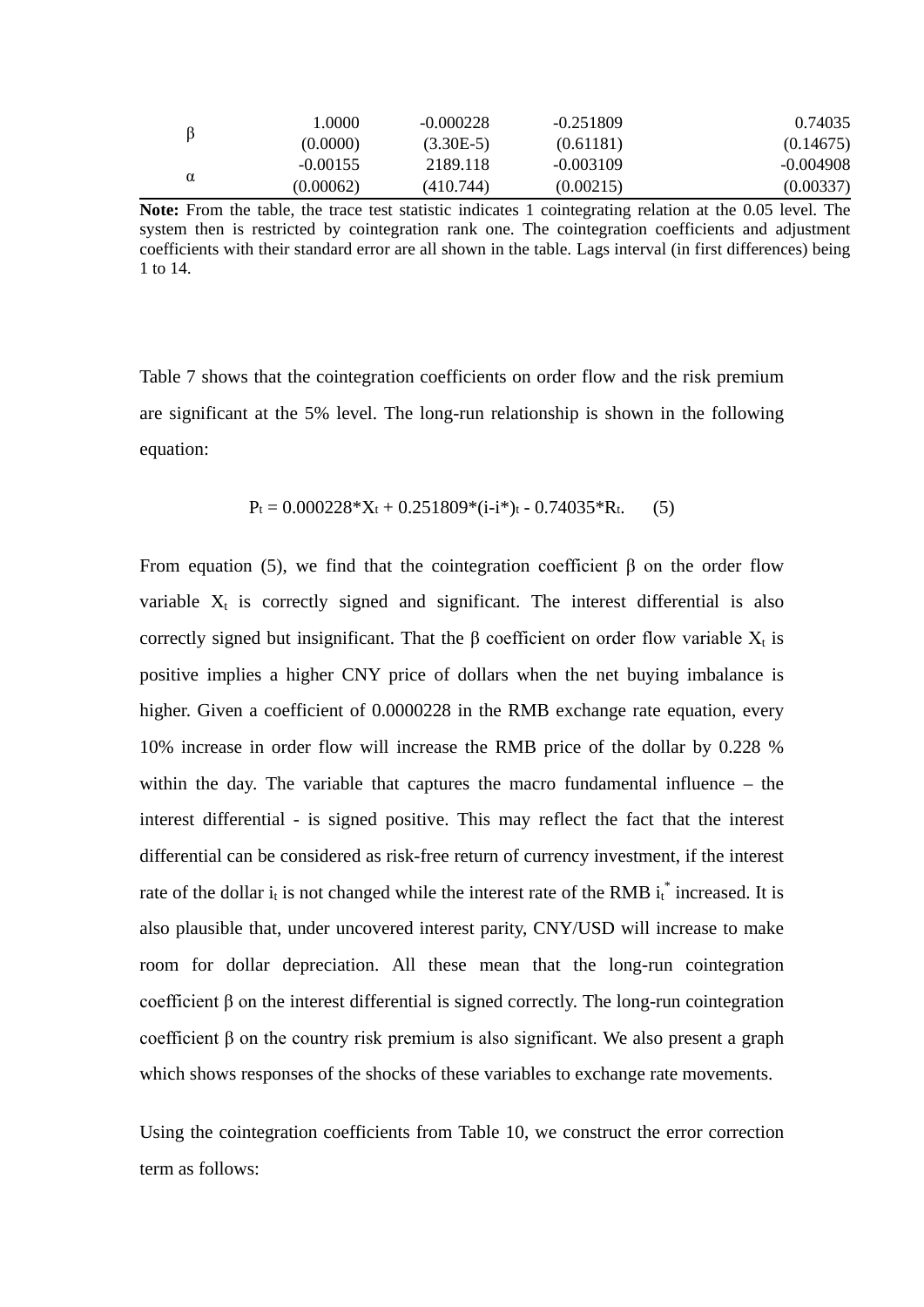$$
1\hspace{-1mm}=\hspace{-1mm}P_t + (-0.000228)^*X_t + (-0.251809)^*(i\text{-}i^*)_t + 0.74035^*R_t.
$$

This error correction presentation then is used to construct the VECM model, with all the original variables differenced by one period to make I (0), i.e. stationary. Regression results from estimating this system, the sum of the asymmetric information coefficients and Granger Causality test are listed in Table 8. From the Table, one can find not only the long-run relation of between exchange rate changes and its determinants, but also the short-run dynamics of the system adjusting to the long-run equilibrium.

#### **Table 8**

|                                    | <b>Summary of Vector Error Correction Model Estimation Results</b> |                                                                                                               |                              |                   |               |  |  |  |
|------------------------------------|--------------------------------------------------------------------|---------------------------------------------------------------------------------------------------------------|------------------------------|-------------------|---------------|--|--|--|
|                                    |                                                                    |                                                                                                               | <b>Error Correction Term</b> |                   |               |  |  |  |
|                                    |                                                                    | CointEq1=Pt + $(-0.000228)$ <sup>*</sup> Xt + $(-0.251809)$ <sup>*</sup> $(i-i*)$ t + 0.74035 <sup>*</sup> Rt |                              |                   |               |  |  |  |
|                                    |                                                                    |                                                                                                               | <b>Regression Result</b>     |                   |               |  |  |  |
|                                    |                                                                    | $\Delta P_t$                                                                                                  | $\Delta X_t$                 | $\Delta(i-i^*)$ t | $\Delta R_t$  |  |  |  |
|                                    | $\alpha$                                                           | $-0.00155$                                                                                                    | 2189.118                     | $-0.003109$       | $-0.004908$   |  |  |  |
|                                    | $\Sigma_i\delta_i$                                                 | 0.0798                                                                                                        | 78834.63886                  | $-0.0326$         | $-0.151035$   |  |  |  |
| $\Delta P_{t-i}$                   | $x^2(\beta_i)$                                                     |                                                                                                               | 9.668356                     | 8.709574          | 13.91423      |  |  |  |
|                                    | Prob.                                                              |                                                                                                               | 0.786                        | 0.8492            | 0.4561        |  |  |  |
|                                    | $\Sigma_i\delta_i$                                                 | $-2.7156E-06$                                                                                                 | $-3.519516$                  | 3.2904E-06        | $-1.0952E-05$ |  |  |  |
| $\Delta X$ t-i                     | $x^2(\beta_i)$                                                     | 34.04531                                                                                                      |                              | 96.70529          | 8.117178      |  |  |  |
|                                    | Prob.                                                              | 0.002                                                                                                         |                              | 0.0000            | 0.8831        |  |  |  |
|                                    | $\Sigma_i\delta_i$                                                 | 0.0769145                                                                                                     | -28720.7597                  | $-1.163084$       | $-0.085596$   |  |  |  |
| $\Delta(i-i^*)$ t-i $x^2(\beta_i)$ |                                                                    | 16.17512                                                                                                      | 35.27562                     |                   | 9.027061      |  |  |  |
|                                    | Prob.                                                              | 0.3028                                                                                                        | 0.0013                       |                   | 0.8293        |  |  |  |
|                                    | $\Sigma_i\delta_i$                                                 | 0.007406                                                                                                      | $-30862.1678$                | 0.126582          | $-0.013763$   |  |  |  |
| $\Delta R_t$                       | $x^2(\beta_i)$                                                     | 19.62508                                                                                                      | 9.451003                     | 26.81571          |               |  |  |  |
|                                    | Prob.                                                              | 0.1424                                                                                                        | 0.8011                       | 0.0203            |               |  |  |  |
| R-squared                          |                                                                    | 0.087805                                                                                                      | 0.502041                     | 0.187332          | 0.074105      |  |  |  |
| Adj. R-squared                     |                                                                    | 0.034201                                                                                                      | 0.47278                      | 0.139577          | 0.019697      |  |  |  |

**Note:** The table shows the results of estimating the VECM. CointEq1 is the errer correction to the cointegration equation. α is the adjustment coefficient while. Σiδi is the sum of the asymmetric information coefficients from the VECM. The following line gives a Wald test statistic for the null hypothesis that all are zero. Lags interval (in first differences): 1 to 14.

In the equation for exchange rate movements  $\Delta P_t$ , we find lags of order flow  $\Delta X_{t-i}$  are significant. The result from vector error correction model estimates is similar to that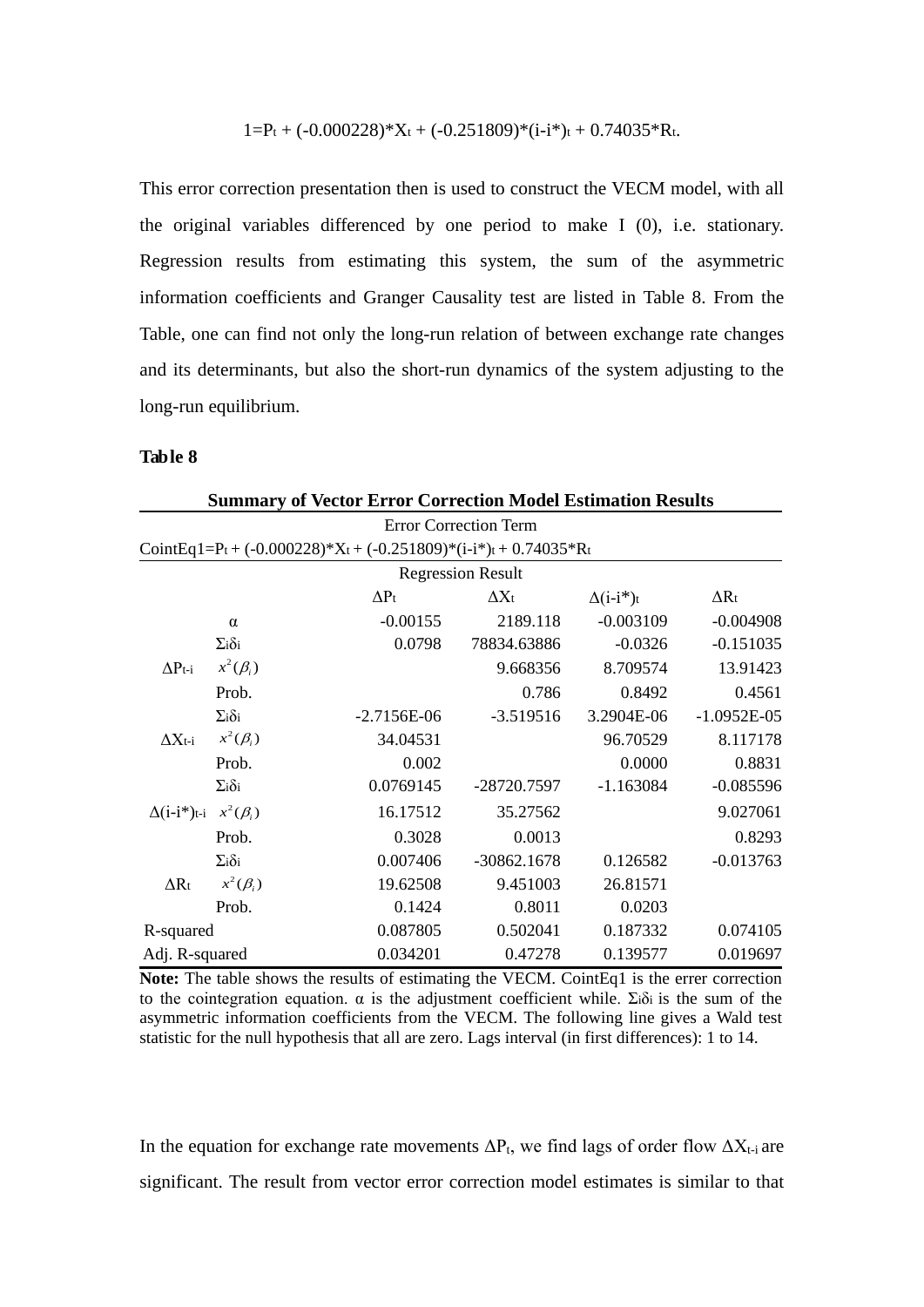of unrestricted VAR. This means that order flow not only Granger-causes exchange rate movements but also has explanatory power in capturing changes in the Chinese exchange rate in the long run. For example, order flow explains approximately 0.0027% of exchange rate movements for every 10% changes in the order flow of CNY/USD.

Comparing our specification with that of Evans and Lyons (2002a), although the coefficients are both significant, the  $R^2$  of our model is lower. Evans and Lyons (2002a) get 0.64 and 0.46, but our  $R^2$  is only 0.0878. Two possible reasons may explain the differences. First, as mentioned preciously, in developing countries there tends to be more government intervention in the foreign exchange; for example, in their analysis of order flow in Brazil, the De Medeiros (2005) obtained 0.06  $\mathbb{R}^2$  in the R\$/US\$. Second, for the long term, not only is order flow correctly signed and significant; we also include the correctly signed interest rate differential and significant country risk premium.

Next, we explore the responses of the system to the shocks. The impulse responses and variance decomposition results are shown in the following figures.

Figure 2 shows the VAR impulse response of exchange rate movements to the shocks of all the other variables. The first graph shows that the exchange rate has a positive and stable shock to the next term exchange rate. The other three graphs show that the exchange rate movement happens immediately and stably in response to various shocks. Figure 3 demonstrates the components of the variance of exchange rate movements. The graph shows that the size of the permanent exchange rate shock is reduced while timing increases, but other variables increase over time. Table 12 shows the proportion of the permanent variance over different time periods. The results show that the proportion of the interest differential increases with time. In the long horizon, the interest differential has a strong influence on exchange rate movements. Country risk premium shows a similar tendency but to a much lesser extent. In the short horizon, order flow responds immediately to exchange rate movements and more strongly than other variables, excluding the RMB exchange rate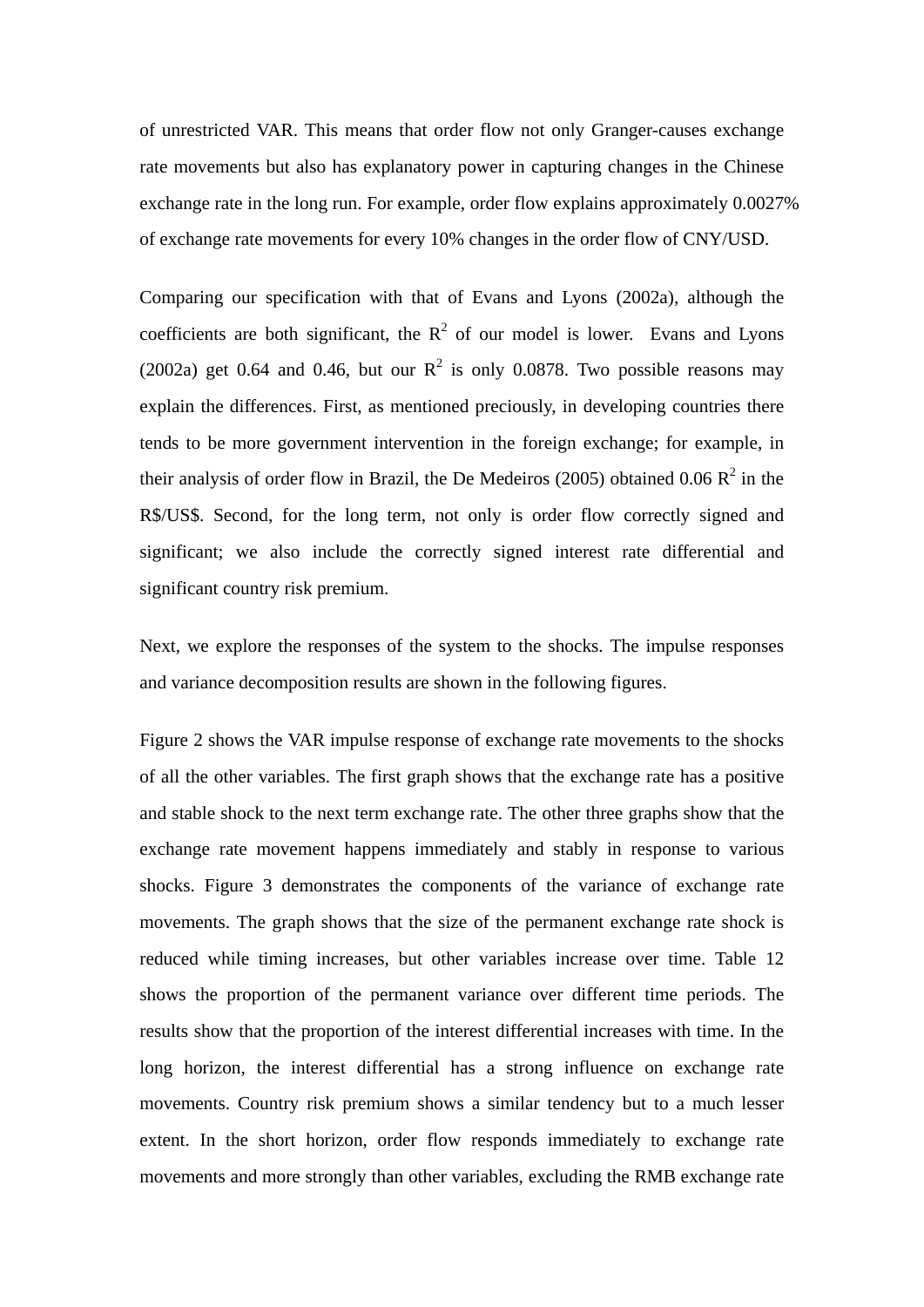itself.

#### **Figure 2**



Accumulated Response to Cholesky One S.D. Innovations ± 2 S.E.

**Note:** This figure shows the response of exchange rate movements to each variable shock. The blue line is the response of exchange rate movements, while the dashed red lines display 2 standard error bounds.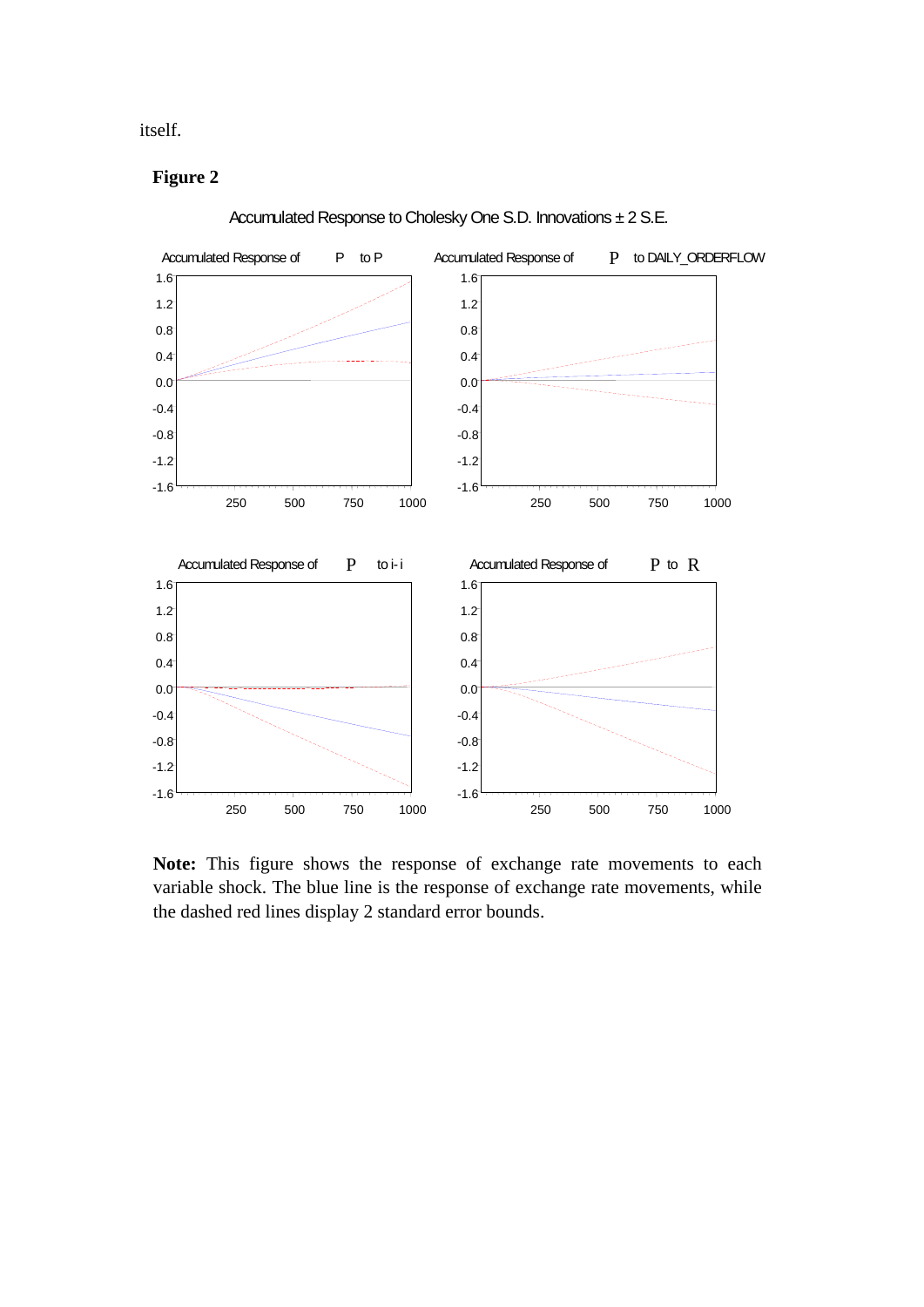



#### Variance Decomposition

**Note:** This table shows the components of the variance of exchange rate movements. Time period is from 1 to 1000. The residual-based bootstrap of the model uses 1000 bootstrap replications.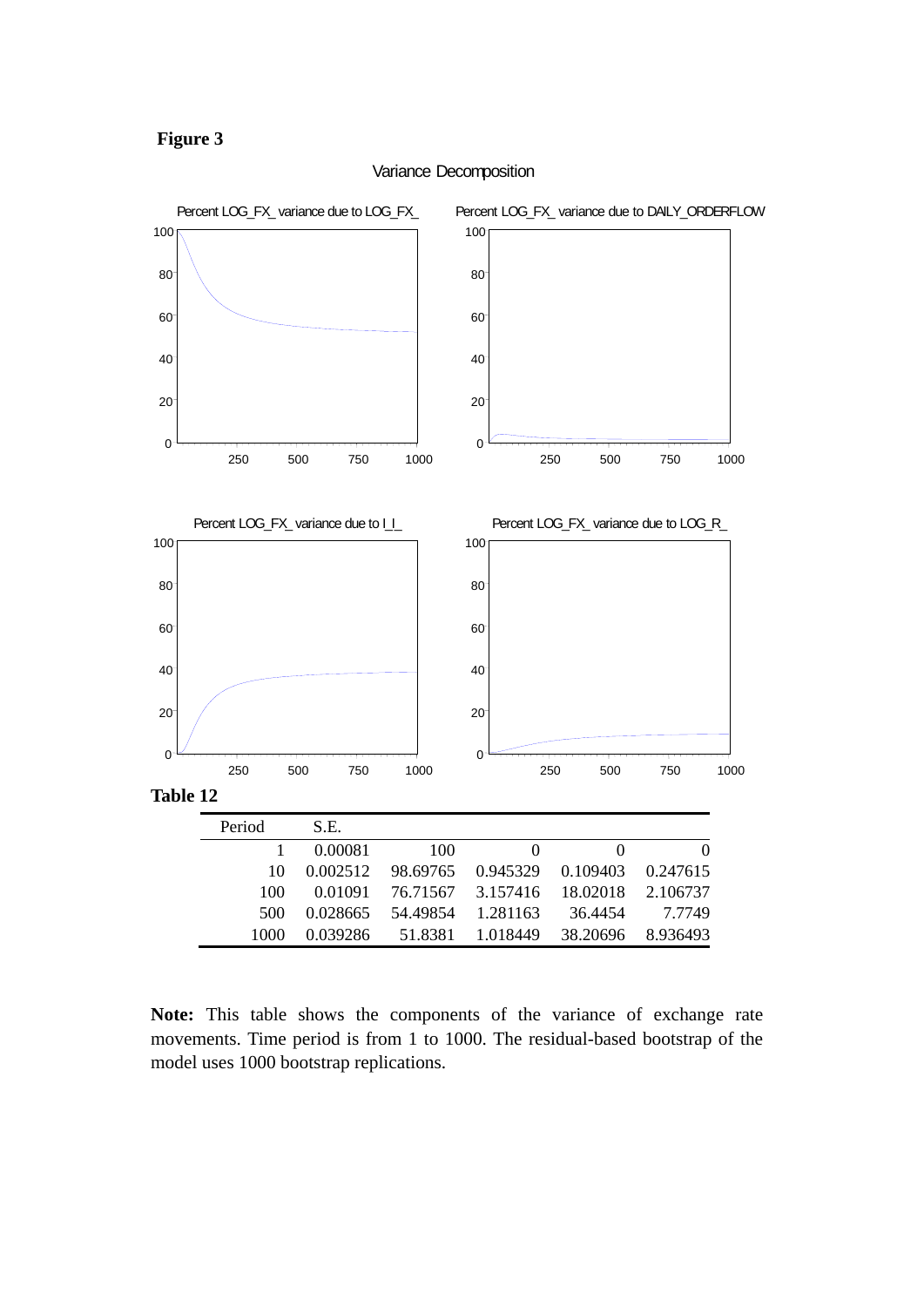# **V. Conclusion**

<span id="page-34-0"></span>This research concerns the long term determinants and short term dynamics of the Chinese exchange rate, with a particular emphasis on the role of cumulative order flow in the process. Using an innovative method without every transaction record details, we construct a measure of daily order flow in the Chinese setting to reflect excess demand pressure in the Chinese foreign exchange market. A new variable, i.e. the country risk premium, is included in the variable space, along with the exchange rate, order flow and interest rate differential. To investigate the behaviour of the Chinese exchange rate in terms of its short-run dynamics and long-run equilibrium, we develop a VAR framework for the estimation. We find that cumulative order flow is cointegrated with exchange rates in China's foreign exchange market. We find that in the new Chinese exchange rate policy regime, order flow as a 'signed' measure of trading volume is able to explain a significant part – one half to two-thirds – of fluctuations in the RMB exchange rate against the dollar.

Evidence shows that order flow has a strong and positive explanatory power in the Chinese foreign exchange market. We find that the coefficient β on our order flow variable  $X_t$  is positive, suggesting its positive association with the CNY price of the dollar. The coefficient is 0.0000228 in the RMB equation, which implies that on a day with a 10% increase in net purchase of dollars, the RMB price of the dollar would increase by 0. 228 %. The outcome of impulse responses indicates that order flow responds immediately and more strongly than other variables (excluding exchange rates themselves) to the exchange rate movement over the short horizon. In the long horizon, the interest rate differential has a strong influence on exchange rate movement. Country risk premium shows a similar tendency but to a lesser extent.

Comparing our specification with that of Evans and Lyons (2002), we find an interesting detail. The coefficients in our research and theirs are both significant, but our  $R^2$  is quite low, only 0.0878, while Evans and Lyons (2002) get 0.64 and 0.46. But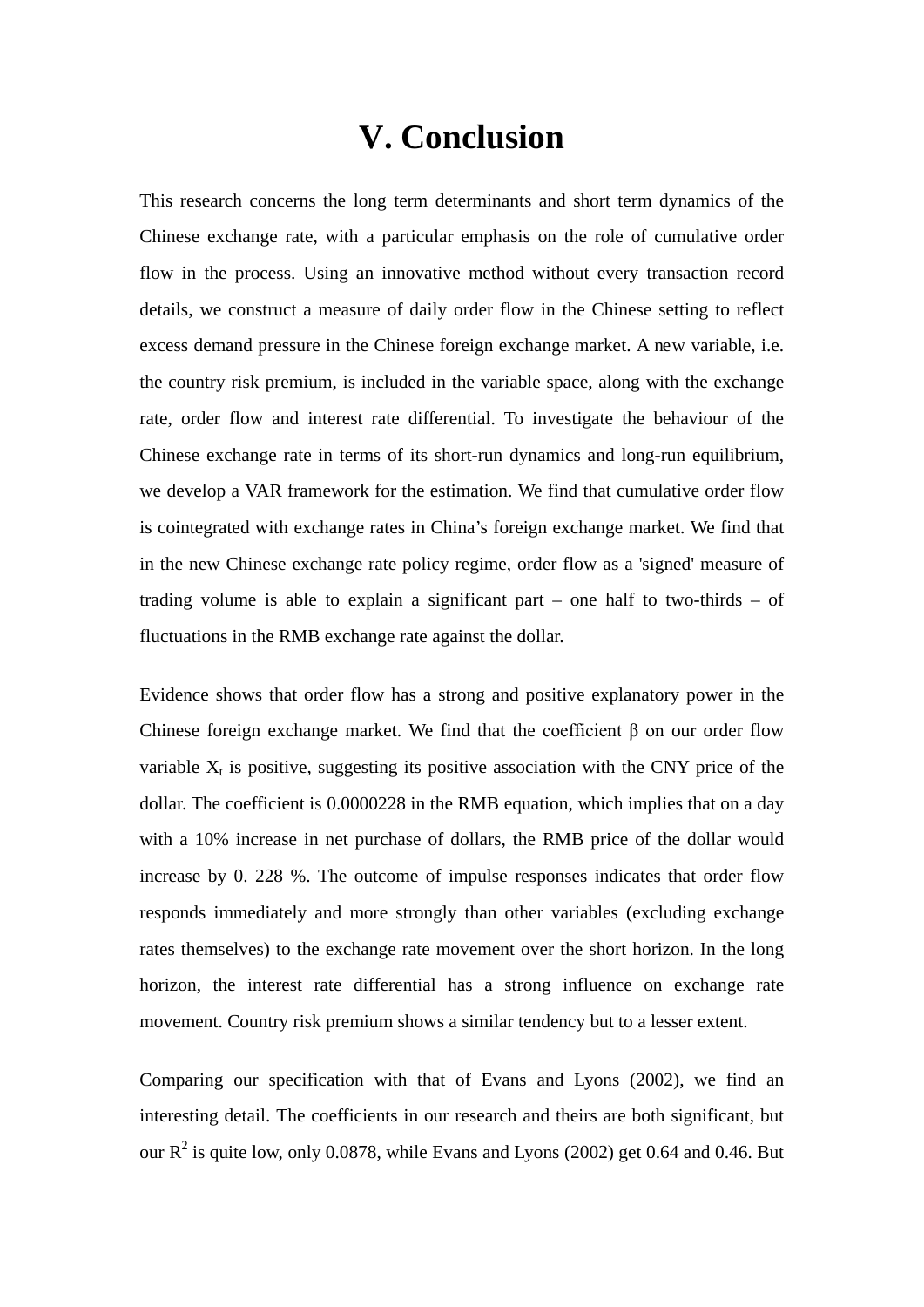this is consistent with finding of similar research into Brazil, also a major emerging economy. It seems that that government intervention in the emerging foreign exchange market may be the cause for this difference.

In summary, this research uncovers the long term cointegrating relationship among the variables under examination, including order flow, the proxy for macro influences and the exchange rates. The short run dynamics show that the new Chinese policy regime is subject to significant government intervention.

Several interesting areas have emerged for further research. First, one may improve the VAR structure to include more variables of influence. Data availability permitting, increasing the number of currency pairs seems to be promising to test for the explanatory power of order flow in cross section. Furthermore, one may divide the sample into several sub-periods based on the regime shift in the Chinese exchange rate policy, to investigate the time-varying effects of order flow on the formation of exchange rates in the Chinese foreign exchange market.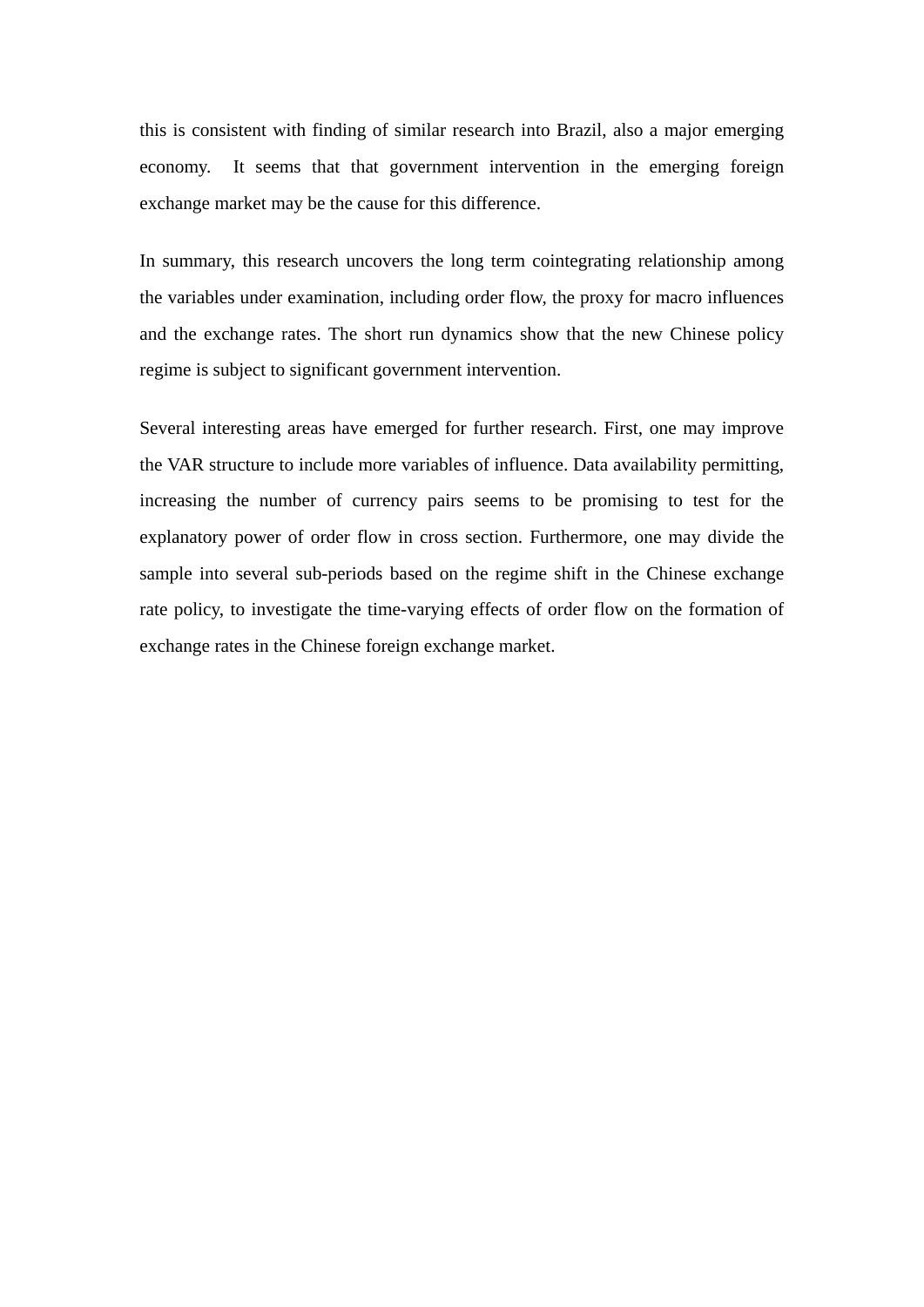# **References**

<span id="page-36-0"></span>Admati, A.R. and Pfleiderer, P. (1988) A Theory of Intraday Trading Patterns, *Review of Financial Studies*, 1, 3-40.

Agaraual J.P. (1971) Optimal monetary reserves for developing countries, *Weltwirtschaftliches archive, CVII.*

Amihud, Y. and Mendelson, H. (1980) Dealership Market: Market-Making with Inventory, *Journal of Financial Economics*, 8(1), 31-53.

Andersen, T.G., Bollerslev, T. Diebold, F.X. and Vega, C. (2003) Micro Effects of Macro Announcements: Real-time Price Discovery in Foreign Exchange, *American Economic Review*, 93(1):38–62.

Bacchetta, P. and van Wincoop, E. (2006) Can information heterogeneity explain the exchange rate determination puzzle? *American Economic Review*, 96(3), 552–576.

Bagehot W. (1971) The Only Game in Town, *Financial Analysts Journal* 22, 12–14.

Barber, Brad M., and Terrance Odean (2000) Trading is Hazardous to Your Wealth: The Common Stock Investment Performance of Individual Investors, *Journal of Finance*, 55(2), 773-806.

Bates, R.G., Dempster, M.A.H. and Romahi, Y.S. (2003) Evolutionary Reinforcement Learning in FX Order Book and Order Flow Analysis, *IEEE Computational Intelligence for Financial Engineering*, 355-62.

Beine, M. and Lecourt, C. (2004) Reported and Secret Interventions in the Foreign Exchange Market, *Financial Research Letters*, 1, 215-225.

Berganza, J. C., Chang, R., Herrero, A. G. (2004) Balance sheet effects and the country risk premium: an empirical investigation, *Review of World Economics*, vol.140(4), Springer, pp.592-612.

Berger, D.W., Chaboud, A.P., Chernenko, S.V., Howorka, E. and Wright, J.H. (2008) Order Flow and Exchange Rate Dynamics in Electronic Brokerage System Data, *Journal of International Economics*, 75(1), 93–109.

Bjonnes, Geir H., and Rime Dagfinn (2005) Dealer Behavior and Trading Systems in Foreign Exchange Markets, *Journal of Financial Economics*, 75(3), 571-605

Bottelier, P. (2004) China's Exchange Rate and US–China Economic Relations, Working paper.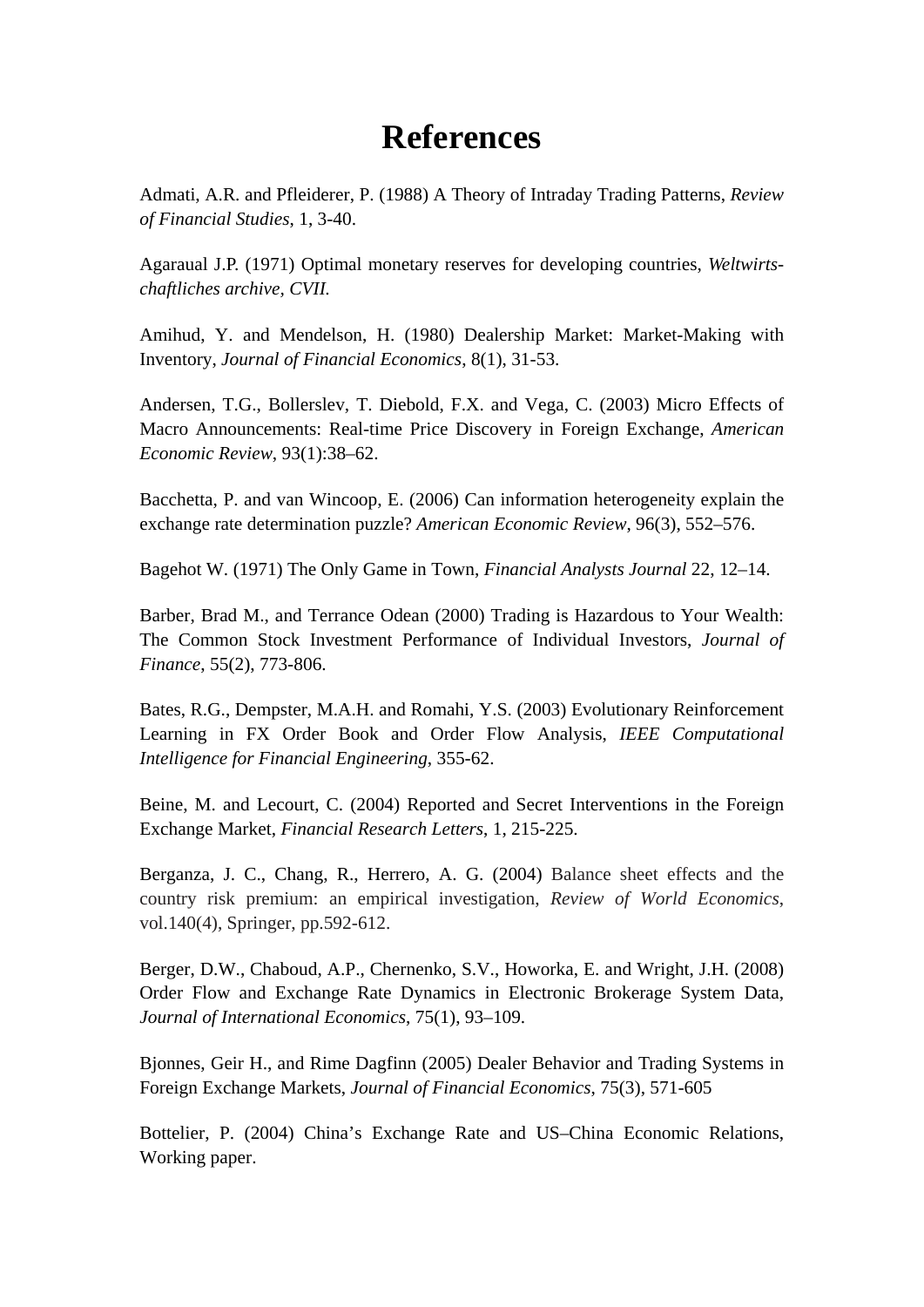Boyer, M. and Simon Van Norden (2006) Exchange Rates and Order Flow in theLong Run, *Finance Research Letters*, 3(4), pp. 235 – 243

Bradfield, James (1979) A Formal Dynamic Model of Market Making, *Journal of Financial and Quantitative Analysis*, 14(2), 275-291.

Breedon, Francis and Paolo Vitale (2006) An Empirical Study of Portfolio-Balance and Information Effects of Order Flow on Exchange Rates, mimeo.

Brooks, Ch. (2008) *Introductory econometrics for finance,* Second Edition, Cambridge University Press.

Cao, H., Evans, M.D.D. and Lyons, R. (2006) Inventory information, *Journal of Business*, 79(1):325-363.

Chaboud, Alain P., and Owen F. Humpage (2005) An Assessment of the Impact of Japanese Foreign Exchange Intervention: 1991-2004, *International Finance Discussion Paper* No 824, Board of Governors of the Federal Reserve System.

Cohen, K.J., Maier, S.F., Schwartz, R.A. and Whitcomb, D.K. (1981) Transactions Costs, Order Placement Strategy and Existence of Bid-Ask Spread, *Journal of Political Economy*, 89(2), 287-305.

Copeland, Laurence (2008) *Exchange Rates and International Finance*, Eigth edition, Pearson Education Limited.

Copeland, Thomas E., and Galai Dan (1983) Information Effects and the Bid-ask Spread, *Journal of Finance*, 38, 1457-1469.

Corden, W.M. (1993) Exchange Rate Policies for Developing Countries, *The Economic Journal*, 103, 416, 198–207.

Covrig, Vicentiu and Michael Melvin (2002) Asymmetric Information and Price Discovery in the FX market: Does Tokyo Know More about the Yen? *Journal of Empirical Finance*, **9**(3), 271–285.

Daniélsson, J. and Love, R. (2006) Feedback Trading, *International Journal of Finance and Economics* 11, 35-53.

Daníelsson, J. and Payne, R. (2002) Measuring and Explaining Liquidity on an Electronic Limit Order Book: Evidence from Reuters D2000-2. In Bank for International Settlements, *CGFS Conference Volume 2: Risk Measurement and Systemic Risk*.

Danielsson, J., Payne, R. and Luo, J. (2002) Exchange Rate Determination and Inter-Market Order Flow Effects, Typescript, London School of Economics (Financial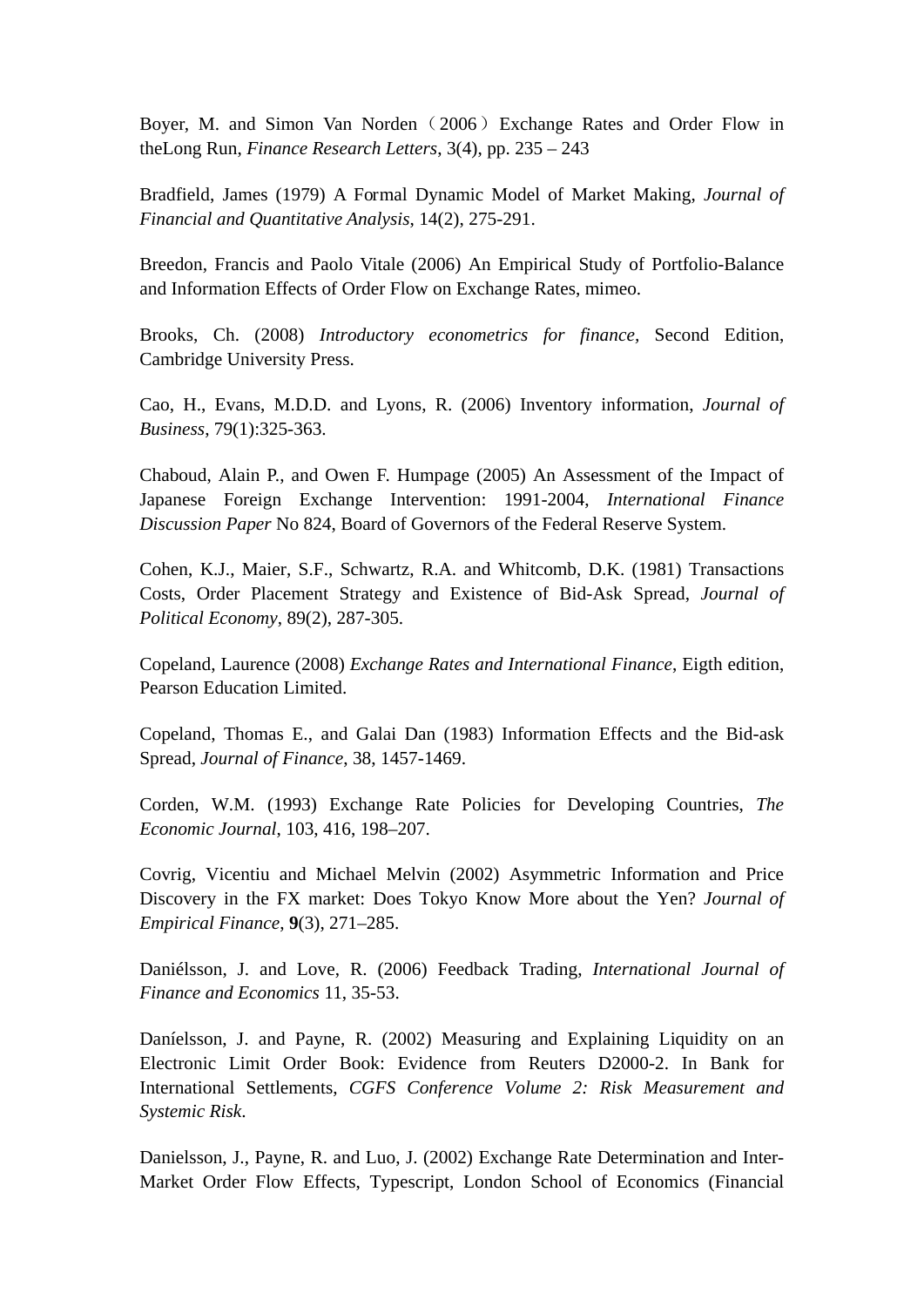Markets Group), July.

De Medeiros, O.R. (2005) Exchange rate and market microstructure in Brazil, University of Brasilia, Working paper.

DeLong, J., Schleifer, A., Summers, L. and Waldman, R. (1991) The Survival of Noise Traders in Financial Markets, *Journal of Business* 64, 1-20.

Demsetz, H. (1968) The Cost of Transacting, *Quarterly Journal of Economics*, 82, 33-53

Dominguez, Kathryn M., (1999) The Market Microstructure of Central Bank Intervention, NBER working paper 7337.

Easley, D. and O'Hara, M. (1987) Price, Trade Size, and Information in Securities Markets, *Journal of Financial Economics*, 19, 69-90.

Easley, D., Hvidkjaer, S. and O'Hara, M. (2002) Is Information Risk a Determinant of Asset Returns? *The Journal of Finance* 62 2185-2221.

Easley, David, and O'Hara Maureen (1987) Price, Trade Size, and Information in Securities Markets, *Journal of Financial Economics*, 19, 69-90.

Euromoney (2003) FX Poll 2003, [www.euromoney.com](http://www.euromoney.com/)

Evans, M. D. D (2002) FX trading and exchange rate dynamics, *Journal of Finance*, 57(6), 2405–2447.

Evans, M. D. D (2010) Order flows and the exchange rate disconnect puzzle, *Journal of International Economics*, 80(1), 58-71.

Evans, M.D.D. and Lyons, R. (2002a) Order Flow and Exchange Rate Dynamics, *Journal of Political Economy*, 113, 485-517.

Evans, M.D.D. and Lyons, R. (2002b) Informational integration and FX trading, *Journal of International Money and Finance*, 21(6), 807–831.

Evans, M.D.D. and Lyons, R. (2005a) Meese-rogoff redux: Micro-based exchangerate forecasting, *American Economic Review Papers and Proceedings*, 95(2):405–414, 2005.

Evans, Martin D.D., and Richard Lyons (2003) How is Macro News Transmitted to Exchange Rates? mimeo.

Evans, Martin D.D., and Richard Lyons (2004) Exchange Rate Fundamentals and Order Flow, mimeo.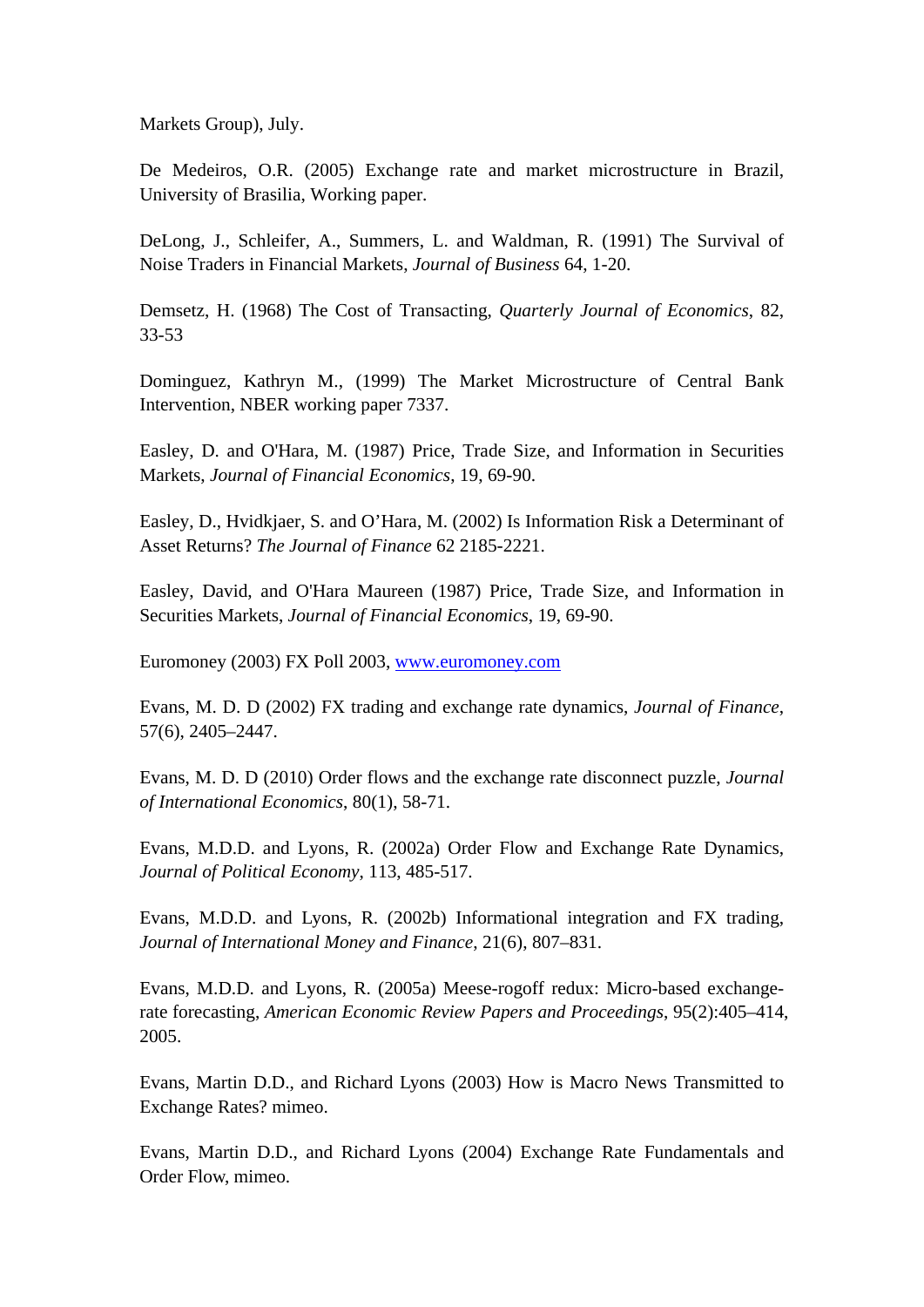Fan, M. and Lyons, R.K. (2003) Customer trades and extreme events in foreign exchange. In Paul Mizen (ed.), *Monetary History, Exchange Rates and Financial Markets: Essays in Honor of Charles Goodhart*, 160–179. Edward Elgar Northampton, MA.

Fatum, R. and Hutchinson, M.M. (2006) Effectiveness of Official Daily Foreign-Exchange-Market Intervention Operations in Japan, *Journal of International Money and Finance*, 25, 199-219.

Fisher, P. and Hillman, R. (2003) Comments on R.K. Lyons, Explaining and Forecasting Exchange Rates with Order Flows. In: Economic Policy Forum, *Explaining and Forecasting Exchange Rates with Order Flows*.

Froot, K. A. and Ramadorai, T. (2005) Currency returns, intrinsic value, and institutional-investor flows, *Journal of Finance*, 60(3), 1535–1566.

Galati, G., Melick, W. and Micu, M. (2005) Foreign Exchange Market Intervention and Expectations: The Yen/Dollar Exchange Rate, *Journal of International Money and Finance* 24, 982-1011.

Garman, M. (1976) Market Microstructure, *Journal of Financial Economics*, 3, 257- 275.

Girardin, Eric and Richard Lyons (2006) Does Intervention Alter Private Behaviour? mimeos.

Glosten, L.R. and Milgrom, P.R. (1985) Bid, Ask, and Transaction Prices in a Specialist Market with Heterogeneously Informed Agents, *Journal of Financial Economics*, 14, 71-100.

Goodfriend, M. and Prasad, E. (2006) A Framework for Independent Monetary Policy in China. IMF Working Paper No. 06/111.

Hartmann, P. (1998) Do Reuters spreads reflect currencies' differences in global trading activity? *Journal of International Money and Finance*, 17(5):757–784.

Hasbrouck, J. (1991) Measuring the information content of stock trades, *Journal of Finance*, 46, 179-207.

Hendriksson R.D. and Merton, R.C. (1981) On Market Timing and Investment Performance II: Statistical Procedures for Evaluating Forecasting Skills, *Journal of Business*, 54, 513-533.

Hillebrand, Eric, and Gunther Schnabl (2006) Japanese Foreign Exchange Intervention and the Yen/Dollar Exchange Rate: A Simultaneous Approach Using Realized Volatility, mimeo.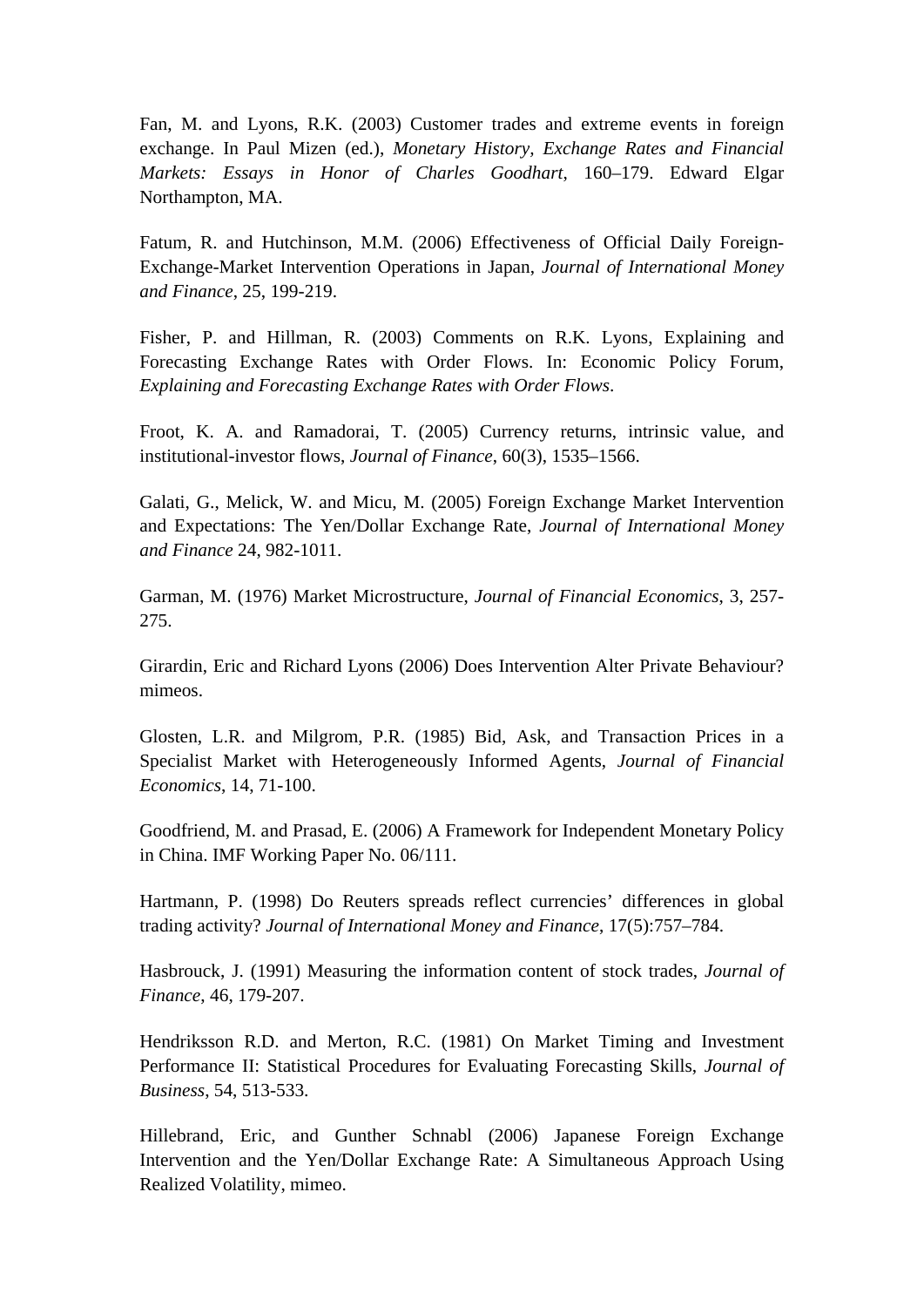Ho, T. and Stoll, H.R. (1981) Optimal Dealer Pricing under Transactions and Return Uncertainty, *Journal of Financial Economics*, 9(1), 47-73.

Holden, C. and Subrahmanyam, A. (1992) Long-Lived Private Information and Imperfect Competition, *Journal of Finance*, 47, 247-270.

Huang, H. & Wang, S. (2003) China's Foreign Exchange Policy and Reserve Management: Policy Analysis and Suggestions, Working paper, Washington, DC.

Huang, R.D. and Stoll, H.R. (1997) The components of the bid-ask spread: A general approach, *Review of Financial Studies*, 10(4), 995-1034.

Humpage, O.F. (1999) U.S. Intervention: Assessing the Probability of Success, *Journal of Money, Credit and Banking*, 31, 731-747.

Humpage, O.F. (2000) The United States as an Informed Foreign-Exchange Speculator, *Journal of Financial Markets, Institutions and Money*, 10, 287-302. 28.

Hung, J.H., (1997) Intervention Strategies and Exchange Rate Volatility: A Noise Trading Perspective, *Journal of International Money and Finance* 16, 779-793.

Ito, T. and Hashimoto, Y. (2004) Microstructure of the yen/dollar Foreign Exchange Market: Patterns of Intra-day Activity Revealed in the Electronic Broking System, Working Paper 10856, National Bureau of Economic Research.

Ito, T., Lyons, R.K and Melvin, M.T. (1998) Is there private information in the FX market? The Tokyo experiment, *Journal of Finance*, 53(3), 1111–1130.

JPMorgan (1999) *Methodology Brief Introducing the J.P. Morgan Emerging Markets Bond Index Global (EMBI Global)*, New York.

Killeen, W.P., Lyons, R.K. and Moore, M.J. (2006) Fixed versus flexible: Lessons from EMS order flow, *Journal of International Money and Finance*, 25(4), 551–579.

Kyle, A.S. (1985) Continuous Auctions and Insider Trading, *Econometrica*, 53, 1315- 1335.

Lardy, N.R. (1992) *Foreign Trade and Economic Reform in China, 1978 – 1990*, Cambridge: Cambridge University Press.

Lee, C. and Ready, M. (1991) Inferring trade direction from intradaily data, *Journal of Finance*, 46, 733 $\Box$ 746.

Lin, G. (1997) *Study of the RMB Exchange Rates*, University of International Business and Economics Press.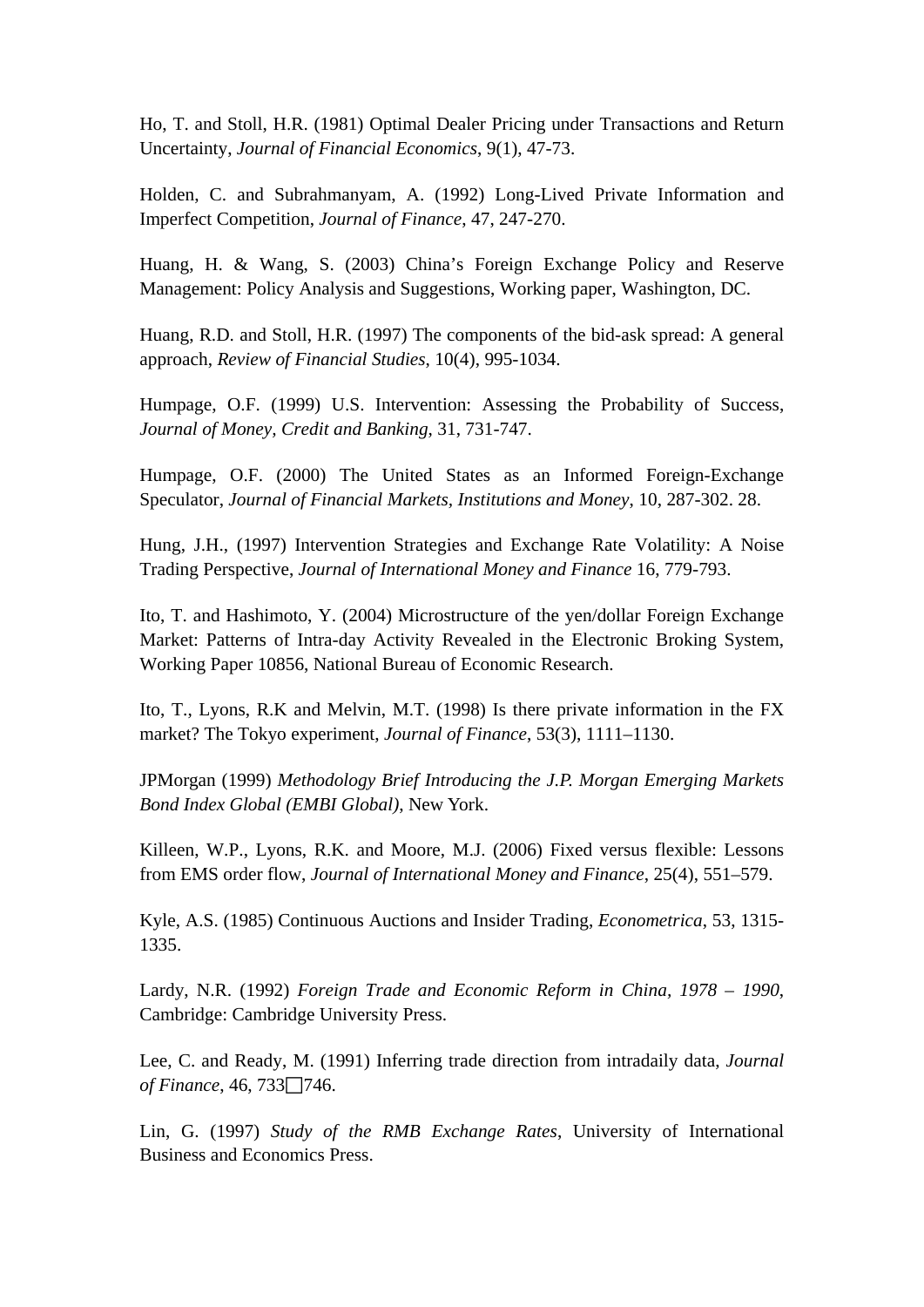Lin, G., and Schramtn, R.M (2003) China's Foreign Exchange Policies since 1979: A Review of Developments and an Assessment, *China Economic Review,* 14(3), 2003, 246-80.

Lyons, R. (1995) Tests of microstructural hypotheses in the foreign exchange market, *Journal of Financial Economics*, 39, 321-351.

Lyons, R. (1996) Optimal transparency in a dealer market with an application to foreign exchange, *Journal of Financial Intermediation*, 5, 225-254.

Lyons, R. (1997) A simultaneous trade model of the foreign exchange hot potato, *Journal of International Economics*, 42, 275-298.

Lyons, R. (1998) Profits and position control: A week of FX dealing, *Journal of International Money and Finance*, 17, 97-115.

Lyons, R. (2001) *The Microstructure Approach to Exchange Rates.* MIT Press, Cambridge, MA.

Lyons, R. K. (2001) New perspective on FX markets: Order-flow analysis, *International Finance*, 4(2), 303–320.

Lyons, R.K. and Moore, M.J. (2009) An information approach to international currencies, *Journal of International Economics*, 79(2):211 – 221, 2009.

Madhavan, A. (2000) Market Microstructure: A Survey, *Journal of Financial Market*, 3(3), 205-258.

Madhavan, A. and Smidt, S. (1991) A Bayesian Model of Intraday Specialist Pricing, *Journal of Financial Economics*, 30, 99-134.

Madhavan, A. and Smidt, S. (1993) An Analysis of Changes In Specialist Quotes and Inventories, *Journal of Finance*, 48, 1595-1628.

Marsh, I.W. and O'Rourke, C. (2005) Customer order flow and exchange rate movements: Is there really information content? Working paper, Cass Business School.

Meese, R. and Rogoff, K. (1983) Empirical Exchange Rate Models of the Seventies, *Journal of International Economics*, 14, 3–24.

Mehran, H., Quinton, M., Norman, T. and Laurens B. (1996) Monetary and exchange system reform in China, An experiment in gradualism, IMF Occasional Paper No. 141. Washington, DC.

Mende, A. and Menkhoff, L. (2003) Tobin Tax Effects Seen from the Foreign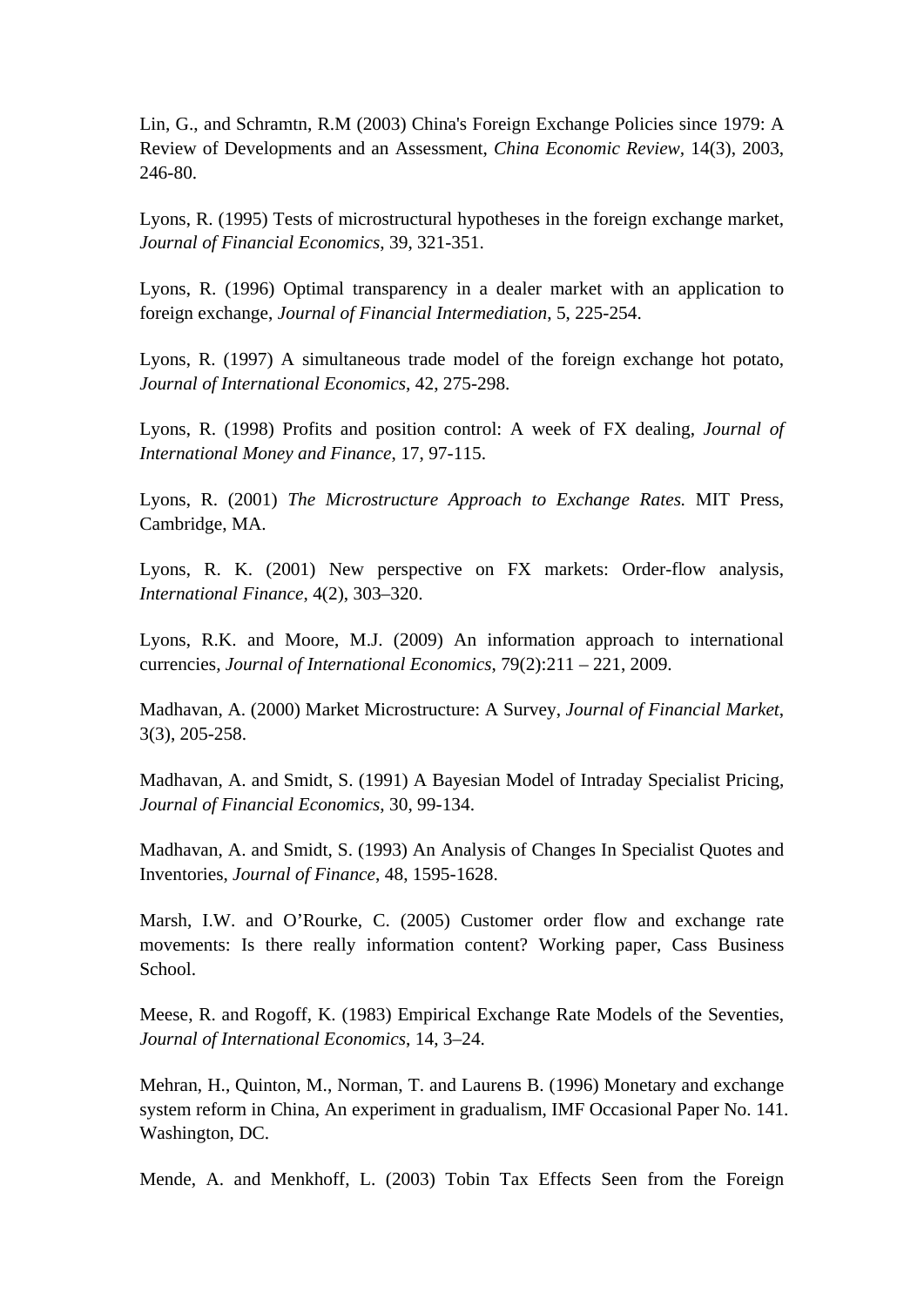Exchange Market's Microstructure, *International Finance*, 6(2), 227–247.

Mende, A. and Menkhoff, L. (2006) Profits and Speculation in Intraday Foreign Exchange Trading, *Journal of Financial Markets*, 9(3), 223–245.

Nagayasu, J. (2004) The effectiveness of Japanese foreign exchange interventions during 1991–2001, *Economics Letters*, 84, 377-381.

O'Hara, Maureen (1995) *Market Microstructure Theory*, Basil Blackwell, Cambridge, Mass.

O'Hara, M. and Oldfield, G. (1986) The Microeconomics of Market Making, *Journal of Financial and Quantitative Analysis*, 21, 361-376.

Osler, C.L. (2002) Stop-Loss Orders and Price Cascades in Currency Markets, Federal Reserve Bank of New York Staff Report # 150.

Osler, C.L. (2003) Currency Orders and Exchange Rate Dynamics: An Explanation for the Predictive Success of Technical Analysis, *Journal of Finance*, 58, 5, 1791- 1820.

Osler, C.L. and Savaser, T. (2007) The Microstructure of Extreme Exchange-Rate Returns, presented at the Third Annual Central Bank Workshop on the Microstructure of Financial Markets, Magyar Nemzeti Bank, Budapest, Hungary, 14-15 September, 2007.

Payne, R. (2003) Informed Trade in Spot Foreign Exchange Markets: An Empirical Investigation, *Journal of International Economics*, 61(2), 307–329, 2003.

Payne, R. and Vitale, P. (2003) A transaction level study of the effects of central bank intervention on exchange rates, *Journal of International Economics*, 61(2), 331–352.

Rime, D. (2001) Private or public information in foreign exchange markets? An empirical analysis, Working paper, Central Bank of Norway.

Rime, D., Sarno, L. and Sojli, E. (2010) Exchange Rate Forecasting, Order Flow and Macroeconomic Information, *Journal of International Economics*, 80 (1) 72-88.

Sager, M.J. and Taylor, M.P. (2008) Commercially available order flow data and exchange rate movements: Caveat Emptor, *Journal of Money, Credit and Banking*, 40(4), 583–625.

Sarno, L. and Taylor, M.P. (2001) Official Intervention in the Foreign Exchange Market: Is it Effective and, if so, How Does it Work? *Journal of Economic Literature*, 39, 839-868.